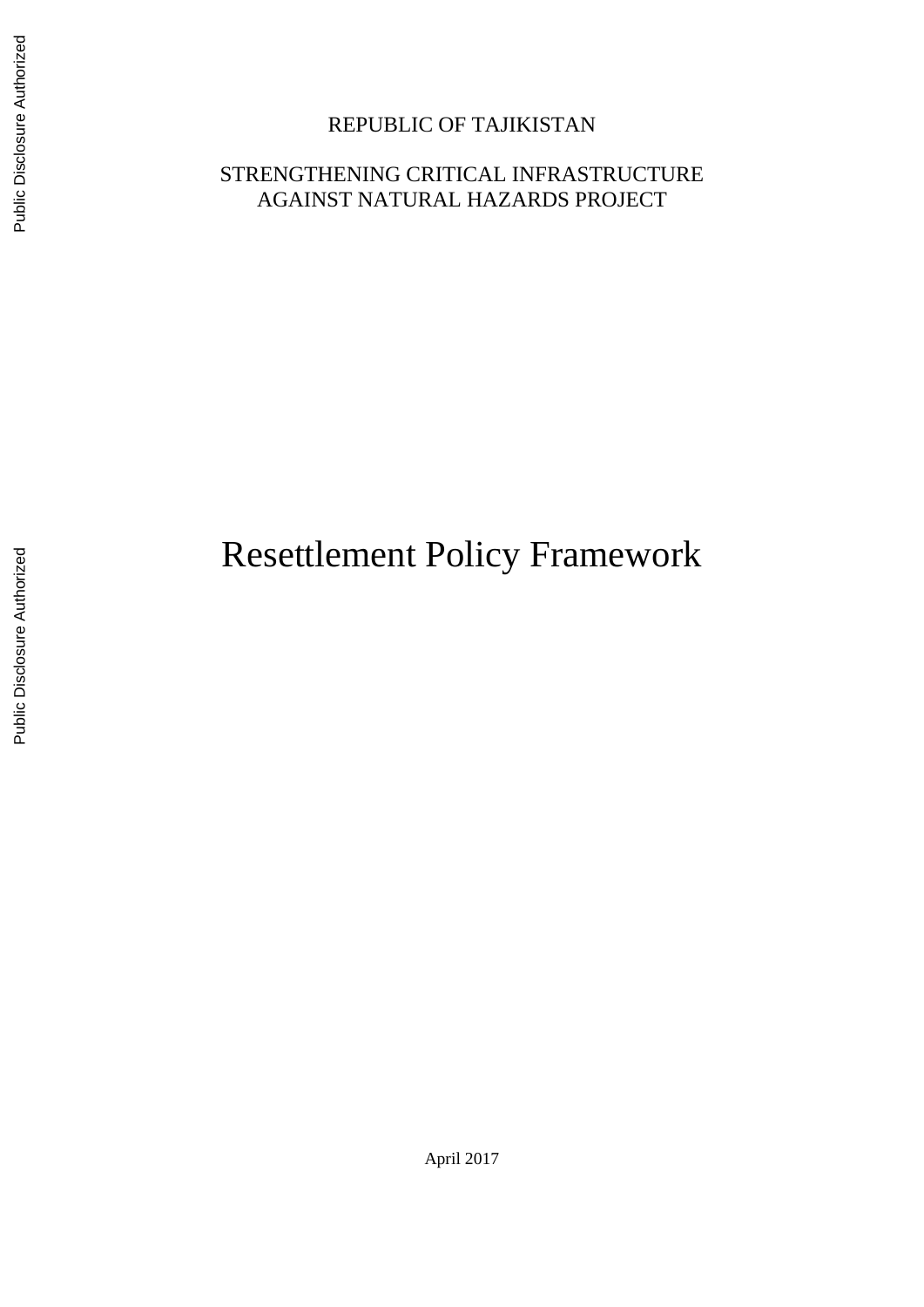# **Table of Contents**

| A.1       |                                                                                   |  |
|-----------|-----------------------------------------------------------------------------------|--|
|           |                                                                                   |  |
| A.2       |                                                                                   |  |
| A.3       |                                                                                   |  |
| A.4       |                                                                                   |  |
| A.5       |                                                                                   |  |
| 1.        | Component 1: Making critical infrastructure resilient against natural hazards     |  |
| 2.        |                                                                                   |  |
| 3.        |                                                                                   |  |
| 4.        |                                                                                   |  |
| A.6       |                                                                                   |  |
| A.7       |                                                                                   |  |
| A.8       |                                                                                   |  |
| A.9       |                                                                                   |  |
| A.10      |                                                                                   |  |
| 1.        |                                                                                   |  |
| 2.        |                                                                                   |  |
| 3.        |                                                                                   |  |
| <b>B.</b> |                                                                                   |  |
| B.1       |                                                                                   |  |
| 1.        |                                                                                   |  |
| 2.        |                                                                                   |  |
| 3.        | World Bank Operational Policy OP 4.12 on Involuntary Resettlement (July 2013)  12 |  |
| B.2       | Comparison of Laws of the Republic of Tajikistan and World Bank Policy 13         |  |
| 1.        | Acclimatization Period of the Involuntary Resettled to the New Conditions and     |  |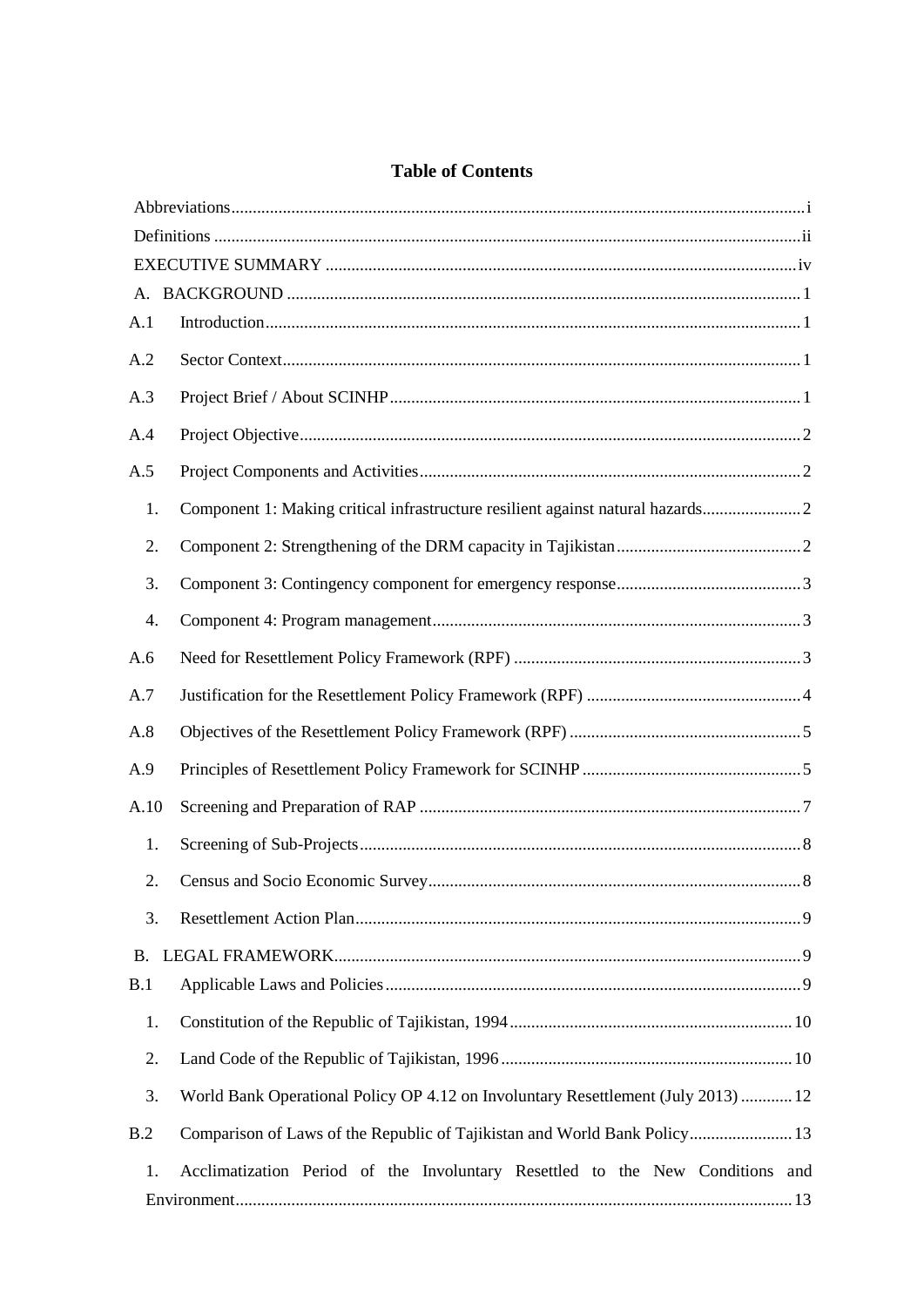| C. ELIGIBILITY CRITERIA AND PROCEDURES FOR VARIOUS CATEGORIES OF |  |
|------------------------------------------------------------------|--|
| C.1                                                              |  |
| C.2.                                                             |  |
| C.3                                                              |  |
| C.4                                                              |  |
| RPF AND RAP IMPLEMENTATION ARRANGEMENTS AND PROCEDURES  23<br>D. |  |
| D.1                                                              |  |
| D.2                                                              |  |
| D.3                                                              |  |
| D.4                                                              |  |
| D.5                                                              |  |
| E.                                                               |  |
| E.1                                                              |  |
| E.2                                                              |  |
| E.3                                                              |  |
| 1.                                                               |  |
| 2.                                                               |  |
| 3.                                                               |  |
| 4.                                                               |  |
| 5.                                                               |  |
| 6.                                                               |  |
| 7.                                                               |  |
| 8.                                                               |  |
| 9.                                                               |  |
| F.                                                               |  |
| F <sub>1</sub>                                                   |  |
| F <sub>.2</sub>                                                  |  |
| F <sub>.3</sub>                                                  |  |
| F.4                                                              |  |
| G.                                                               |  |
| MECHANISM FOR CONSULTATIONS AND PARTICIPATION OF DISPLACED<br>H. |  |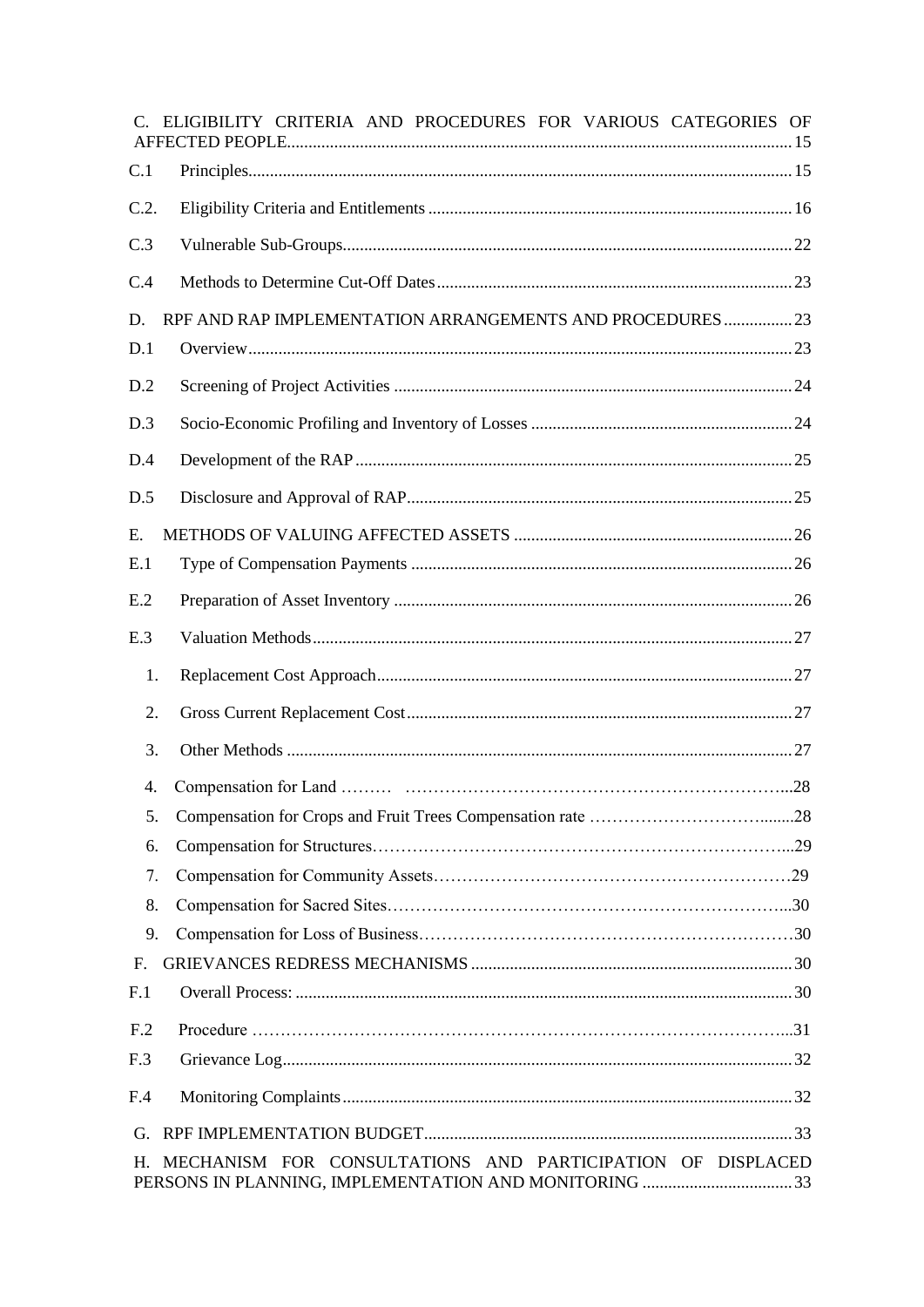| I.1            |                                                           |  |  |  |
|----------------|-----------------------------------------------------------|--|--|--|
| L <sub>2</sub> |                                                           |  |  |  |
| I.3            |                                                           |  |  |  |
| I.4            |                                                           |  |  |  |
|                |                                                           |  |  |  |
|                |                                                           |  |  |  |
|                | ANNEX 2: ORGANIZATION CHART OF RFP AND RAP IMPLEMENTATION |  |  |  |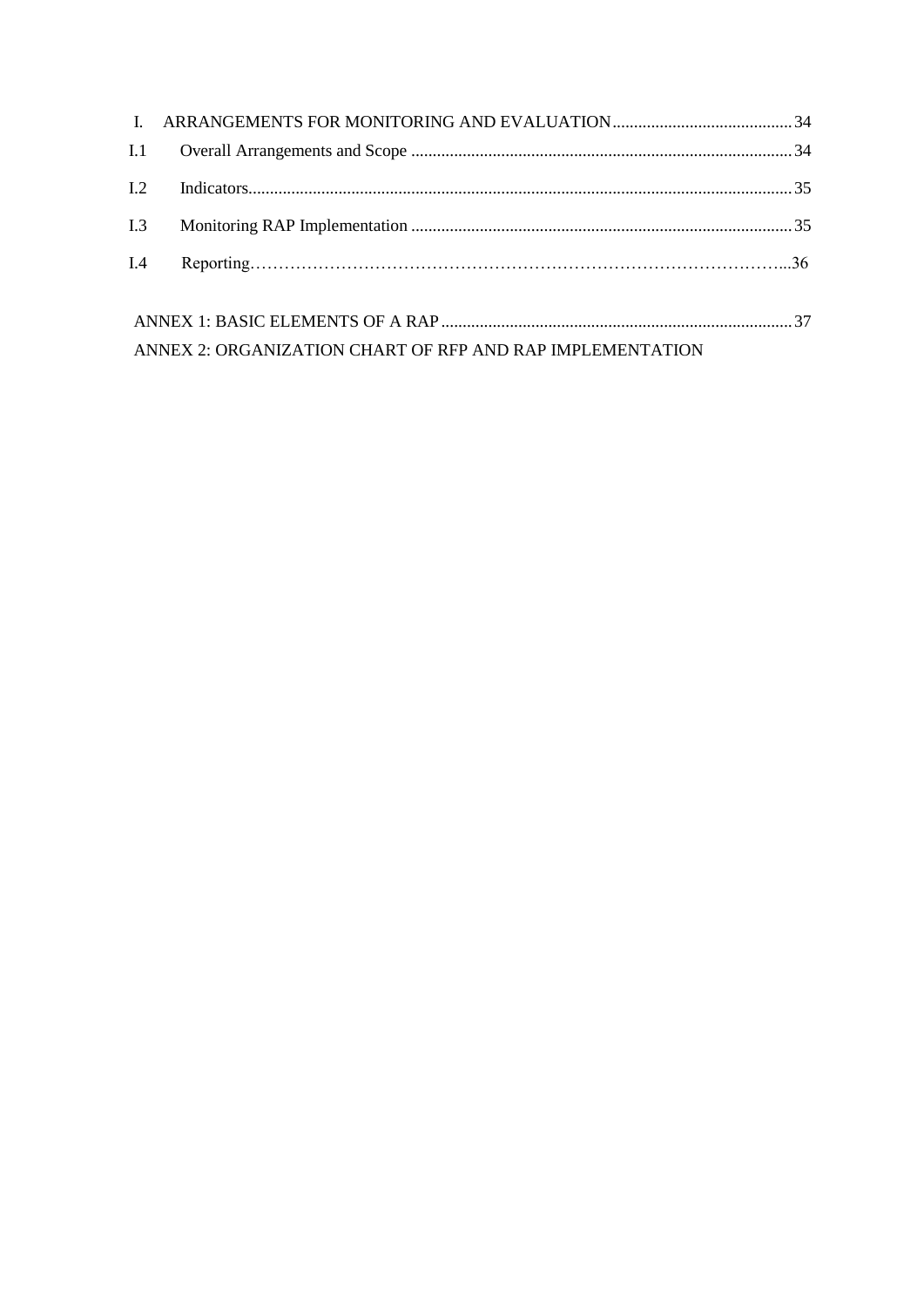# **Abbreviations**

<span id="page-4-0"></span>

| <b>DP</b>     | <b>Displaced Person</b>                                                  |  |  |
|---------------|--------------------------------------------------------------------------|--|--|
| <b>DPR</b>    | <b>Detailed Project Report</b>                                           |  |  |
| <b>ECA</b>    | Europe and Central Asia                                                  |  |  |
| FGD           | <b>Focused Group Discussion</b>                                          |  |  |
| <b>GRC</b>    | <b>Grievance Redress Committee</b>                                       |  |  |
| <b>SCISPM</b> | State Committee on Investments and State Property<br>Management          |  |  |
| LC            | Land Code of the Republic of Tajikistan                                  |  |  |
| <b>SCINHP</b> | Strengthening Critical Infrastructure against Natural<br>Hazards Project |  |  |
| <b>NGO</b>    | Non-Governmental Organisation                                            |  |  |
| <b>OP</b>     | <b>Operational Policy</b>                                                |  |  |
| PAP           | Project Affected Person                                                  |  |  |
| <b>PAH</b>    | Project Affected Household                                               |  |  |
| PIU           | Project Implementation Unit                                              |  |  |
| <b>QPR</b>    | <b>Quarterly Progress Report</b>                                         |  |  |
| RO            | <b>Resettlement Officer</b>                                              |  |  |
| <b>RAP</b>    | <b>Resettlement Action Plan</b>                                          |  |  |
| <b>RPF</b>    | <b>Resettlement Policy Framework</b>                                     |  |  |
| <b>RT</b>     | The Republic of Tajikistan                                               |  |  |
| <b>SA</b>     | <b>Social Assessment</b>                                                 |  |  |
| <b>SR</b>     | <b>Schedule of Rates</b>                                                 |  |  |
| <b>TJS</b>    | Tajikistani Somoni (Local Currency)                                      |  |  |
| <b>WB</b>     | <b>World Bank</b>                                                        |  |  |
| <b>WHH</b>    | Women Headed Household                                                   |  |  |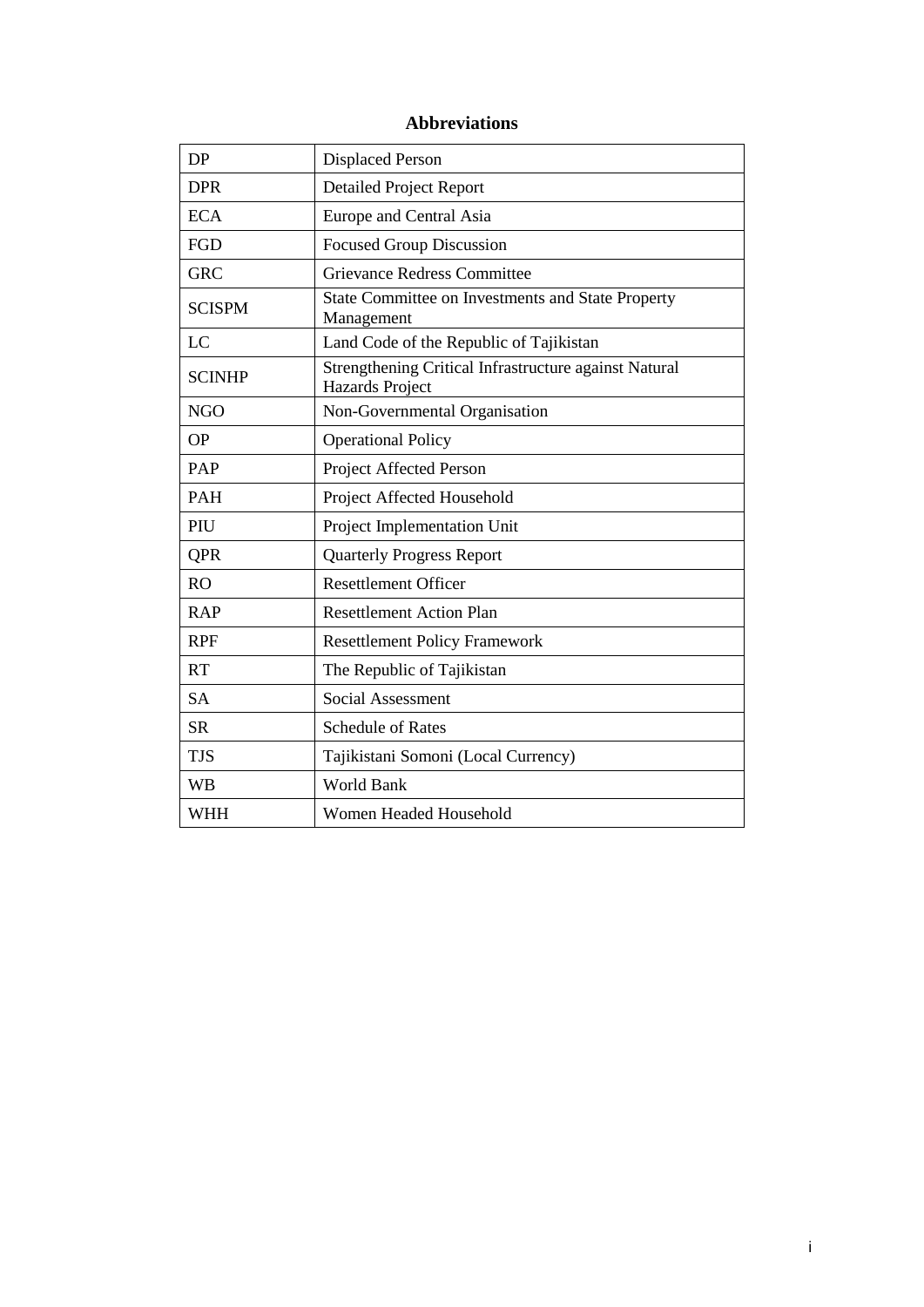# **Definitions**

<span id="page-5-0"></span>In this Resettlement Policy Framework, unless the context otherwise requires, the following terms will have the following meanings:

**"Project affected persons" (PAPs)** are persons impacted by involuntary resettlement.

**"Involuntary resettlement"** means the involuntary taking of land resulting in direct economic and social impacts caused by: a) relocation or loss of shelter; b) loss of assets or access to assets; or c) loss of income sources or means of livelihood, whether or not the PAP must move to another location.

**"Cut-off date"** is the date by which PAPs and their affected assets have been identified and new entrants to the site cannot make claims to compensation or resettlement assistance. Persons whose ownership, use of occupancy prior to the cut-off date can be demonstrated remain eligible for assistance, regardless of their identification in the census.

**"Compensation"** means the payment in kind, cash or other assets given in exchange for the taking of land, loss of other types of assets (including fixed assets) or loss of livelihoods resulting from project activities.

**"Census"** is a complete count of the population affected by a project activity including collation of demographic and property information. This will identify and determine the number of Project Affected Persons (PAP) and the nature and levels of impact.

**"Resettlement Action Plan (RAP)"**is a resettlement instrument (document) to be prepared when subproject locations are identified. RAPs contain specific and legally binding requirements to be abided by to resettle and compensate the affected party before implementation of the project activities causing adverse impacts.

**"Resettlement Assistance"** means the measures to ensure that project affected persons who may require to be physically relocated are provided with assistance such as moving allowances, residential housing or rentals whichever is feasible and as required, for ease of resettlement during relocation.

**"Replacement cost for houses and other structures"** means the prevailing market cost of the materials to build a replacement structure with an area and quality similar to or better than those of the affected structure, or to repair a partially affected structure, plus the cost of transporting building materials to the construction site, plus the cost of any labor and contractors' fees, plus the cost of any registration and transfer taxes. In determining the replacement cost, depreciation of the asset and the value of salvage materials are not taken into account, nor is the value of benefits to be derived from the project deducted from the valuation of an affected asset.

**"Land acquisition"** means the compulsory taking of or alienation of land, buildings or other assets thereon for purposes of the Project. The landowner may be left with the right to negotiate the amount of compensation proposed. This includes land or assets for which the owner enjoys uncontested customary rights.

**"Economic Rehabilitation Assistance"** means the provision of assistance in addition to compensation, such as land preparation, credit facilities, training, or job opportunities, which would enable PAPs to improve their livelihoods and standards of living, or at least maintain them at preproject levels.

**"The Resettlement Policy Framework" (RPF)** is an instrument to be used throughout project implementation. The RPF sets out the resettlement objectives and principles, organizational arrangements and funding mechanisms for any resettlement, that may be necessary during project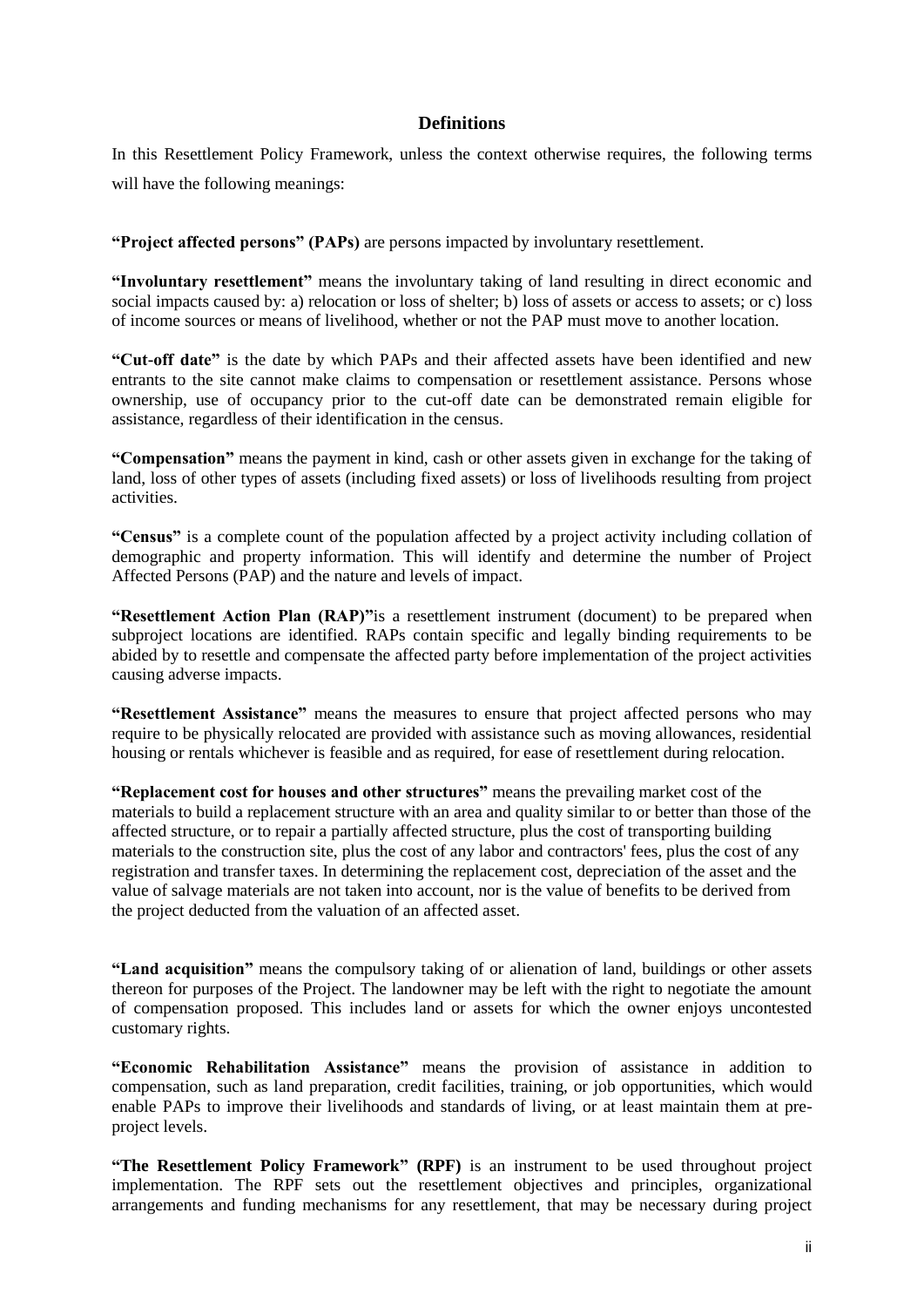implementation. The RPF guides the preparation of Resettlement Action Plans of individual sub projects in order to meet the needs of the people who may be affected by the project. The **Resettlement Action Plans ("RAPs")** for the Project will therefore be prepared in conformity with the provisions of this RPF.

**"Replacement cost for land".** For agricultural land this means the pre-project or pre-displacement, whichever is higher, market value of land of equal productive potential or use located in the vicinity of the affected land, plus the cost of preparing the land to levels similar to those of the affected land, plus the cost of any registration and transfer taxes. For land in urban areas, it is the pre-displacement market value of land of equal size and use, with similar or improved public infrastructure facilities and services and located in the vicinity of the affected land, plus the cost of any registration and transfer taxes.

**"Squatter"** means any person occupying land that belongs to the State (with no legal rights to occupy that parcel of land) for cultivation and/or residential and/or business purposes.

**"Tenant"** means any person by whom or on whose account lease/rent is payable for any property.

**"Women Headed Household" (WHH)** means a household that is headed by a woman and does not have an adult male earning member. This woman may be a widowed, separated or deserted person.

**"Vulnerable Group" (VG)** includes but is not limited to the following categories: (i) PAPs falling under 'Below Poverty Line' (BPL) category (level of income less than 15TJS/day); (ii) landless people; (iii) Women Headed Households; (iv) Children and elderly people<sup>1</sup>, including orphans and destitute; and (v) Physically and mentally challenged / disabled people.

-

<sup>1</sup> According to the TAJSTAT data on the population of the Republic of Tajikistan children 14 years or older are considered as working age population, while men aged 63 or more and women 58 years old or more are considered retirees. PAPs up to 14 years have been considered as children, while those over 60 years of age have been considered as elderly people in the project. Under the Labor Code children 15 years old and older are not eligible for formal employment without a passport (commonly issued at age 16) and cannot work for income. Employers in hiring adult children give preference to those who have basic skills to cope with work.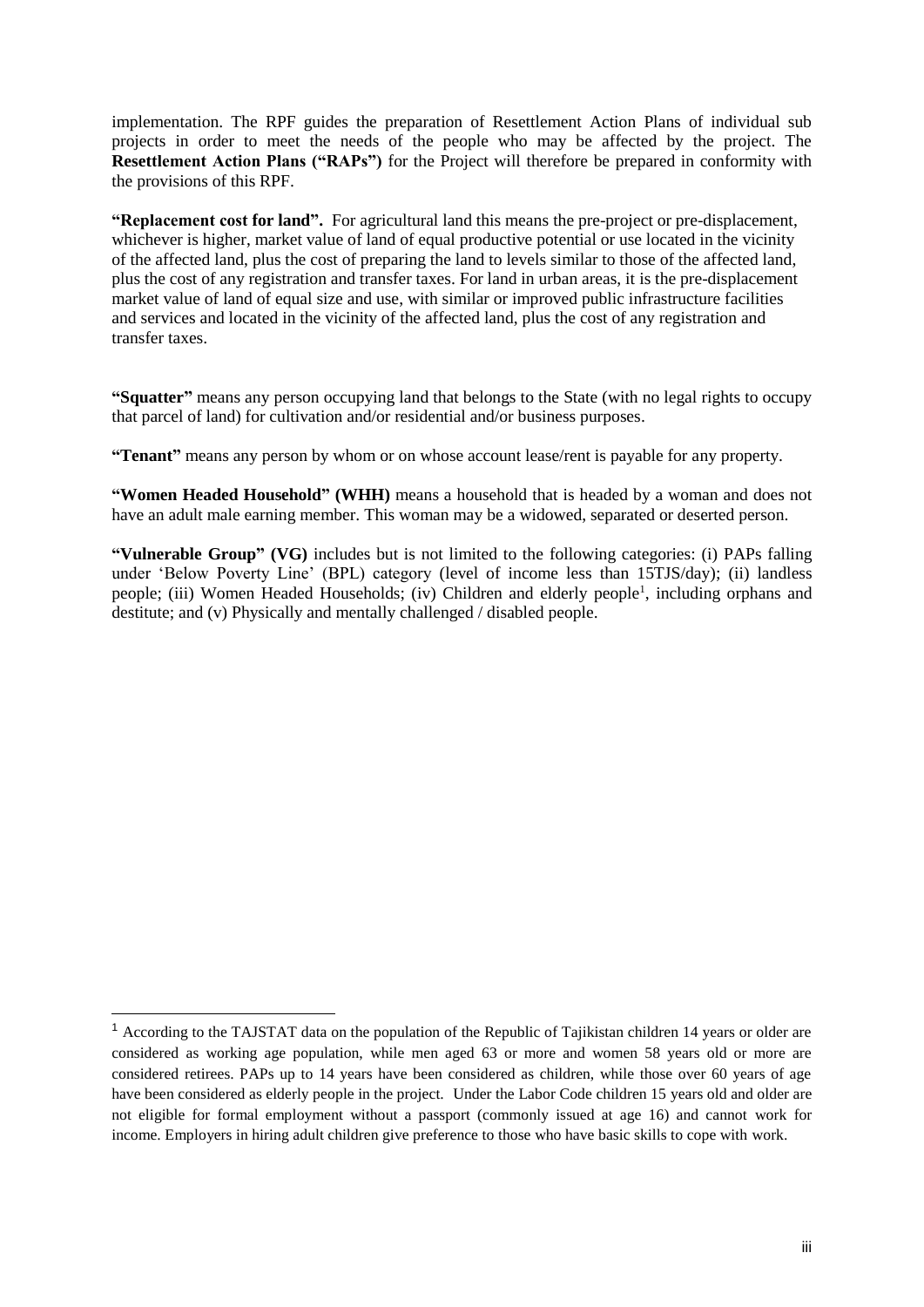#### **EXECUTIVE SUMMARY**

<span id="page-7-0"></span>Tajikistan's unique terrain and geological and hydrological features make it prone to many natural hazards such as floods, earthquakes, landslides, mudflows, avalanches, droughts, and heavy snowfalls. Tajikistan is ranked as #1 among the most climate vulnerable countries in ECA. Between 1997 and 2011, losses related to disasters in Tajikistan exceeded US\$353 million, and have posed challenges to economic progress, social development and poverty reduction.

Tajikistan is one of the youngest and rapidly growing countries of the Europe and Central Asia (ECA) region. The total population of Tajikistan is 8.2 million with only 27% of the population living in urban areas. Its total land area of 143,000 km<sup>2</sup> is comprised of 93% mountains, and only 7% of it is arable. High mountain ranges across its territory make communication among different parts of the country difficult, especially in the winter. Unlike its neighbours (e.g. Kazakhstan, Uzbekistan, Turkmenistan), Tajikistan has abundant water resources and holds vast hydropower potential, but its reserves of oil, gas, and other similar resources are relatively insignificant.

The territory of Tajikistan is primarily comprised of mountains, which house thousands of glaciers and rivers. Its unique terrain and geological and hydrological features make it prone to many natural hazards such as floods, earthquakes, landslides, mudflows, avalanches, droughts, and heavy snowfalls. Tajikistan is the most climate vulnerable country in ECA. Future disasters can have a devastating effect on the economy (54% of GDP) and affect more than 50% of the population. Climate change is further expected to exacerbate the frequency and severity of natural disasters associated with hydro meteorological conditions.

Floods are the most frequently occurring hazard in the country and pose a significant threat to Tajikistan, affecting not only mountainous and hilly rural areas that are sparsely populated, but also major urban areas. Generally, floods occur either in spring following heavy rains or during snowmelt in the summer time. However, due to more variable precipitation and climate change, unseasonal floods are expected to be among the extreme events faced by the country. For instance, in July 2015 a series of destructive floods and mudflows occurred throughout Tajikistan as a result of unusually high temperatures which caused increased melting of glaciers. The Government of Tajikistan estimates that economic loss due to the July 2015 floods are in the range of US\$ 100 million, which constitutes around 1.1% of Tajikistan's gross domestic product (GDP).

Due to Tajikistan's location in a region of high seismicity, earthquakes have the potential to cause the biggest economic losses. In the past, most of the damage and fatalities have been caused by secondary effects of earthquakes, such as landslides, rockslides, mudflows and avalanches rather than the direct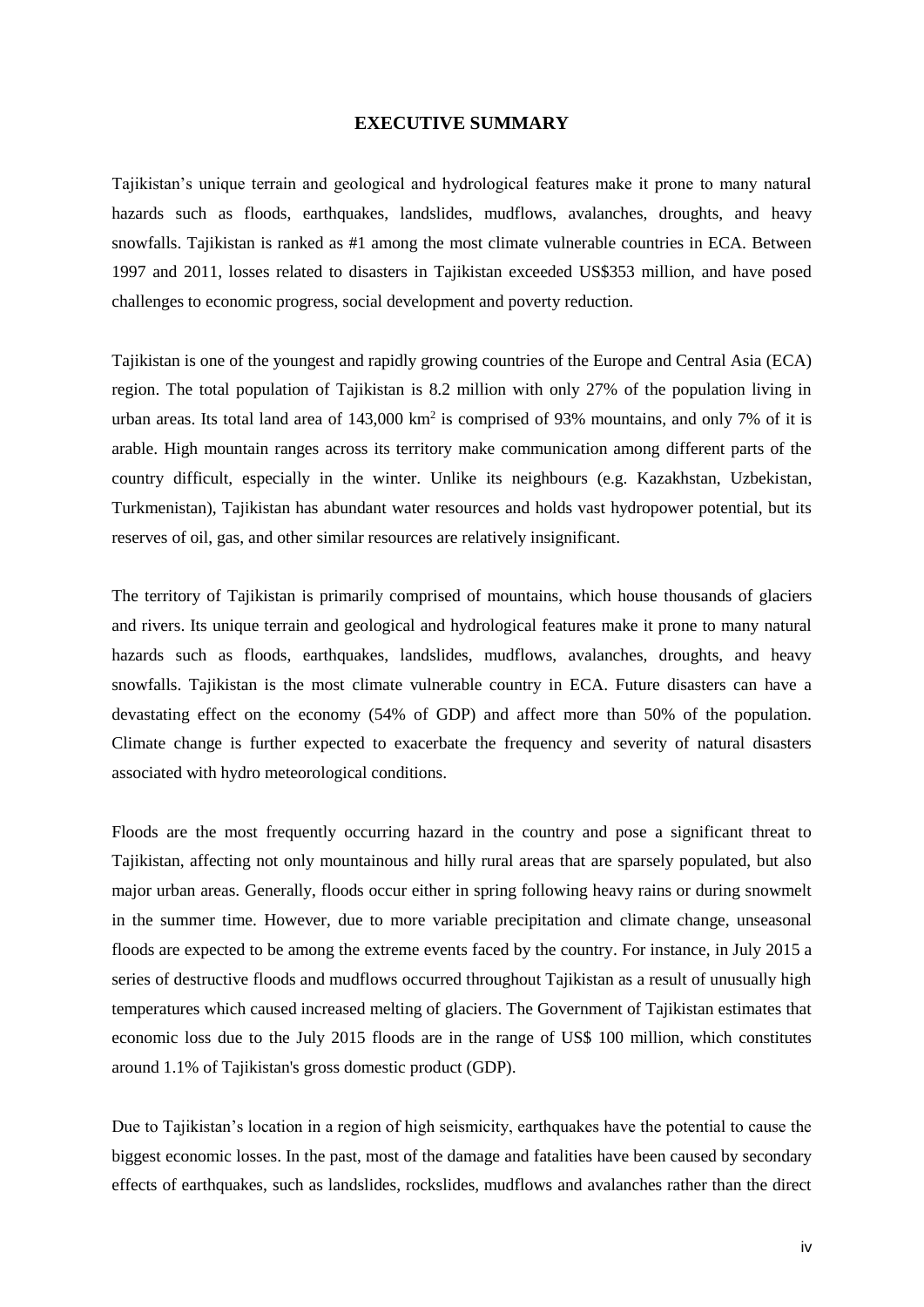collapse of buildings and infrastructure. In 2015, three large earthquakes occurred in Tajikistan: the Hindu Kush earthquake (M7.5) on October 26, the Murghob earthquake (M7.2) on December 8, and the earthquake in northern Afghanistan (M6.3) on December 25. Emergency response and rapid damage assessment were made difficult due to the lack of communication and access to remote areas. Several people were left homeless for the winter, and sections of the roads were blocked in various regions of the GBAO. These events prevented access to many villages (in particular in Bartang Valley), fuel reserves for emergency response were depleted, and the livelihood of many villagers was impacted.

Landslides are another hazard that poses a serious threat to Tajikistan. To date more than 50,000 landslide sites have been mapped, of which 1,200 threaten human settlements, roads, irrigation and other facilities. About 36% of the country is exposed to landslides, with 11% of the total population living in these areas. Landslides are usually triggered by heavy rains and floods, and periodically, by earthquakes.

The Republic of Tajikistan with support from the World Bank has decided to set up the Strengthening Critical Infrastructure against Natural Hazards Project (SCINHP) to address long-term disaster risk management program. The SCINHP consists of 4 components:

- 1. Strengthening of the DRM capacity in Tajikistan;
- 2. Making critical infrastructure resilient against natural hazards;
- 3. Contingency component for emergency response;
- 4. Program management.

World Bank requires a Resettlement Policy Framework for projects involving multiple sub-projects wherein the nature and design of the sub-projects is not known. SCIHNP proposes to finance subprojects in identified project areas and as the detailed design for the sub-projects are yet to be finalised, the screening of sub-projects and the preparation of resettlement action plan for these subprojects cannot be undertaken presently, necessitating a Resettlement Policy Framework (RPF) to guide in screening sub-projects, carrying out census and socio-economic surveys and the preparation of Resettlement Action Plan (RAP), wherever required.

All sub-projects proposed under SCIHNP will be screened for social impacts and will comply with this policy framework irrespective of the source of finance or modality of finance. The RPF will be reviewed and updated from time to time, in consultation and agreement with the World Bank, to ensure relevance and consistency with applicable legislations, Land Code of the Republic of Tajikistan and the World Bank Operational Policy for Involuntary Resettlement (OP 4.12).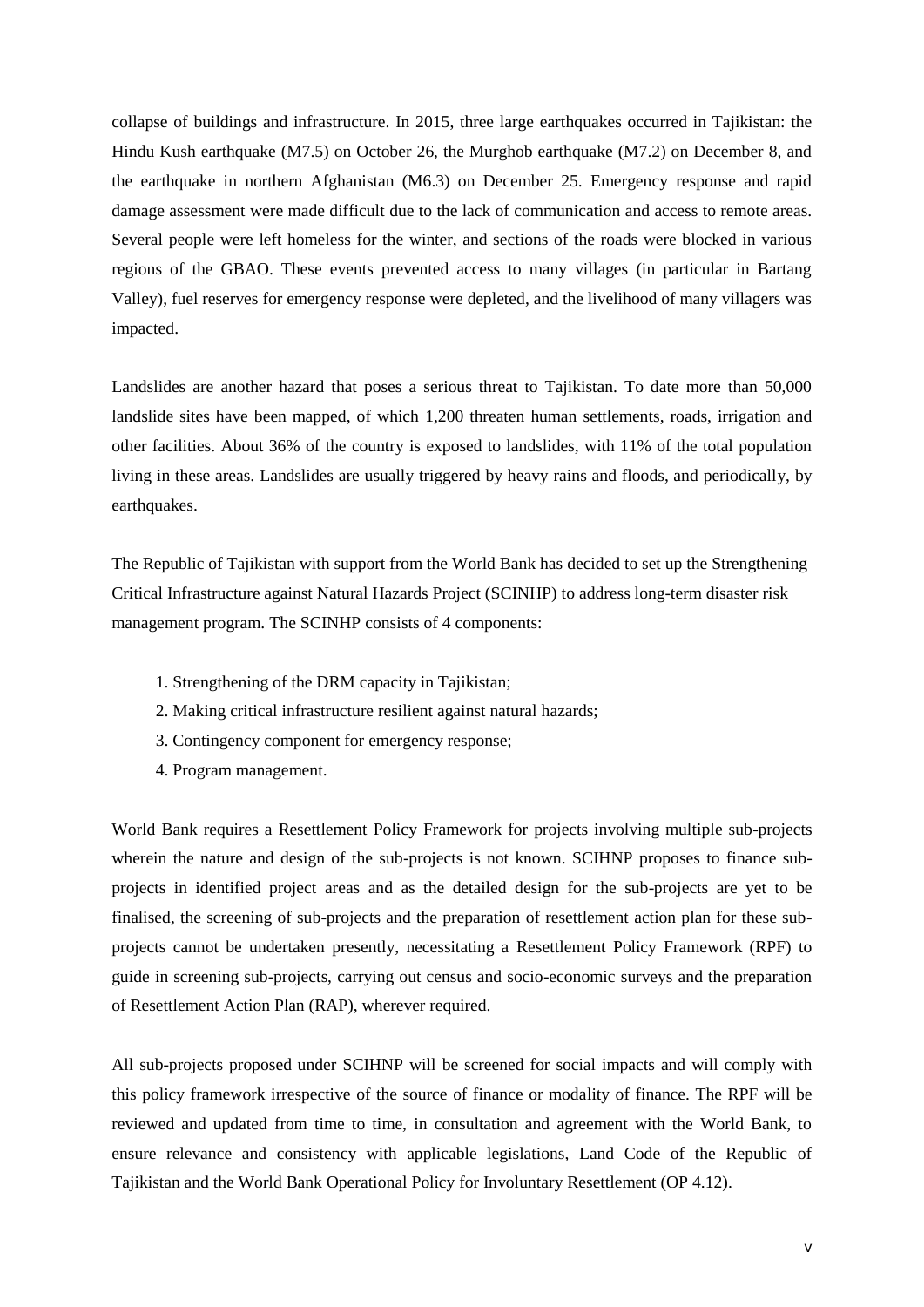On completion of the detailed engineering designs, if the screening of the sub-project indicates involuntary resettlement impacts, a resettlement action plan shall be prepared based on a census of the Project Affected Persons (PAPs) and socio economic survey of PAPs requiring relocation. The census and socio-economic surveys of the project affected persons will be undertaken for every sub-project involving involuntary resettlement, so as to determine the magnitude of displacement and prospective losses, identify vulnerable groups for targeting, ascertain costs of resettlement, and prepare a resettlement and rehabilitation program for implementation. The screening of subprojects, preparation of RAP and the implementation of the RAP will be undertaken by the Project Implementation Unit (PIU) of SCIHNP.

This Resettlement Policy Framework is based on the legislation of the Republic of Tajikistan viz. (i) Constitution of the Republic of Tajikistan, 1994 (as amended in 2003); (ii) Land Code of the Republic of Tajikistan, 1996 (as amended in 2016); and (iii) Civil Code of the Republic of Tajikistan, 1998 (as amended in 2007) and the World Bank Operational Policy for Involuntary Resettlement (OP 4.12). In cases of discrepancy the World Bank Policy will prevail.

An Entitlement Matrix has been developed, that summarizes the types of losses and the corresponding nature and scope of entitlements; and is in compliance with the Republic of Tajikistan Laws and World Bank OP.

The PIU of the SCIHNP will be responsible for the implementation of the provisions of the subproject RAPs. Grievance Redress Committee (GRC) will be established at two-levels, the sub-project level and SCIHNP level, to receive, evaluate and facilitate the resolution of project affected persons concerns, complaints and grievances.

In order to engage with the community and enhance public understanding on the Project and address the issues pertaining to resettlement, various sections of PAPs and other stakeholders shall be consulted through focus group discussions (FGD), meetings and individual interviews during the RAP preparation of sub-projects and throughout project implementation.

Information will be disseminated to PAPs at various stages. A summary of this Draft RPF will be made available in local languages during public meetings at the community level, and be disclosed in public places including the PIUs website. Hard copies will be available at SCIHNP PIU office. Each sub-project resettlement action plan will be disclosed to the affected community and agreed with the World Bank. Each RAP will be translated into Tajik and Russian languages and made available to the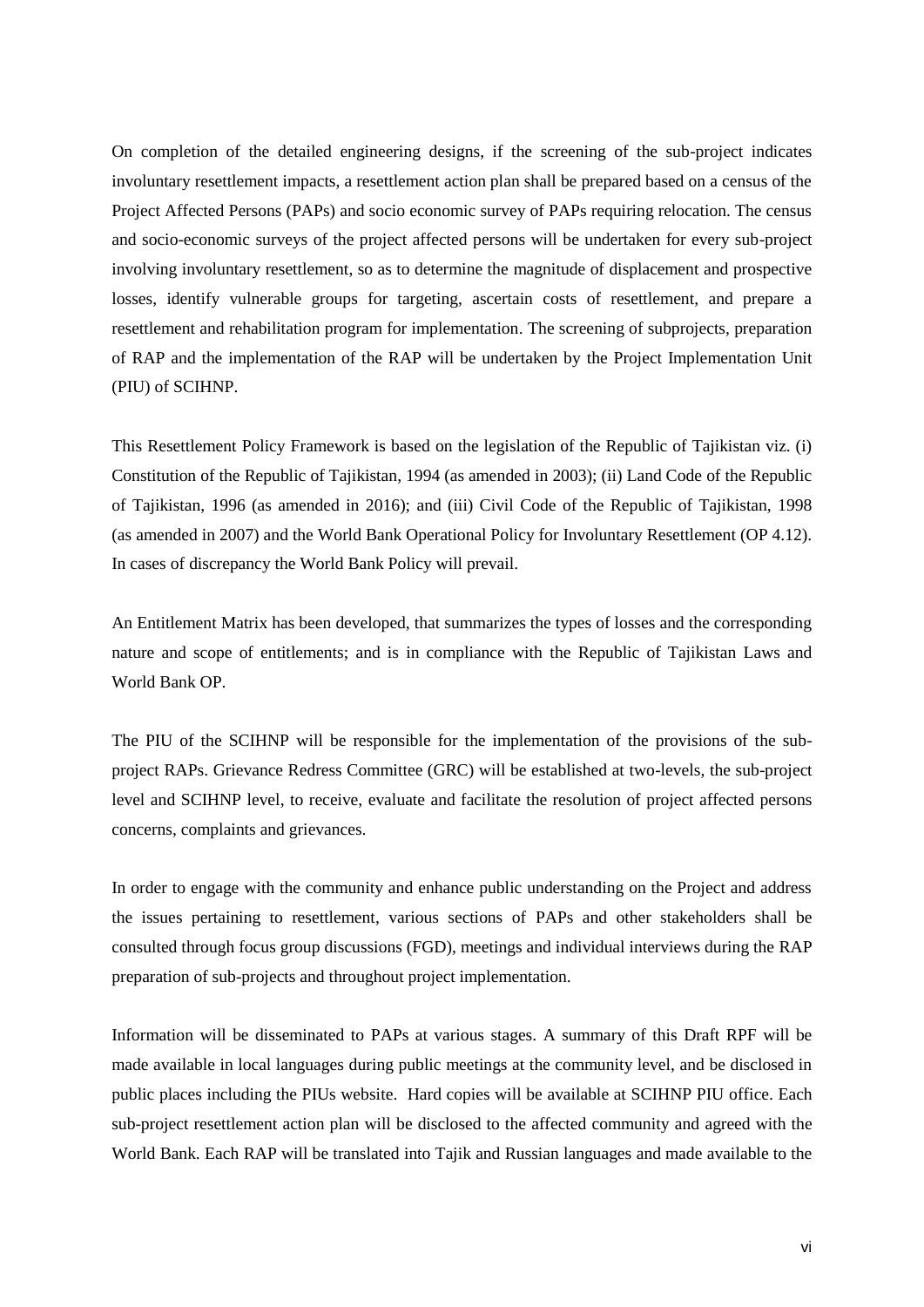PAPs. A report of disclosure, giving detail of date and location, will be shared with World Bank along with the Quarterly Progress Report (QPR).

To monitor the effectiveness of the RAP implementation internal monitoring and evaluation mechanisms have been suggested. Internal monitoring will be taken up by the PIU of the SCIHNP.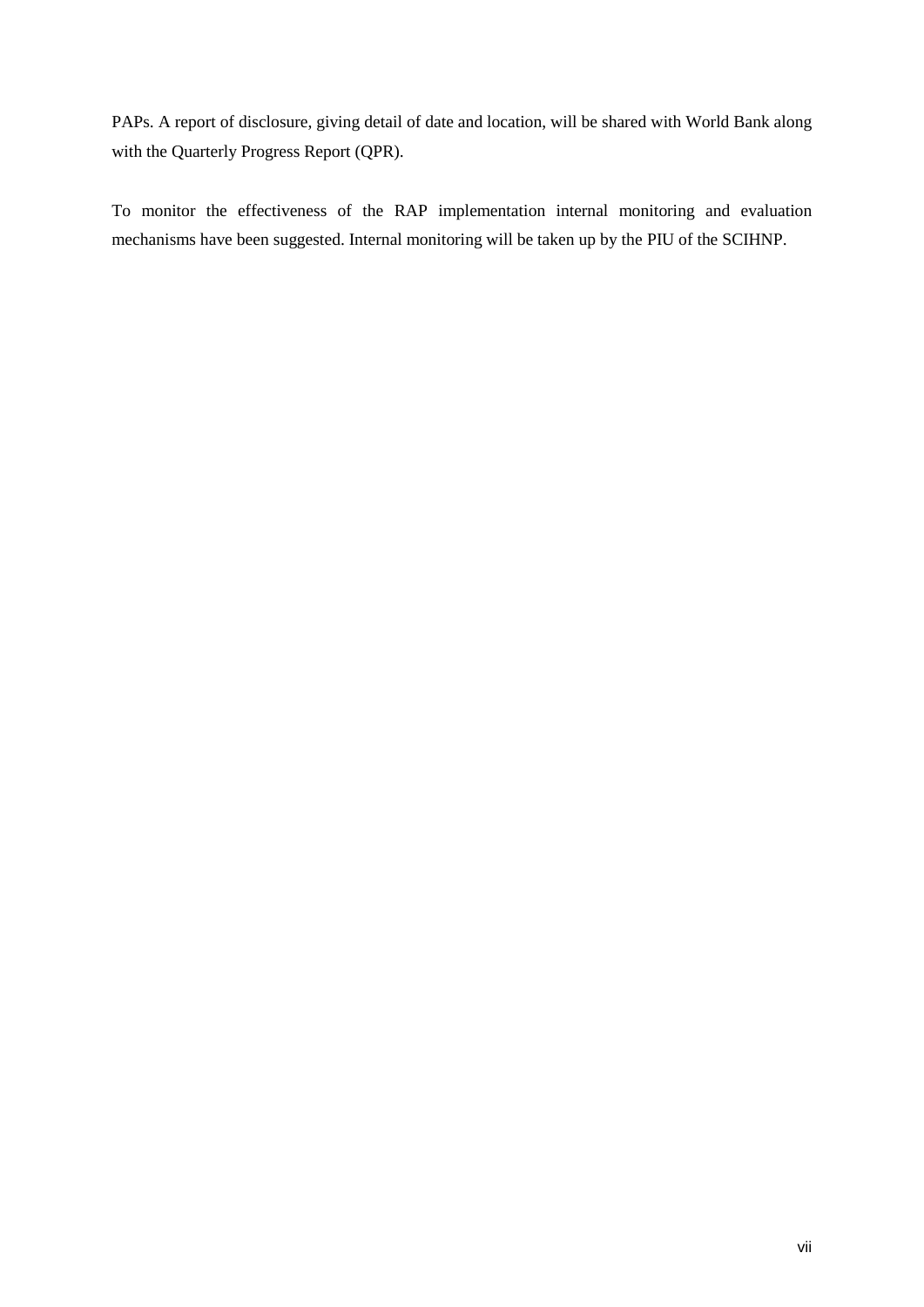# <span id="page-11-0"></span>**A. BACKGROUND**

#### <span id="page-11-1"></span>**A.1 Introduction**

1. The Government of the Republic of Tajikistan and the World Bank are cooperating to make critical infrastructure resilient against natural hazards. To accomplish these tasks, World Bank is providing financing for development strategies, obtaining expert analysis and implementing specific projects like preparation of feasibility study and detailed designs and construction of flood protection infrastructure, primarily for Khatlon sites that were damaged by flood occurrence during July 2015.

## <span id="page-11-2"></span>**A.2 Sector Context**

2. Floods are the most frequently occurring hazard in the country and pose a significant threat to Tajikistan, affecting not only mountainous and hilly rural areas that are sparsely populated, but also major urban areas. Generally, floods occur either in spring following heavy rains or during snowmelt in the summer time. However, due to more variable precipitation and climate change, unseasonal floods are expected to be among the extreme events faced by the country. For instance, in July 2015 a series of destructive floods and mudflows occurred throughout Tajikistan as a result of unusually high temperatures which caused increased melting of glaciers. The Government of Tajikistan estimates that economic loss due to the July 2015 floods are in the range of US\$ 100 million, which constitutes around 1.1% of Tajikistan's gross domestic product (GDP).

#### <span id="page-11-3"></span>**A.3 Project Brief / About SCINHP**

3. The Government of the Republic of Tajikistan (RT) with support from the World Bank has decided to set up the SCINHP to address long-term disaster risk management program. The SCINHP consists of 4 components:

- 1. Strengthening of the DRM capacity in Tajikistan;
- 2. Making critical infrastructure resilient against natural hazards;
- 3. Contingency component for emergency response;
- 4. Program management.

4. The Ministry of Finance (MoF) plays leading and coordinating role of project implementation as well as financial management. The MoF implements component 1, 3 and 4. Component 2 is implemented by two ministries. The Ministry of Transport (MoT) implements activities related to the transport network under component 2. The MoT and the Agency for Land Reclamation and Irrigation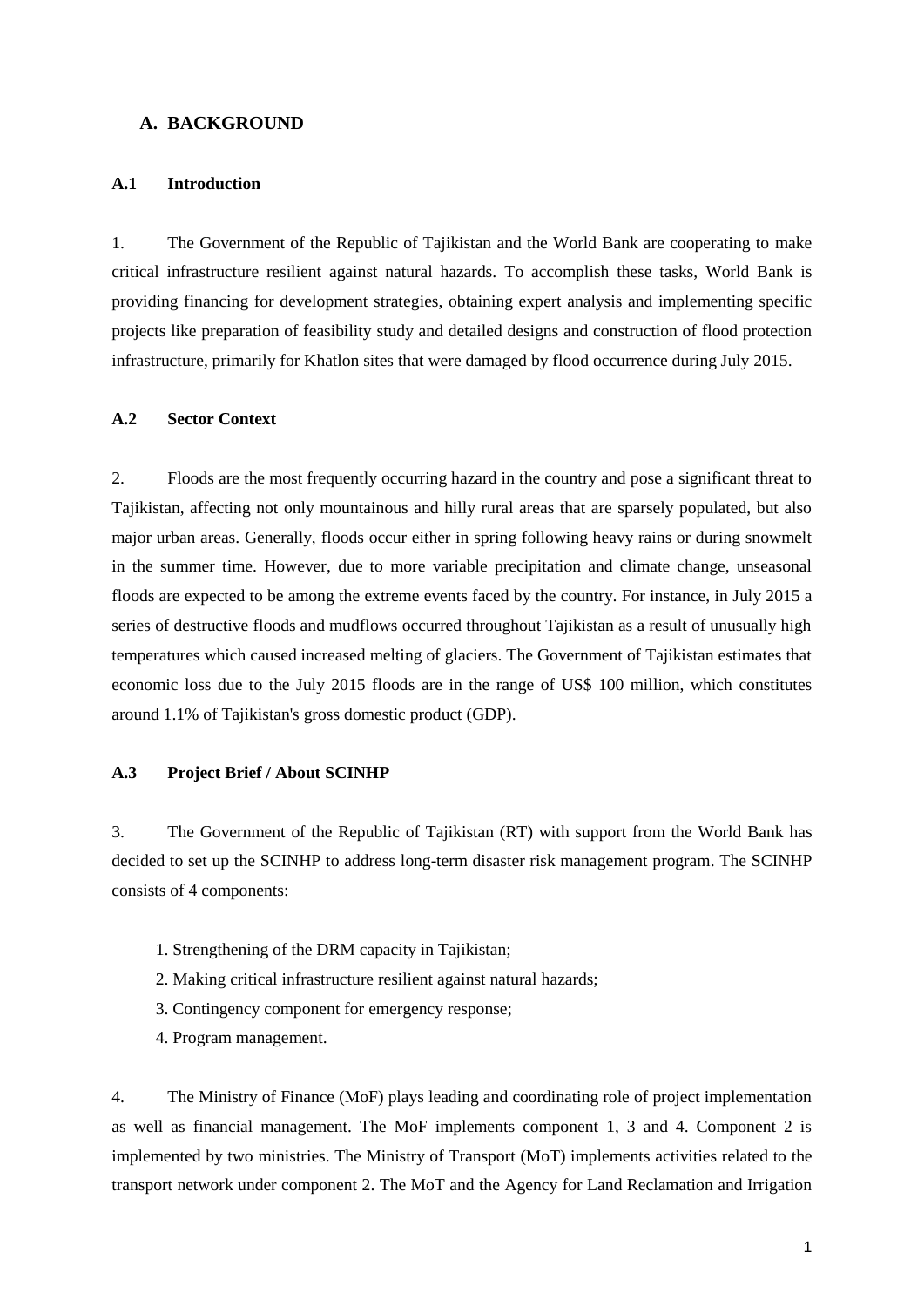(ALRI) are in charge of procurement, technical supervision and safeguards aspects for their respective activities.

## <span id="page-12-0"></span>**A.4 Project Objective**

5. The Project Development Objective is to enhance the critical infrastructure resilience to natural disasters, as well as to strengthen the Government's capacity for disaster risk management.

6. Direct beneficiaries are the inhabitants of proposed project sites in Khatlon region, including sites in Kulyab, Vose, Kabodiyon and Shaartuz districts, and in GBAO, including sites in Vanj and Rushan districts that will benefit from the reconstruction of river embankments, as well as from rehabilitation of bridges. In addition to the above, the representatives of the Committee for Emergency Situations and Civil Defense and relevant line ministries, such as the Ministry of Transport and the Agency on Land Reclamation and Irrigation will also benefit from technical and organizational capacity-building activities in the areas of planning, implementation and monitoring.

#### <span id="page-12-1"></span>**A.5 Project Components and Activities**

#### **1. Component 1: Strengthening of the DRM capacity in Tajikistan**

<span id="page-12-2"></span>7. This component is aimed at increasing the DRM capacity, including, for example, provision of equipment for various institutions, establishment of inter-agency risk information system, development of an efficient risk financing mechanism and support for the implementation of the new National DRM Strategy. In particular, it will include sub activities such as: i) Modernizing the crisis management centers and systems for improved disaster preparedness for Committee of Emergency Situations and Civil Defense; ii) Seismic hazard assessment for improved disaster risk identification for the Institute of Seismology and Earthquake Engineering under the Academy of Sciences; and iii) Preparation of a financial protection strategy for mitigating fiscal shocks caused by natural disasters.

#### <span id="page-12-3"></span>**2. Component 2: Making critical infrastructure resilient against natural hazards**

8. This component will include capital works, including bridges and flood protection, primarily focusing on the sites damaged during July 2015 in Khatlon and GBAO. These include sites in Kulyab, Vose, Kabodiyon and Shaartuz districts in Khatlon region and sites in Vanj and Rushan districts in GBAO.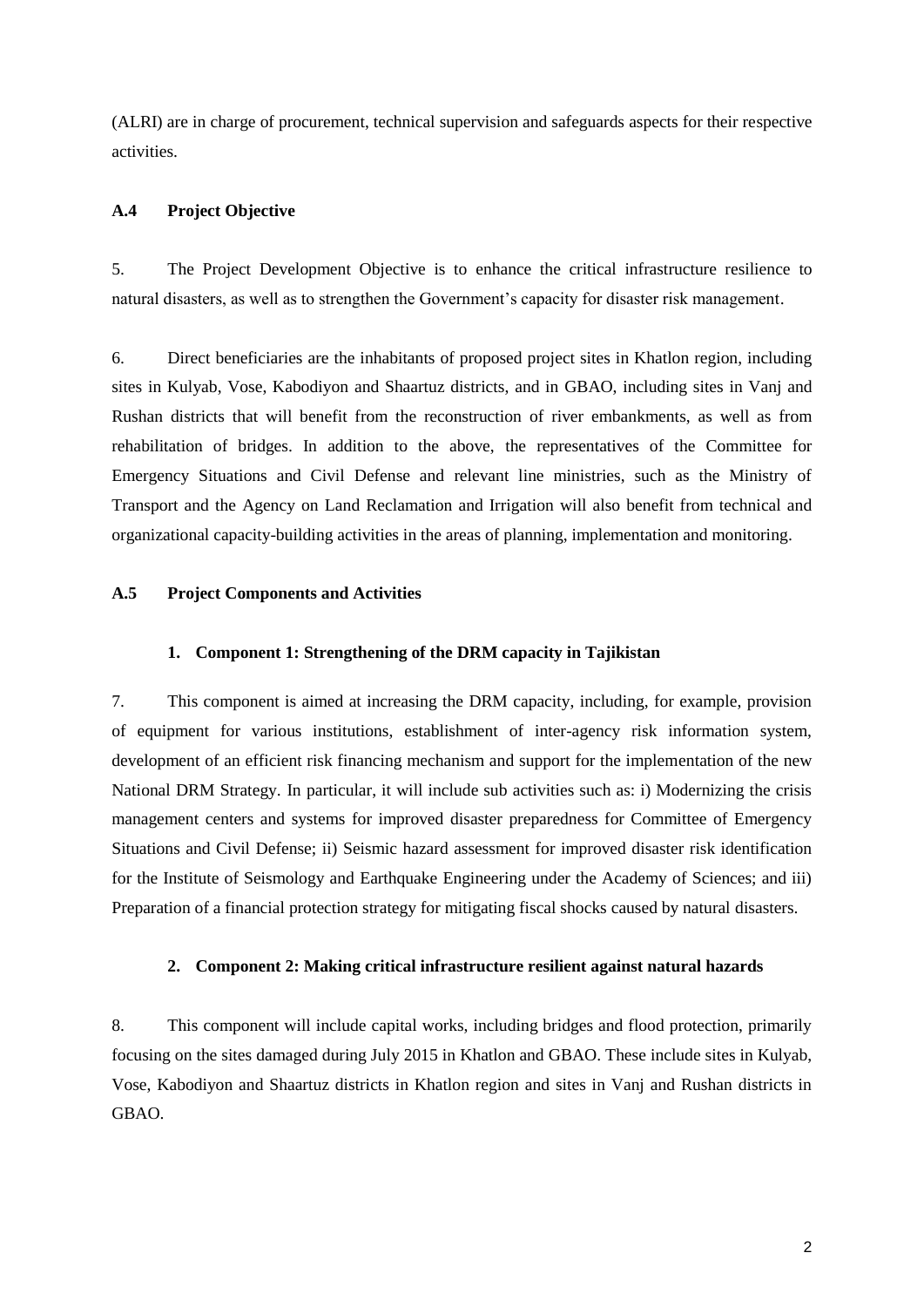#### **3. Component 3: Contingency component for emergency response**

<span id="page-13-0"></span>9. The objective of this component is to improve Tajikistan's capacity to better respond to disasters. Following an adverse natural or man-made event that causes a major disaster, the Government of Tajikistan may request the Bank to re-allocate project funds to this component to partially cover emergency response and recovery costs. This component could also be used to channel additional funds should they become available as a result of the emergency

#### **4. Component 4: Program management**

<span id="page-13-1"></span>10. The component will provide funds for the management of the project

#### <span id="page-13-2"></span>**A.6 Need for Resettlement Policy Framework (RPF)**

11. The World Bank requires a Resettlement Policy Framework for projects involving multiple sub-projects wherein the nature and design of the sub-projects is not known prior to project appraisal. SCIHNP proposes to finance sub-projects in identified project areas and as the detailed design for the sub-projects are yet to be finalized, the screening of sub-projects and the preparation of a Resettlement Action Plan for these sub-projects cannot be undertaken presently, necessitating a Resettlement Policy Framework (RPF) to guide in screening sub-projects, carrying out census and socio-economic surveys and the preparation of Resettlement Action Plan (RAP), wherever required.

12. Recognizing the social issues that can arise in infrastructure projects, the Project Implementation Unit (PIU) of the Strengthening Critical Infrastructure against Natural Hazards Project (SCINHP) has prepared this Resettlement Policy Framework (RPF) conforming to the legislations of the Republic of Tajikistan and the World Bank Operational Policy for Involuntary Resettlement (OP 4.12). The policy framework describes the principles and approach in avoiding, minimizing and mitigating adverse social impacts that may arise in subprojects funded under Strengthening Critical Infrastructure against Natural Hazards Project (SCINHP) that aims at improving the urban/rural environment, economy, and living conditions of the people. The framework also provides process for consultations, impact assessment, census and socio-economic surveys and preparation and implementation of mitigation plans.

13. All sub-projects proposed under SCINHP will be screened for social impacts and will comply with this RPF irrespective of the source of finance or modality of finance. The RPF will be reviewed and updated if necessary, in consultation and agreement with the World Bank, to ensure relevance and consistency with applicable legislations, Land Code of the Republic of Tajikistan and the World Bank Operational Policy for Involuntary Resettlement (OP 4.12).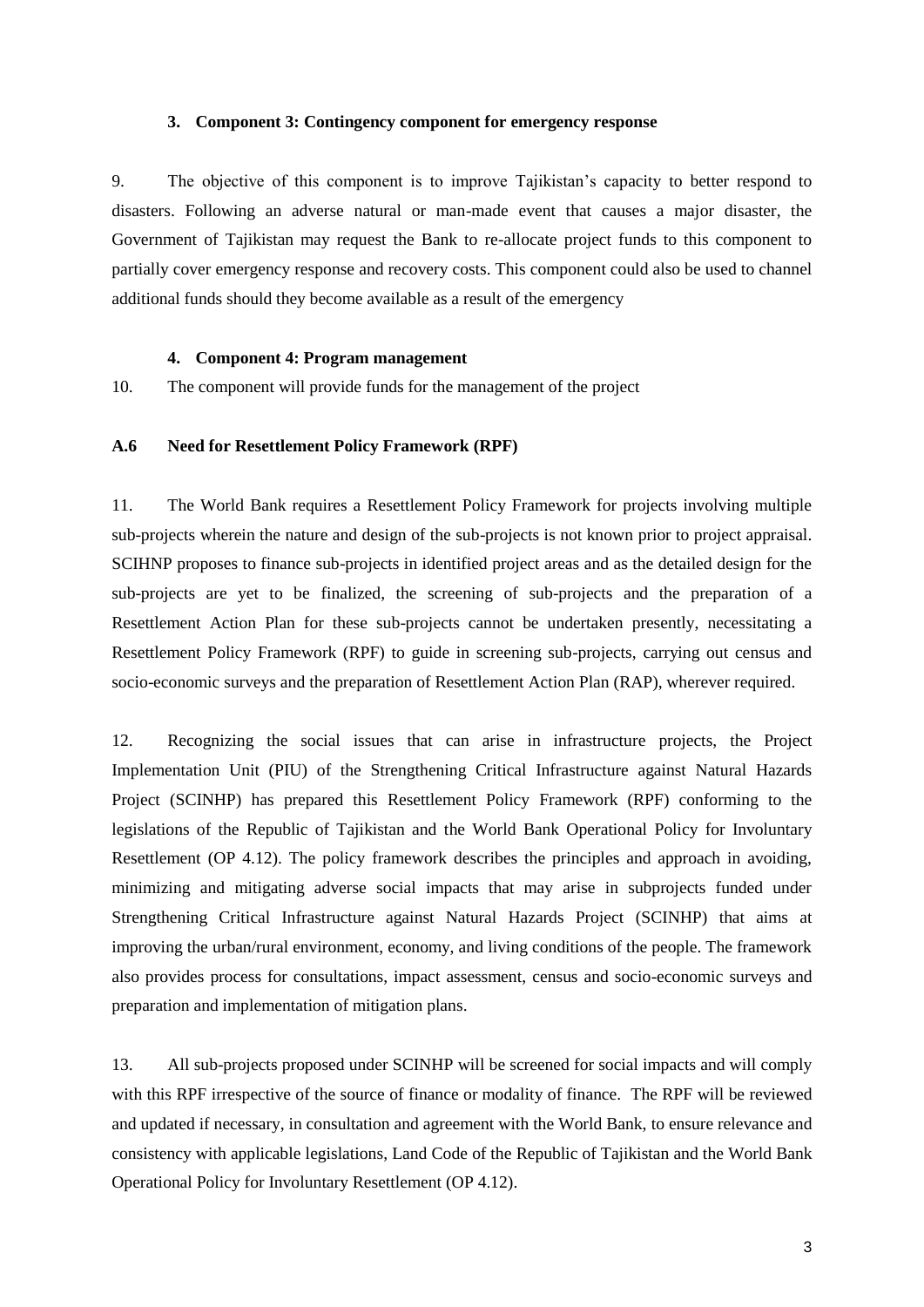#### <span id="page-14-0"></span>**A.7 Justification for the Resettlement Policy Framework (RPF)**

14. The Resettlement Policy Framework (RPF) provides guidelines for development of appropriate mitigation and compensation measures, for land acquisition impacts caused by project activities whose exact locations are not known.

15. OP 4.12 on Involuntary Resettlement has been triggered for the project, as there are some activities that may require temporary or permanent land acquisition.

16. Most of the sub-project activities will involve: i) strengthening and rehabilitation of existing facilities/infrastructures; ii) construction of select buildings; and iii) any other strengthening and/or rehabilitation works and activities which could occur as a result of unforeseen natural disasters, thus causing the triggering of the contingency component for emergency response. However, as the detailed design for sub-projects are yet to be completed, there is a possibility that additional land may be required either permanently or temporarily for creating certain facilities like, construction sites, landfill, temporary transport routes, borrow pits, etc. Further, the sub-projects may also involve temporary restriction to use of land. Since the river training works (structural measures which are taken to improve a river and its banks. River training is an important component in the prevention and mitigation of flash floods and general flood control, as well as in other activities such as ensuring safe passage of a flood under a bridge) are not yet fully defined and the exact location of embankments, dykes, groynes and dredging activities are not clearly known, these detailed impacts will only be known once the project is approved by the Bank's Board, and the possibility of land acquisition and restrictions in access cannot be ruled out at this stage, the Government developed this Resettlement Policy Framework (RPF) which will inform all activities involving land acquisition, restriction of access to land or services and loss of assets.

17. The RPF identifies the possible impacts from project activities, describes the range of potential impacts (temporary and permanent) to land use/access and structures, and specifies the compensation and resettlement assistance/procedures for the same. The RPF is intended as a practical tool to guide the preparation of Resettlement Action Plans (RAPs) for activities during implementation of the comprehensive program. If any impacts are identified, the Government will develop individual RAPs for each sub project based on the guidelines and procedures highlighted in this RPF.

18. The RPF identifies gaps between national and the World Bank policies. Where there is a gap, the World Bank policies will prevail for all activities financed under this project.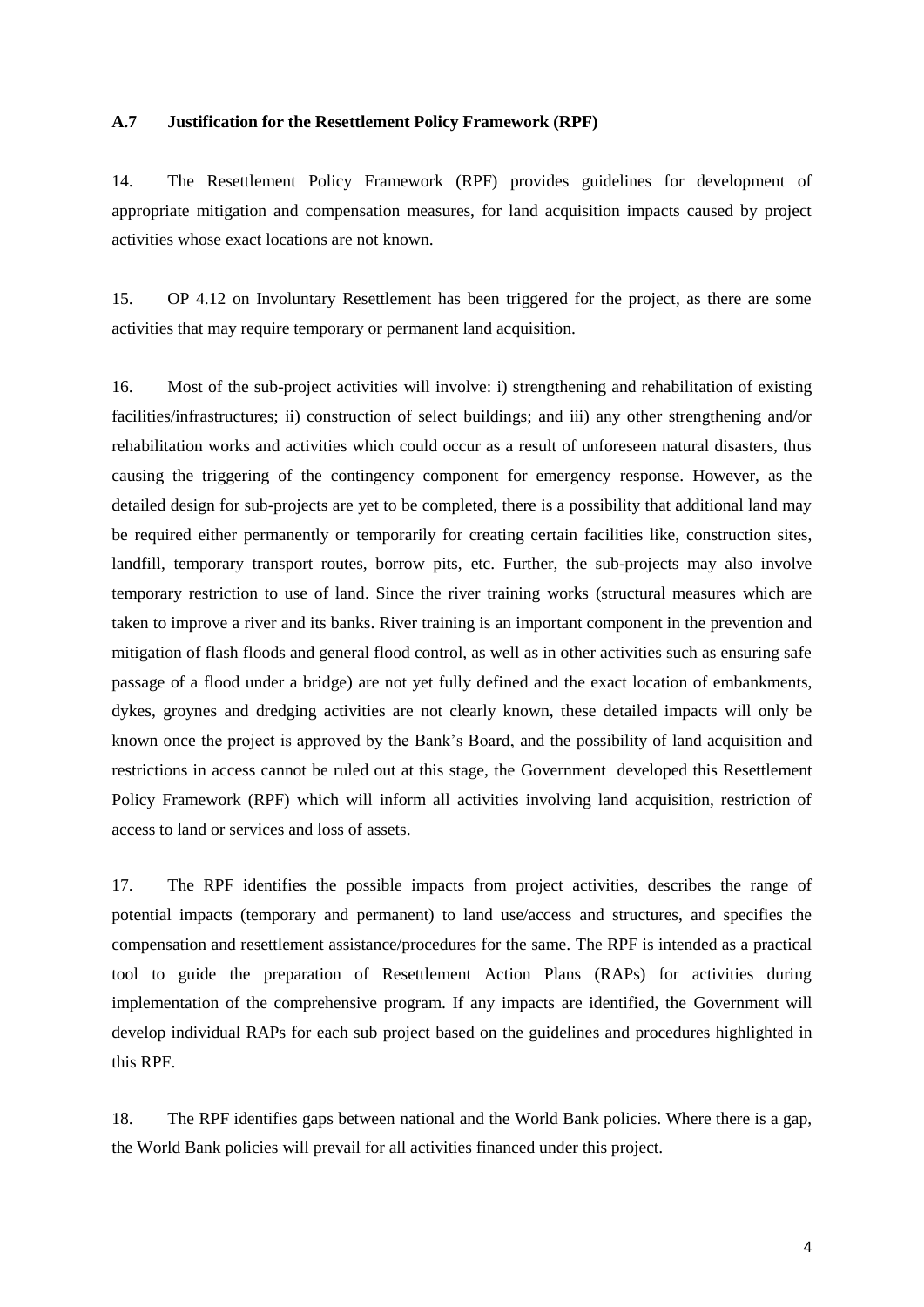19. Once this RPF has been approved by the World Bank (WB), it will be disclosed in-country to potential PAPs and the public and through the World Bank's website, in compliance with the WB policy. Translated versions of the RPF (Tajik and Russian) will be disclosed. Implementation of the planned project investments will start only after the RAP has been implemented.

#### <span id="page-15-0"></span>**A.8 Objectives of the Resettlement Policy Framework (RPF)**

20. This Resettlement Policy Framework (RPF) outlines the principles and procedures to ensure that if resettlement needs are identified, then the SCINHP PIU in coordination with national (Government) or local hukumats follows the procedures for involuntary resettlement in compliance with the legislation of the Republic of Tajikistan along with the WB's policy OP 4.12 on Involuntary Resettlement. The RPF sets out the legal framework, eligibility criteria of displaced population, valuation methodology, compensation provision, entitlement matrix, implementation process, consultation procedures, grievance redress mechanisms, entitlement payment procedures, and monitoring-evaluation procedures for land acquisition and resettlement under this project.

21. The basic objectives of the RPF are to: (i) guide SCINHP PIU, national and local selfgovernment in properly identifying, compensating, and restoring the livelihoods of Project Affected Persons (PAPs), (ii) serve as a binding document to ensure payment of compensation and assistance to PAPs, and (iii) provide direction in preparing, updating, implementing and monitoring subproject RAPs. The RPF includes measures to ensure that PAPs are (i) informed about their options and rights pertaining to resettlement; (ii) consulted on, offered choices among, and provided with technically and economically feasible resettlement alternatives; and (iii) provided prompt and effective compensation at full replacement cost for losses of assets attributable directly to the project.

#### <span id="page-15-1"></span>**A.9 Principles of Resettlement Policy Framework for SCINHP**

- 22. The following resettlement principles will be adopted for this project:
	- a) Screen the project early on to identify present and future involuntary resettlement impacts and risks. Determine the scope of resettlement planning through a census and socio-economic survey of project affected persons, including a gender analysis, specifically related to resettlement impacts and risks. Explore measures to avoid and minimize involuntary resettlement impacts by: (i) carrying out all improvements within the existing footprint; and (ii) ensuring that appropriate technology is used to reduce land requirements, and thereby avoid or minimize involuntary resettlement.
	- b) Where displacement is unavoidable, improve, or at least restore, the livelihoods of all project affected persons through; (i) land-based resettlement strategies, where possible, when affected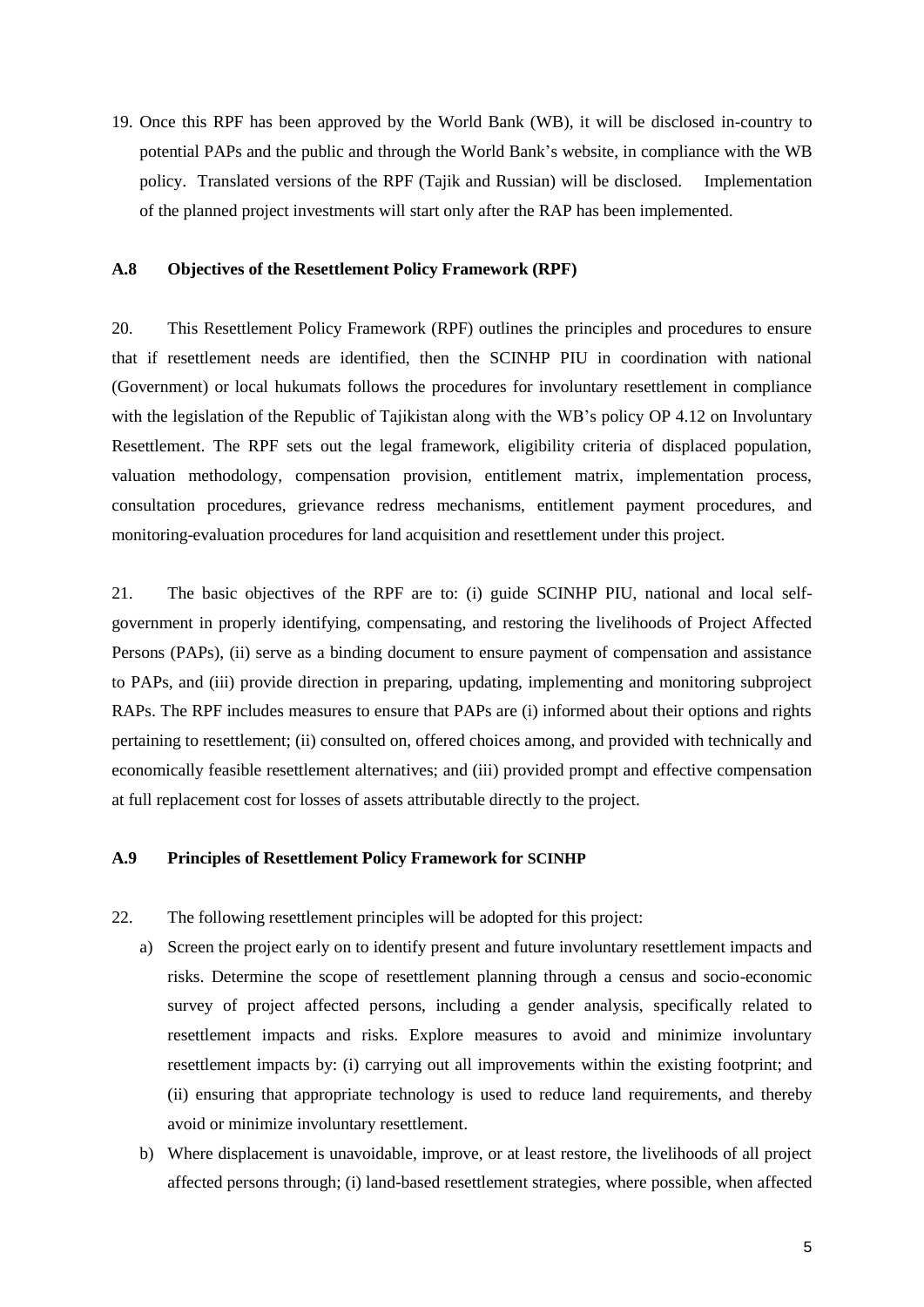livelihoods are land based, and when loss of land is significant, (land and socio-economic surveys will be used to determine the proportion of land acquired from each household and the probable severity of the impact of the project on landholding and on total family income.) (ii) prompt replacement of assets with access to assets of equal or higher value, and (iii) prompt compensation at full replacement cost for assets that cannot be restored. Furthermore, livelihood support services will be developed in close collaboration with PAPs and due attention will be accorded to livelihood impacts on women, the elderly, the disabled, and other vulnerable people including those below poverty line.

- c) Ensure that project affected persons without titles to land or any recognizable legal rights to land are eligible for resettlement assistance and compensation for loss of non-land assets at replacement cost.
- d) Improve the standards of living of the displaced poor and other vulnerable groups, including women.
- e) Carry out meaningful consultations (PIU representatives and officials from the hukumats, jamoats (sub-district) and mahallas (village)) with project affected persons, host communities, and concerned nongovernment organizations. Inform all project affected persons of their entitlements and resettlement options. Ensure their participation in planning, implementation, and monitoring and evaluation of resettlement programs. Pay particular attention to the needs of vulnerable groups, especially those below the poverty line, the landless, the elderly, women and children, and those without legal title to land, and ensure their participation in consultations.
- f) All sub-projects proposed under SCIHNP will be screened for social impacts and Resettlement Action Plans (RAP) will elaborate on the entitlements of project affected persons, the income and livelihood restoration strategy, institutional arrangements, monitoring and reporting framework, budget, and time-bound implementation schedule.
- g) The RAPs will be prepared in consultation with affected parties including PAPs, local village leaders and community members. Draft RAPs will be translated into Tajik and Russian languages and will be shared with the PAPs prior to their disclosure. Disclosure of the final Resettlement Action Plan and its updates to project affected persons and other stakeholders will involve information awareness campaign to ensure that PAPs fully understand the details of the RAP process, and are also informed about the compensation and rehabilitation packages applicable to the Project. A Public Information Booklet (PIB) in Tajik and Russian will be prepared by PIU and will be distributed to all PAPs residing in communities in the subproject area. In general, the PIB will include the following:
	- Brief description of the project, implementation schedule;
	- Project resettlement impacts, entitlements and rights of PAPs;
	- Resettlement and rehabilitation policies for potential types of impacts;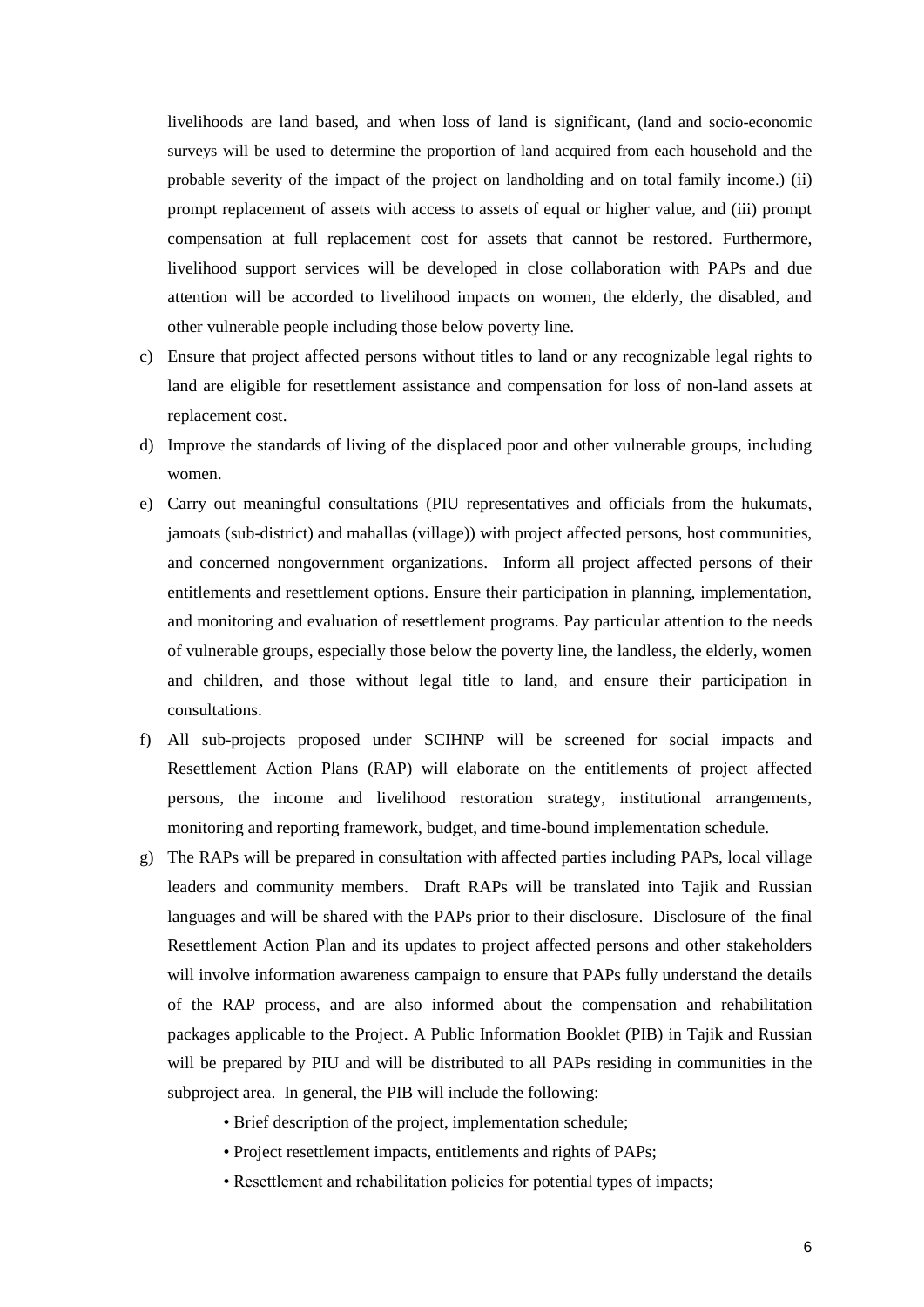- Institutions responsible for resettlement and time-frame (schedule);
- Information dissemination to and consultations with PAPs and stakeholders;
- What to do if PAPs have a question or a problem;
- Outline of the grievance redress procedure; and
- Requirements for monitoring and evaluation, including independent monitoring.
- h) Pay compensation and provide all resettlement entitlements before physical or economic displacement and before commencement of civil works. Implement the resettlement action plan under close supervision throughout project implementation.
- i) Establish a grievance redress mechanism to receive and facilitate resolution of the concerns of project affected persons.
- j) Monitor and assess resettlement outcomes, their impacts on the standard of living of project affected persons, and whether the objectives of the resettlement action plan have been achieved by taking into account the baseline conditions and the results of resettlement monitoring. Disclose monitoring reports with consideration given to ensure the PAPs privacy. Participation of local communities in monitoring will be organized by the PIU in a culturally appropriate manner in consultation with them, their local leaders and authorities.

23. It should be noted that according to World Bank's Policy OP 4.12, the term resettlement encompasses more than the physical relocation or resettlement of affected people. It is defined as the social and economic impacts of a project that are permanent or temporary and are caused by the involuntary taking of land resulting in (i) relocation or loss of shelter; (ii) loss of assets or access to assets; (iii) loss of income sources or means of livelihood, whether or not the affected persons must move to another location; or (iv) the involuntary restriction of access to legally designated parks and protected areas resulting in adverse impacts on the livelihoods of the displaced persons.

24. It should be further noted that no changes to the RPF entitlement matrix, eligibility criteria, compensation rates or other entitlements to assistance can be made without prior approval of the World Bank. Any RAPs prepared on the basis of the RPF will also be subject to prior approval of the World Bank.

## <span id="page-17-0"></span>**A.10 Screening and Preparation of RAP**

25. On completion of the detailed engineering designs, if the screening of the sub-project indicates involuntary resettlement impacts, a Resettlement Action Plan shall be prepared based on a census of the Project Affected Persons (PAPs) and socio-economic survey of PAPs. The census and socio-economic surveys of the project affected persons will be undertaken for every sub-project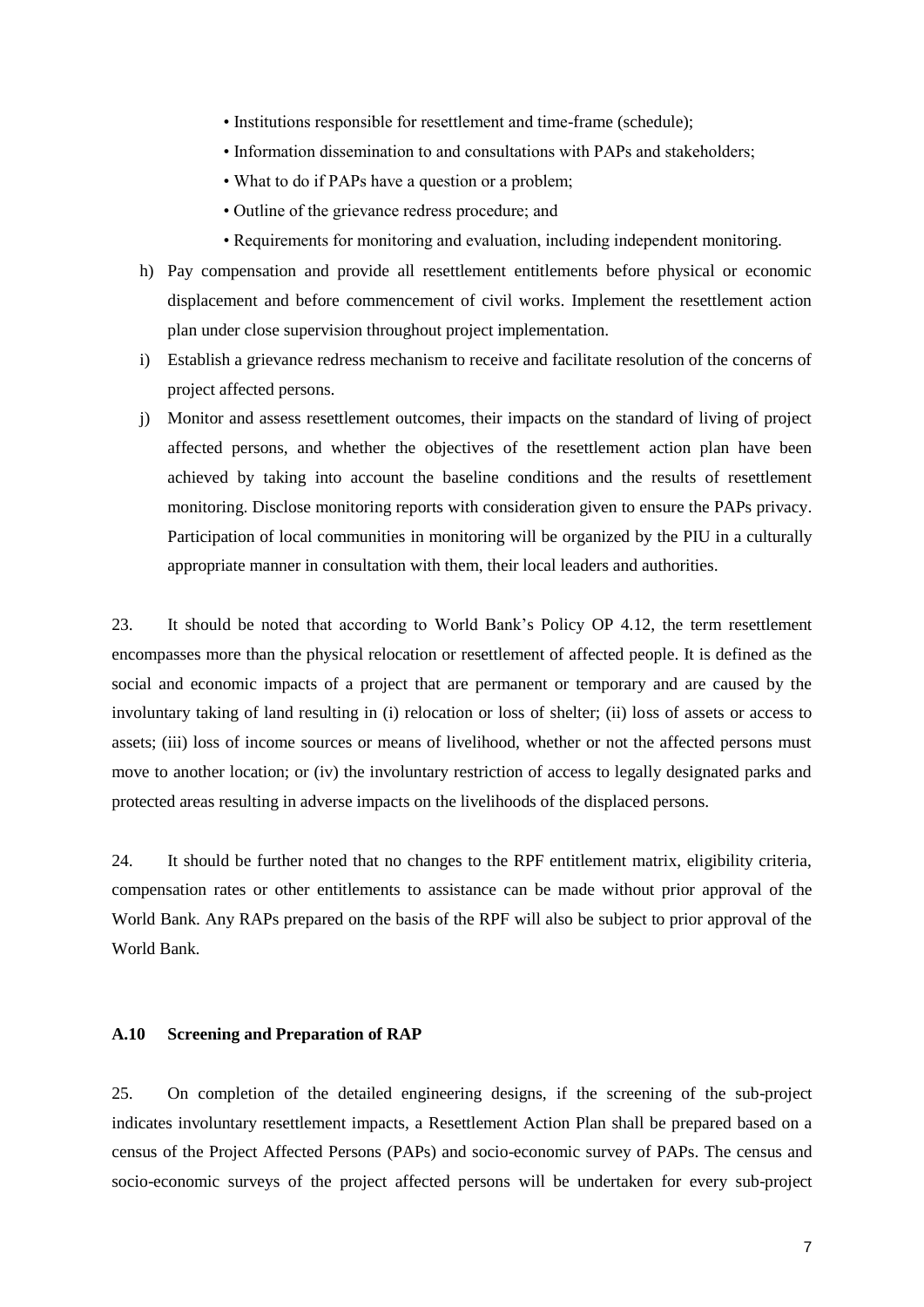involving involuntary resettlement, so as to determine the magnitude of displacement and prospective losses, identify vulnerable groups for targeting, ascertain costs of resettlement, and prepare a Resettlement Action Plan for implementation. The screening of subprojects, preparation of RAP and the implementation of the RAP will be undertaken by the Project Implementation Unit (PIU) of the SCINHP with support of representatives of the local administration (hukumats, jamoats and mahallas). The local administration has a direct link with the people and deal with most of small grievances related to allocation and distribution of land rights and other issues concerning their day to day life. In relation to land and immovable property the hukumats are entitled to assist in resolving the issues such as allocation of land use rights, and make decisions on acquisition of land use rights and allocation of alternate sites for resettlement. The census and socio economic surveys will comprise of the following tasks.

#### <span id="page-18-0"></span>**1. Screening of Sub-Projects**

26. The sub-projects shall be screened by the PIU for social impacts based on the detailed design and sub-project components envisaged. Extent of land being acquired and impact to private and public structures will be identified during screening and accordingly suitable modifications/changes in design should be explored to minimize social impacts. Based on the screening and any modifications to minimize impacts, if it is evident that the sub-project will involve involuntary resettlement, a census and socio-economic survey will have to be carried out.

#### <span id="page-18-1"></span>**2. Census and Socio Economic Survey**

27. The census and socio economic survey shall be carried out using a structured questionnaire to record the details of the present occupants of land being acquired, their tenure status (primary land user or secondary land user), the extent of land required for the proposed improvements, in order to: (i) assess the magnitude of impact to private assets; and (ii) to assess the extent of physical and/or economic displacement, as well as standard of living, inventory of assets, sources of income, level of indebtedness, profile of household members, health and sanitation, perceived benefits and impacts of the sub-project and resettlement preferences of those who require to relocate. This information would facilitate the preparation of a resettlement action plan to mitigate adverse impact.

28. The purpose of the baseline socio-economic survey of affected persons is to capture the socioeconomic characteristics of the affected persons and to establish monitoring and evaluation parameters. The key socio-economic indicators will be used as a benchmark for monitoring the socioeconomic status of project affected persons. The survey shall cover all PAPs and the survey shall also collect gender-disaggregated data to address gender issues in resettlement.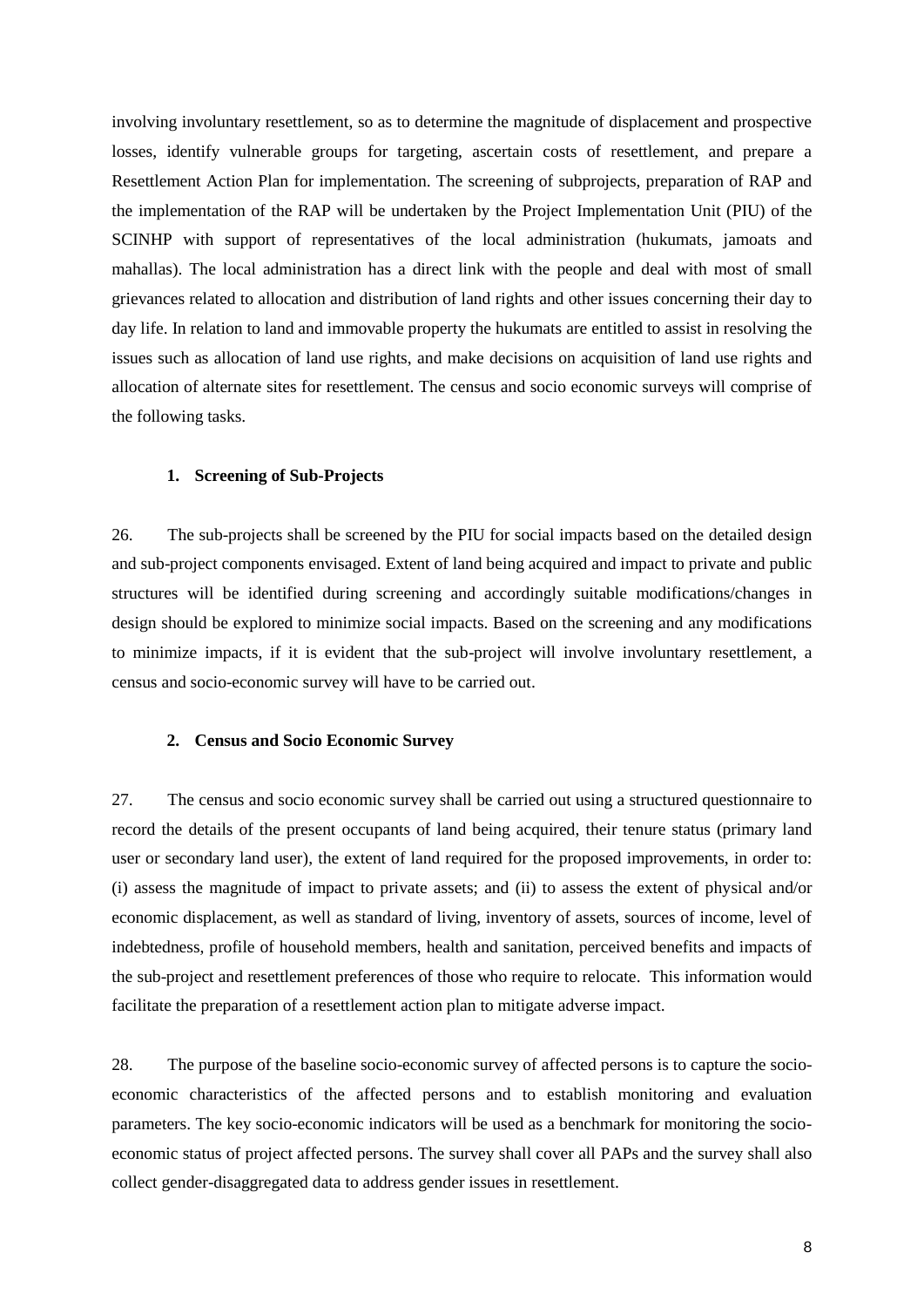29. As part of socio-economic survey, a wide range of consultations with different impacted groups as well as other stakeholders will be conducted to ascertain their views and preferences. Based on the outcome of these consultations the design changes, if required, and mitigation measures will be incorporated. Consultations will include women and their concerns and reactions, in particular to land tenure, livelihood impacts, delivery of compensation, and resettlement planning, will be addressed through appropriate mitigation plan.

#### <span id="page-19-0"></span>**3. Resettlement Action Plan**

30. The Resettlement Action Plan will be prepared based on the findings of the census and socio economic survey and consultations. It will include the findings of the census of project affected persons, and their entitlements to restore losses, socio economic characteristics of the project affected persons, institutional mechanisms and implementation schedules, budgets, assessment of feasible income restoration mechanisms, allotment of land from land reserve and issue of land users' certificate, development of resettlement sites and relocation, grievance redress mechanism, coordination of implementation in conjunction with civil works procurement and construction schedules and monitoring mechanism. The resettlement action plan should be structured as per the outline in Appendix-I and will be detailed as needed depending upon the magnitude and nature of impacts.

31. The Resettlement Action Plans will comply with the principles outlined in this RPF adopted for the project. The RAP for sub-projects will be reviewed and endorsed by the World Bank and approved by the PIU Director prior to invitation of bids for civil works. Allotment of land, disbursement of compensation payments and entitlements will be made prior to displacement and prior to handing over of the land parcels to contractors.

# <span id="page-19-1"></span>**B. LEGAL FRAMEWORK**

#### <span id="page-19-2"></span>**B.1 Applicable Laws and Policies**

32. This resettlement policy framework is based on the legislation of the Republic of Tajikistan viz. (i) Constitution of the Republic of Tajikistan, 1994 (as amended in 2003); (ii) Land Code of the Republic of Tajikistan, 1996 (as amended in 2016); and (iii) Civil Code of the Republic of Tajikistan, 1998 (as amended in 2007) and the World Bank Operational Policy for Involuntary Resettlement (OP 4.12).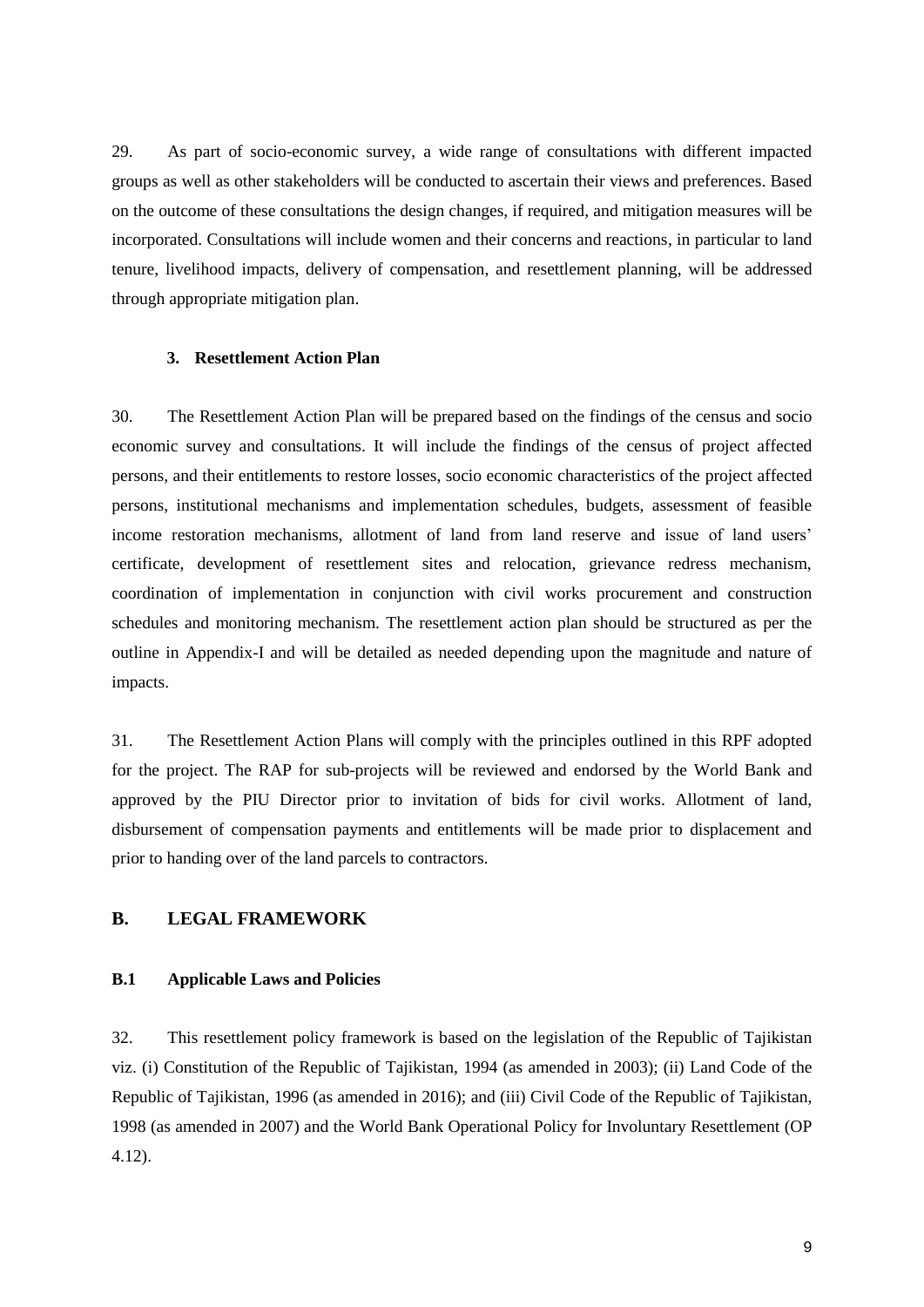#### **1. Constitution of the Republic of Tajikistan, 1994**

<span id="page-20-0"></span>33. The Constitution of Tajikistan is the main legal document guaranteeing citizen's rights. Article 13 states "land, bowels of the earth, water, airspace, animal and vegetable kingdoms, and other natural resources are owned by the state, and the state guarantees their effective use in the interests of the people." Further, Article 12 states "the economy of Tajikistan is based on various forms of ownership. The state will guarantee freedom of economic activity, entrepreneurship, equality of rights, and the protection of all forms of ownership, including private ownership." The legal basis for state acquisition of private property for public works is outlined in Article 32 which states "…the property of an individual is taken away only on the basis of the law, with the consent of the owner and to meet the requirements of the state and society, and with the state paying full compensation."

#### <span id="page-20-1"></span>**2. Land Code of the Republic of Tajikistan, 1996**

34. The Land Code is the core legal document with regards to land acquisition. It has been updated a few times, most recently in 2016. Article 2 of LC states that there is no "private ownership of land, "land is an exclusive ownership of the State… [but]... guarantees its effective use in the interests of its citizens. However, in Articles 10-14, the LC outlines land title as being of long-term, short-term, and inherited land use entitlement.

35. Article 24 of LC describes the allocation of land for non-agricultural purposes, and provides that when choosing a suitable location for such land uses, land not suitable for agricultural should be favored. The same principle is stressed by Article 29 LC, which discourages the use of high-yielding agricultural land for non-agricultural use. However, Article 29 also allows for allocation, and sequestering of agricultural land for "other very important State objects".

36. Compensation for land withdrawal and other impacts due to public interest projects are regulated also by other legislative acts governing land withdrawal, land allotment and impacts compensation to the citizens are the Land Code RT (LC), the Civil Code RT (CC), and various normative-legal acts. Based on these laws, the withdrawal/allotment of lands and resettlement is based on the following applicable principles: (i) land users have a right to be reimbursed for losses due to withdrawal of right of land use for state and public needs (Article 41,43 LC); (ii) at termination of the rights of property then property will be assessed on the basis of its market value (Article 265 CC); (iii) land user or user of other registered rights associated with land should be noticed in written about land withdrawal by local land management authority not later than one year before coming land withdrawal procedure (Article 40.LC); (iv) If according to International agreements which are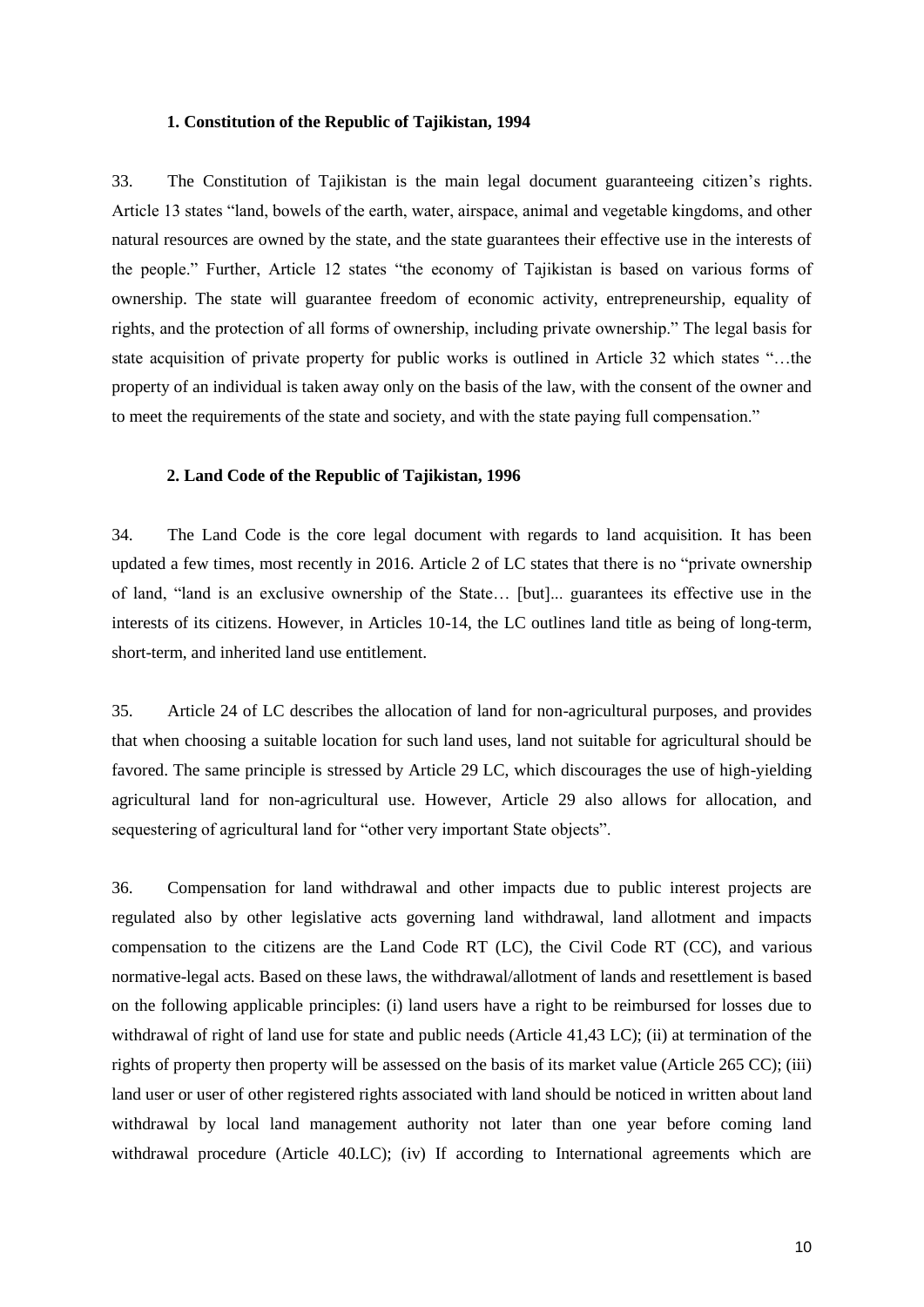recognized by Tajikistan other rules are established than those which are specified in the Land Code of Tajikistan, so the rules of international agreements will be accepted (Article 105, LC).

37. Article 31 of LC provides that land acquisition for non-agricultural public purposes is subject to the award of compensation: "terms of allocating land plots to new land users for non-agricultural needs must envisage compensation of all losses related to confiscation of land plots from former land users, as well as compensation of losses in agricultural production." Article 19 of LC states the rights of land users, including clauses allowing a land use rights holder the "waiving voluntarily land plot" or "indemnifying for [compensating] for losses" as mentioned in Article 41 of LC. This article sets out the basis for compensation: "Fully reimbursed shall be losses, including loss of profit, caused by: (i) sequestration of land for non-agricultural purposes; (ii) restriction of land users' rights; and (iii) deterioration of land quality as the result of activities of other land users.

38. In the case of this project, this could be interpreted as compensation for permanent loss of land use and crops, and complying with (ii) and (iii) above, the need to compensate for temporary use of land and disturbance of cropping patterns for construction purposes.

39. The guarantee of land users" rights is further emphasized in Article 48 which states "confiscation of land plots from natural persons for state and public needs can be made after: (i) having been assigned of another equivalent land plot; (ii) having been constructed on a new place of housing, industrial and other structures equivalent in their purpose instead of plots sequestrated, in the established order by enterprises, institutions and organizations for which the land plot was assigned; and (iii) having paid full compensation for all other losses, including profit loss (Article 41 & 42 of  $LC$ ).

40. Calculation of the compensation due for land acquisition is contained in Articles 43 and 44, which state "actual prices of equipment and materials as well as prices of assets and other works existing either at the moment of confiscation of a land plot or drafting of the confiscation report shall be applied. When calculating losses of agricultural production and forestry, the standard costs for bringing into cultivation virgin lands and improve them so that they reach the maximum level of production obtained on the sequestrated lands shall be applied. Disputes about the amount of compensation for damages caused and losses of agricultural production and forestry shall be settled in court."

41. The Land Code requires that the entity which is interested in the land acquisition should apply to the appropriate local authorities. The authority will consider social, economic, ecological, city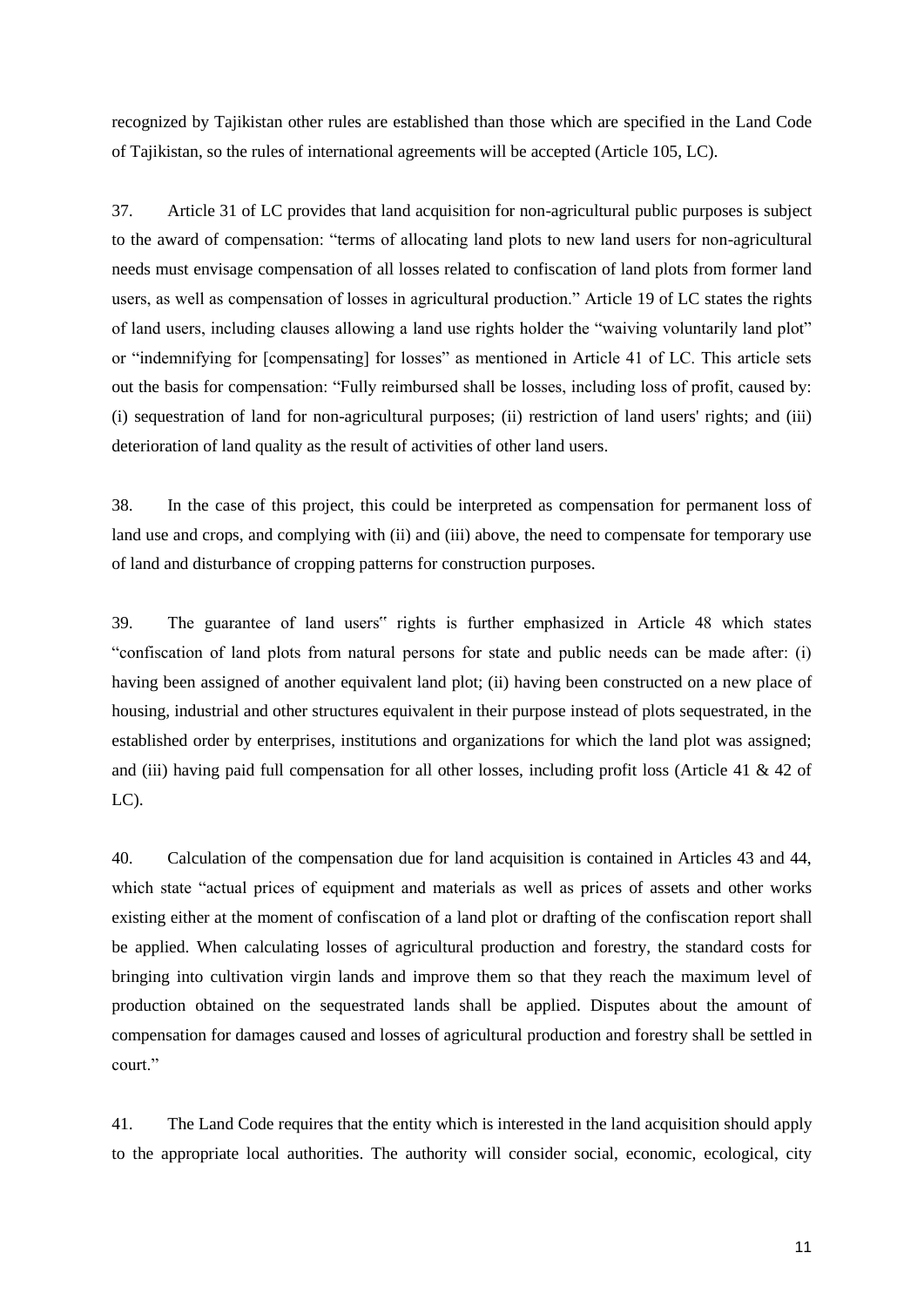planning and other conditions and forecast of use of the said land and its bowels before taking a decision on the request.

42. The order on compensation of the land users' losses and losses of agricultural production, approved by the decree of the Republic of Tajikistan # 515, dated December 30, 2000, establishes a concrete and detailed order of reimbursement of the land users' losses. The main provisions regarding involuntary resettlement indicated in the Land Code are:

- Acquisition of the land plots for the purposes of the state and public needs have to be done after provision of the equivalent land plots;
- New dwellings, commercial and other buildings, equivalent to confiscated objects have to be constructed on the new plot as per prescribed order;
- Losses occurred during the land plot acquisition have to be compensated to the full amount, including missed profit, and losses should be calculated at market cost;
- Construction of buildings and compensation for losses will be made by the institutions and organizations in who's favor the land is being confiscated (project beneficiaries);
- Under normal circumstances, the process of land acquisition should take no longer than one calendar year.
- Provision of a new land plot, construction of buildings, compensation for all types of losses, including lost incomes, have to be done before the official land acquisition from the land users is carried out.

43. The amount of compensation is determined by an efficiently selected panel (commission), members of which will be appointed by the Mayor, and which will consist of the representatives of the relevant departments which have a claim/s for land and land users. Determination of losses of land users during the acquisition of agricultural lands should be established on the basis of corresponding documents, provided by the land user. In case of non-achievement of a consensus on the size of compensation of losses and amount of damage, the land user can apply to court with a request to fully compensate damage occurred during the land acquisition.

#### <span id="page-22-0"></span>**3. World Bank Operational Policy OP 4.12 on Involuntary Resettlement (July 2013)**

44. The objectives of the World Bank's policy with regard to involuntary resettlement are: (i) involuntary resettlement should be avoided where feasible, or minimized, exploring all viable alternative project designs; (ii) where it is not feasible to avoid resettlement, resettlement activities should be conceived and executed as sustainable development programs, providing sufficient investment resources to enable the persons displaced by the project to share in project benefits and project affected persons should be meaningfully consulted and should have opportunities to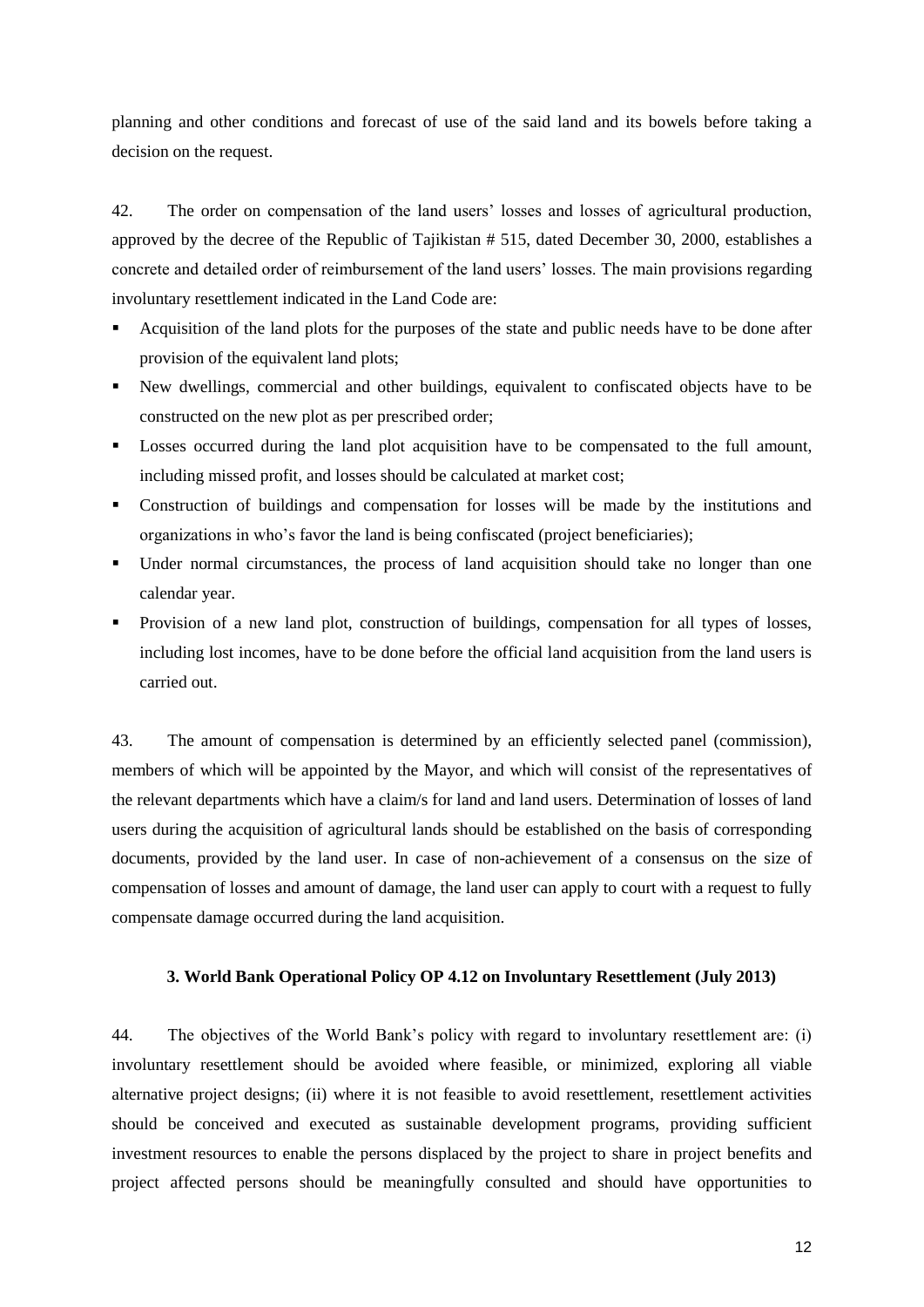participate in planning and implementing resettlement programs; and (iii) project affected persons should be assisted in their efforts to improve their livelihoods and standards of living or at least to restore them, in real terms, to pre-displacement levels or to levels prevailing prior to the beginning of project implementation, whichever is higher.

#### <span id="page-23-0"></span>**B.2 Comparison of Laws of the Republic of Tajikistan and World Bank Policy**

45. The Land Code does not define the status of persons who possesses the right of servitude on confiscated land plots (they do not pay official rent). The Land Code establishes that in the absence of servitude rights, the land user does not possess any right in relation to this plot of land. Hence, the use of the land plot without the state registration of the servitude right itself does not establish any legal rights. This clause provides for the absence of obligations for the owner (the state) to compensate damage to persons who do not possess the servitude right for the land plot.

However, in the WB OP 4.12, this status is clearly defined. In accordance with this policy, those people who do not possess official legal title or judicial rights for the land use, but still use the state land are entitled to receive compensation, taking into account the investments they made into the state land, their labor and lost assets, but not for land ownership as in the case of a titled owner.

46. Since the World Bank OP 4.12 takes precedence over National law for the purposes of WB financed activities, as in this project, the following will apply: Any person who has built a structure on illegal land, prior to the stated cut-off date, will not be compensated for the land, but will be compensated for the structure (i.e. investment into and on the land) at replacement cost.

# <span id="page-23-1"></span>**1. Acclimatization Period of the Involuntary Resettled to the New Conditions and Environment**

The policy of the WB considers that displaced persons and their communities, and any host communities receiving them, are provided timely and relevant information, appropriately consulted on resettlement options, and offered opportunities to participate in planning, implementing, and monitoring resettlement activities. In new resettlement sites or host communities, infrastructure and public services are provided as necessary to improve, restore, or maintain accessibility and levels of service for the displaced persons and host communities. Alternative or similar resources are provided to compensate for the loss of access to community resources (such as fishing areas, grazing areas, fuel, and/or fodder);

In principle, the laws of the Republic of Tajikistan and World Bank Policy both adhere to the objective of compensation at replacement costhowever the Tajik legislation does not provide for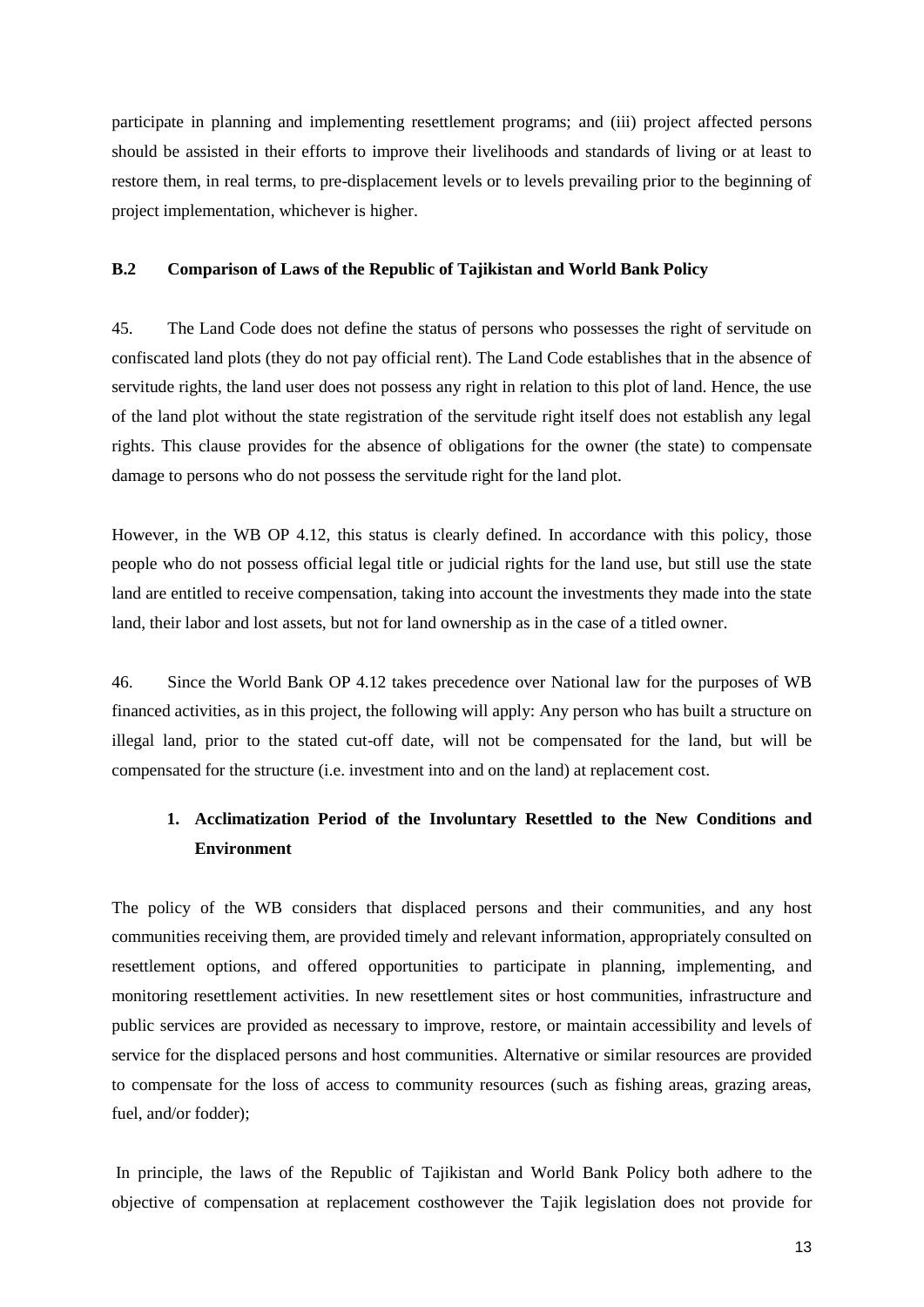restoration of livelihoods and in practice this has been left to *ad hoc* arrangements taken by project proponents in order to meet international donor requirements. To clarify these issues and reconcile eventual gaps between the laws of Tajikistan and the World Bank Policy, this RPF has been prepared for the given Project. The RPF ensures compensation at replacement cost for all items, rehabilitation assistance to people without land use rights and informal settlers, and the provision of rehabilitation and subsistence allowances for PAPs who may be required to relocate, suffer business losses, lost job or qualify as vulnerable. Any RAP prepared for the project will include all costs related to rehabilitation and /or livelihood restoration.

47. The main provisions affording reconciliation of the differences between Tajikistan legislation and World Bank Policy includes:

- Any PAPs, regardless of title (registered land user or not), will be entitled to compensation for structures, crops and trees and rehabilitation measures under the project. This includes landless people using land and squatters;
- PAPs and affected communities will be consulted on options and any impacts of land acquisition and involuntary resettlement before, during, and after involuntary resettlement takes place.
- If land for land compensation is not technically or sociably feasible, compensation will be in cash at full replacement cost<sup>2</sup> at current market value;
- Compensation for any other assets affected (structures, crops and trees, as well as business/income loss) will be based on the entitlement matrix. Vulnerable PAPs will be entitled to additional measures as relevant (one-time allowance, priority in employment in project-related jobs, etc.), and gender issues will be addressed;
- **•** Rehabilitation assistance will be provided for temporary loss of / restriction to land / assets or temporary disruption to income sources;
- Rehabilitation of existing or reconstruction of damaged facilities will avoid or minimize, as far as possible, the need for land acquisition and resettlement; and
- The RPF provides guidelines for the development of appropriate mitigation and compensation measures for land acquisition impacts caused by project activities whose exact locations are not known and requires that any RAP prepared for the subprojects all costs related to implementation including compensation.

48. In case of disparity between the laws of the Republic of Tajikistan and the requirements of the World Bank's Policy on Involuntary Resettlement (OP 4.12), the principles and policy of World Bank will prevail. This provision will be considered as binding for concerned parties once the RPF is approved by both the Government and the Bank.

-

<sup>&</sup>lt;sup>2</sup> Value based on the prevailing market value in the locality to purchase an equally productive plot of land in the same locality. In addition, any associated costs of purchasing the land i.e., taxes, registration fees will need to be included in the compensation.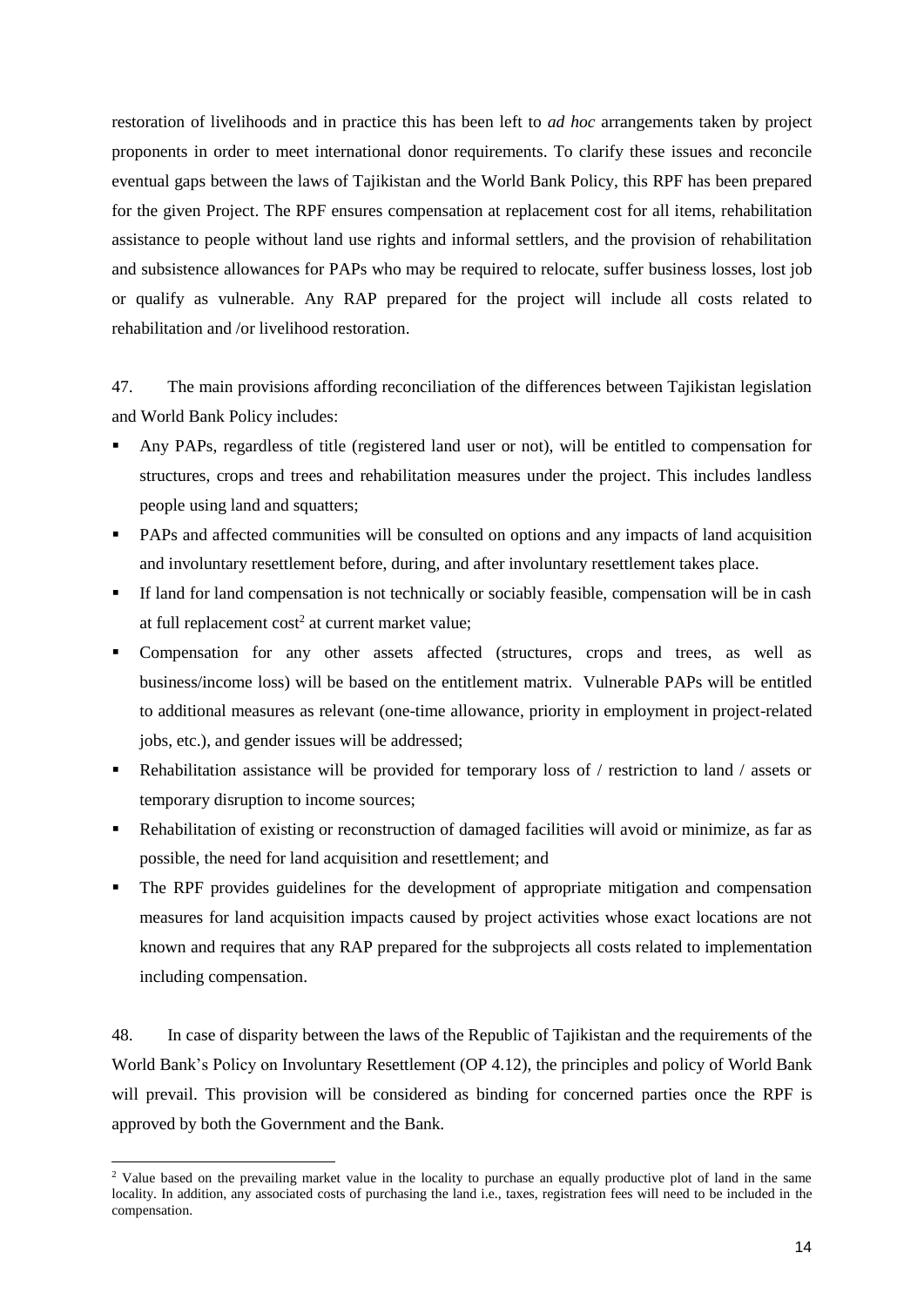# <span id="page-25-0"></span>**C. ELIGIBILITY CRITERIA AND PROCEDURES FOR VARIOUS CATEGORIES OF AFFECTED PEOPLE**

49. This section sets out eligibility criteria, which are necessary to determine who will be eligible for resettlement and benefits, and to discourage claims of ineligible people.

50. Statistics shows that the surveyed districts of GBAO (Rushan and Vanj) are the largest districts in terms of their area. These districts are characterized by the lowest population density: Vanj - 3.4 pers./km<sup>2</sup> and Rushan - 4.2 pers./km<sup>2</sup>. The highest level of population density was observed in the surveyed districts of Khatlon oblast. E.g., in Kulyab city and the adjacent rural jamoats the population density is 167 pers./km<sup>2</sup>, in Vose district - 262 pers./km<sup>2</sup>, in Kabodiyon - 94.3 pers./km<sup>2</sup> and Shahrituz - 78.3 pers./km<sup>2</sup>. In GBAO districts (Vanj, Rushan) almost the entire population lives in rural areas. Relatively high level of urban population was observed in Kulob district of Khatlon oblast - 51%. In Kabodiyon and Shahrituz districts, on the average more than 90% of the population live in the rural areas. In terms of ethnic composition, these two districts of GBAO are inhabited primarily by Tajiks. In Kulyab city (96%) and Vose district (88%) the majority of residents are also ethnic Tajiks. In Kabodiyon and Shahrituz districts, in addition to Tajiks, the second largest ethnic group is Uzbeks (Kabodiyon - 42.2% and Shahrituz - 37%).

#### <span id="page-25-1"></span>**C.1 Principles**

51. The involuntary taking of land results in relocation or loss of shelter; and loss of assets or access to assets or loss of income sources or means of livelihood, whether or not the PAPs must move to another location or not. Meaningful consultations with the affected persons, local authorities and community leaders will therefore allow for establishment of criteria by which displaced persons will be deemed eligible for compensation and other resettlement assistance. OP 4.12 suggests the following three criteria for eligibility:

- a) Those who have formal rights to land including customary/communal land, traditional and religious rights recognized under Republic of Tajikistan Law.
- b) Those who do not have formal legal rights to land at the time the census commences but have a claim to such land or assets provided that such claims are recognized under the laws of the Republic of Tajikistan or become recognized through a process identified in the RPF / RAP.
- c) Those having no recognizable legal right or claim to the land they are occupying, using or getting their livelihood from before the cut-off date.

52. Those covered under (a) and (b) above are to be provided compensation for the land they lose, and other assistance in accordance with this RPF.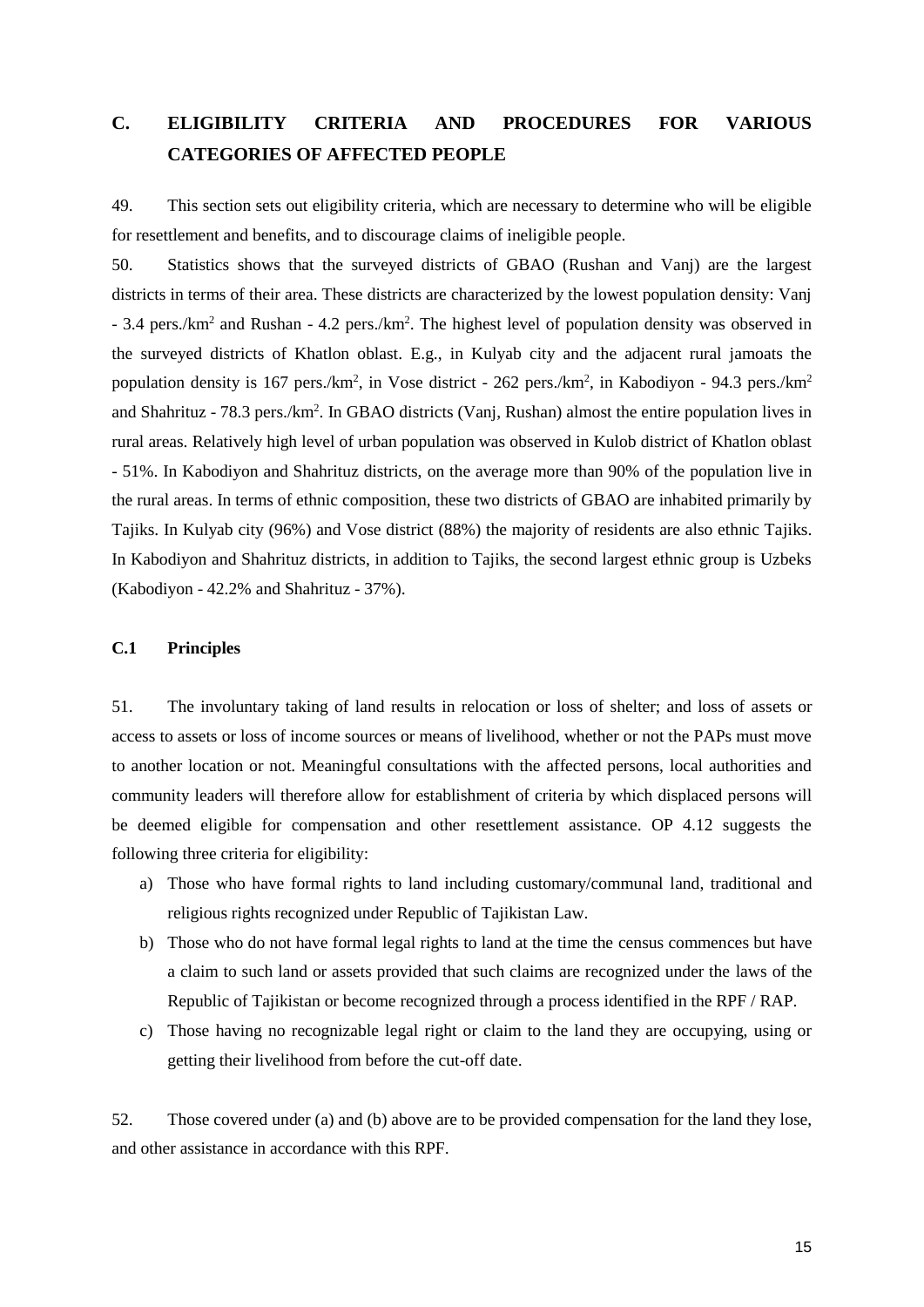53. Persons covered under (c) above are to be provided with resettlement assistance in lieu of compensation for the land they occupy, and other assistance, as necessary, to achieve the objectives set out in this RPF, if they occupy the project area prior to a cut-off date established by the project authorities in close consultation with the potential PAPs, local community leaders and the respective local authorities and acceptable to the World Bank.

54. All persons included in (a), (b) or (c) above are to be provided with compensation for loss of assets other than land. It is therefore clear that all project affected persons irrespective of their status or whether they have formal titles, legal rights or not, squatters or otherwise encroaching illegally on land, are eligible for some kind of assistance if they occupied the land or had use of it, before the entitlement cut-off date.

55. Persons who encroach on the area after the cut-off date are not entitled to compensation or any other form of resettlement assistance.

# <span id="page-26-0"></span>**C.2. Eligibility Criteria and Entitlements**

-

56. The RPF stipulates eligibility and provisions for compensating all types of losses (land, crops/trees, structures, business/employment, and workdays/wages). All PAPs including non-titled or informal dwellers, will be compensated for lost assets (crops, structures, trees and/or business losses) will receive (i) compensation (as required, to match replacement cost), and / or (ii) replacement land, structures, seedlings, other resettlement assistance such as shifting allowance, assistance with rebuilding structures, compensation for loss of workdays/income.

57. The criteria for eligibility is based on PAPs belonging to one of three groups: (a) those who have title or formal legal rights to land; (b) those who do not have formal legal rights to land at the time of the census begins but have a claim to such land or assets—provided that such claims are recognized under the laws of the country or become recognized through a process identified in the RAP<sup>3</sup>; and, (c) those who have no recognizable legal right or claim to the land they are occupying (i.e. non-titled users or informal settlers).

- 58. The PAPs who are entitled to compensation under the Project include:
	- Persons whose structures are in part, or in total, affected temporarily or permanently by the Project;

<sup>3</sup> This includes people who have not yet completed registration and who are considered as "legalizable" users (this will be identified as a form of land tenure in the IOL), they will be entitled to compensation as if they are legal/titled owners of land. The RAPs prepared will establish that continued facilitation of the registration process will be undertaken as part of livelihoods/wellbeing restoration under the Project's resettlement process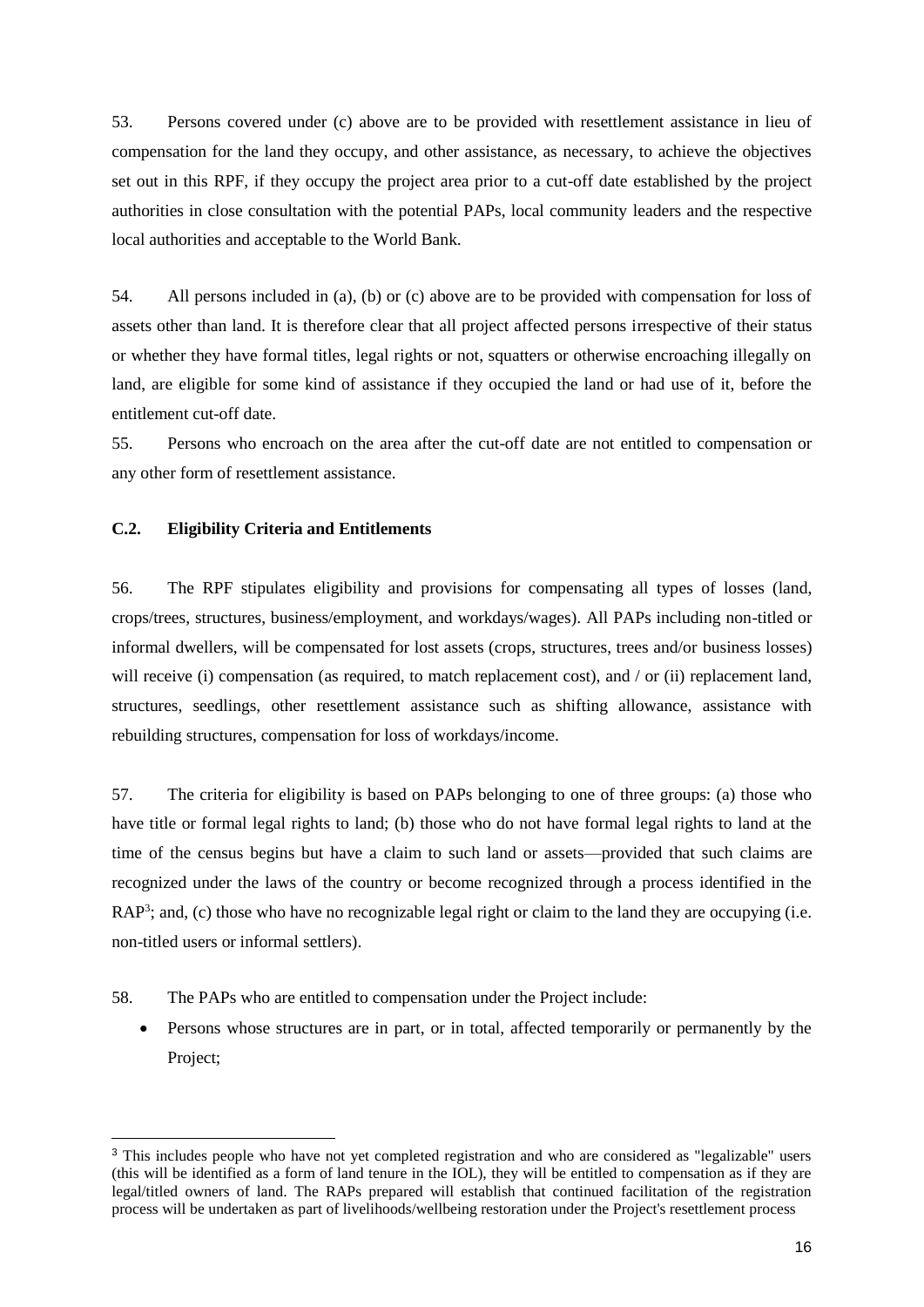- Persons whose residential or commercial premises and/or agricultural land (or other productive land) is in part, or in total, affected (permanently or temporarily) by the Project;
- Persons whose businesses are affected in part, or in total, (temporarily or permanently) by the Project;
- Persons whose employment or hired labor or share-cropping agreement is affected, temporarily or permanently, by the Project;
- Persons whose crops (annual and perennial) and/or trees are affected in part, or in total, by the Project;
- Persons whose access to community resources or property is affected in part, or in total, by the Project.

59. Findings of the Social Assessment conducted in the potential project areas point to land shortages suitable for cultivation in these areas. This implies that finding the replacement land might turn out to be difficult, hence the project design will aim to minimize land acquisition. Where land is to be acquired titled or legalizable PAPs, will receive compensation for land acquired by the Project at replacement cost, this will be in cash at replacement cost or land-for-land (of equal size and/or productive value and be satisfactory to the PAP). Non-titled PAPs are not eligible for compensation for land but will receive compensation for assets attached to land and other assistance as required, in lieu of land compensation.

60. Households headed by single women with dependents and other vulnerable households will be eligible for further assistance to fully mitigate project impacts. Table 5.1 below presents the Projects' entitlement matrix, based on potential losses.

61. Compensation eligibility will be limited by a cut-off date to be set for each subproject. PAPs who settle in the affected areas after the cut-off date will not be eligible for compensation. They, however, will be given sufficient advance notice requested to vacate premises and dismantle affected structures prior to project implementation. Their dismantled structures will not be confiscated and they will not pay any fine or sanction.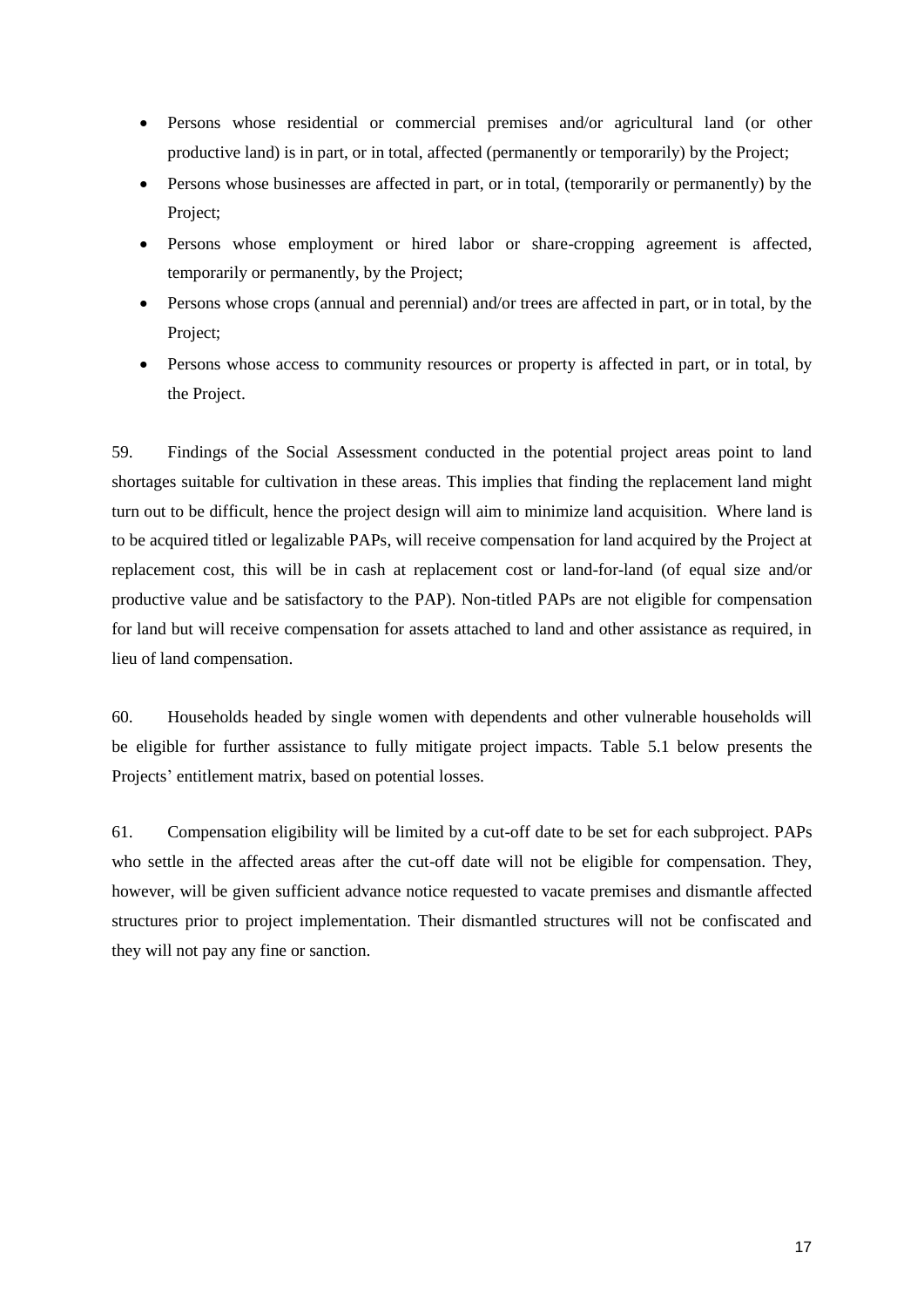# *Table C- 1: Table Showing Entitlement Matrix: Eligible PAPs, Assets and Compensation Estimates/Guidelines*

| Project                                                                        | <b>PAP Category</b>                          | <b>Asset Affected</b> | <b>Compensation Guide</b>                                                                                                                                                                                                                                                                                                                                                                                                                        |
|--------------------------------------------------------------------------------|----------------------------------------------|-----------------------|--------------------------------------------------------------------------------------------------------------------------------------------------------------------------------------------------------------------------------------------------------------------------------------------------------------------------------------------------------------------------------------------------------------------------------------------------|
| <b>Impact</b>                                                                  |                                              |                       |                                                                                                                                                                                                                                                                                                                                                                                                                                                  |
| acquisition<br>Permanent<br>of land <sup>4</sup> for works, or<br>construction | Primary land user                            | Land<br>S             | Replacement land of<br>equivalent market value as<br>priority option within 3 km<br>radius. Failing availability<br>of land, cash compensation<br>at replacement cost. If over<br>10% of land is acquired, an<br>additional 5% of<br>replacement cost will be<br>paid (increasing to 10% if<br>over 20%) as a severe<br>impact subsidy. If the<br>remainder of the plot is not<br>economically viable the<br>entire plot will be<br>purchased.   |
| Temporary acquisition<br>of land for works, or<br>construction.                | Primary land user                            | Land                  | Rental value of land based<br>on market rates and<br>restoration of land and all<br>assets thereon to former<br>status.                                                                                                                                                                                                                                                                                                                          |
| acquisition<br>Temporary<br>of land for works, or<br>construction.             | User/occupier<br>without certificate         | Land                  | Restoration, replacement<br>or compensation of all<br>assets damaged or<br>removed. In the case of<br>loss of income, disturbance<br>allowance set on the basis<br>of minimum wage for each<br>week (7 days) of<br>disturbance calculated on a<br>pro rata basis.<br>If a temporary acquisition<br>is converted into a<br>permanent taking of land,<br>the entitlements received<br>during the temporary<br>acquisition will not be<br>deducted. |
| acquisition<br>Permanent<br>of land for works, or<br>construction.             | Land<br>renter<br><b>or</b><br>share-cropper | Land                  | In addition to land user<br>compensation<br>reimbursement of rent for<br>remainder of contract<br>period, plus 3 months of<br>rent or 3 months of market<br>price of share-cropping<br>produce as disturbance<br>allowance. Besides,                                                                                                                                                                                                             |

<sup>-</sup><sup>4</sup> All listed impacts on land in the matrix are on agricultural land with no structures.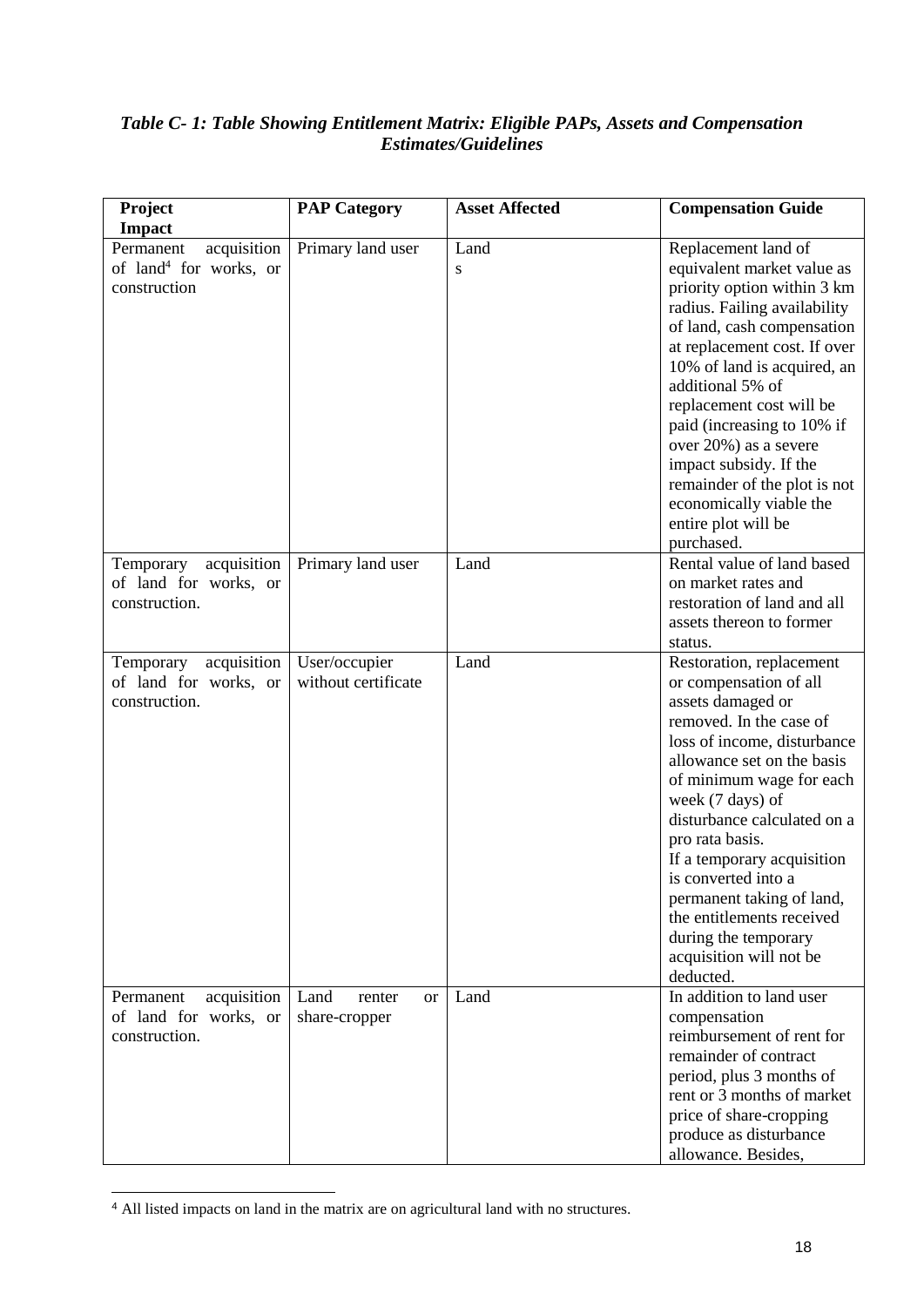|                          |                       |                 | support to PAPs will        |
|--------------------------|-----------------------|-----------------|-----------------------------|
|                          |                       |                 | include assistance in       |
|                          |                       |                 | finding another             |
|                          |                       |                 | rental/share-cropping       |
|                          |                       |                 | option.                     |
|                          |                       | Land            |                             |
| acquisition<br>Permanent | User/occupier         |                 | Compensation equal to 2     |
| of land for works, or    | without certificate   |                 | months of rent/share-       |
| construction.            |                       |                 | cropping benefit as         |
|                          |                       |                 | disturbance allowance.      |
| acquisition<br>Permanent | Primary land user     | Crops           | In addition to land         |
| of land for works, or    |                       |                 | compensation, will be       |
| construction.            |                       |                 | allowed to take standing    |
|                          |                       |                 | crop and cash               |
|                          |                       |                 | compensation for 2          |
|                          |                       |                 | seasons or annual crop      |
|                          |                       |                 | yield depending on the      |
|                          |                       |                 | crop.                       |
| acquisition<br>Permanent | Tenant<br>farmer,     | Crops           | Standing crop and cash      |
| of land for works, or    | share-cropper         |                 | compensation for 2          |
| construction.            | <b>or</b><br>informal |                 |                             |
|                          |                       |                 | seasons or annual crop      |
|                          | user/occupier         |                 | yield depending on the      |
|                          |                       |                 | crop.                       |
| acquisition<br>Permanent | Owner                 | <b>Business</b> | In addition to land         |
| of land for works, or    |                       |                 | compensation, owner will    |
| construction.            |                       |                 | be paid cash compensation   |
|                          |                       |                 | equal to one years' income  |
|                          |                       |                 | calculated on the basis of  |
|                          |                       |                 | average daily / monthly     |
|                          |                       |                 | income. Further, an         |
|                          |                       |                 | additional payment          |
|                          |                       |                 | equivalent to three month's |
|                          |                       |                 | income will be paid to      |
|                          |                       |                 | restart the business in the |
|                          |                       |                 |                             |
|                          |                       |                 | new location.               |
| acquisition<br>Permanent | Renter                | <b>Business</b> | The renter will be          |
| of land for works, or    |                       |                 | reimbursed the rent for the |
| construction.            |                       |                 | remainder of the contract.  |
|                          |                       |                 | Further, an additional      |
|                          |                       |                 | payment equivalent to       |
|                          |                       |                 | three month's income will   |
|                          |                       |                 | be paid to restart the      |
|                          |                       |                 | business in the new         |
|                          |                       |                 | location.                   |
| acquisition<br>Temporary | Owner                 | <b>Business</b> | Rental value of land based  |
| of land for works, or    |                       |                 | on market rates and         |
| construction.            |                       |                 | restoration of land and all |
|                          |                       |                 | assets thereon to former    |
|                          |                       |                 |                             |
|                          |                       |                 | status. In addition, owner  |
|                          |                       |                 | will be paid for the lost   |
|                          |                       |                 | income for the period of    |
|                          |                       |                 | business interruption       |
|                          |                       |                 | calculated on the basis of  |
|                          |                       |                 | average daily / monthly     |
|                          |                       |                 | income.                     |
| acquisition<br>Temporary | Renter                | <b>Business</b> | In addition to the          |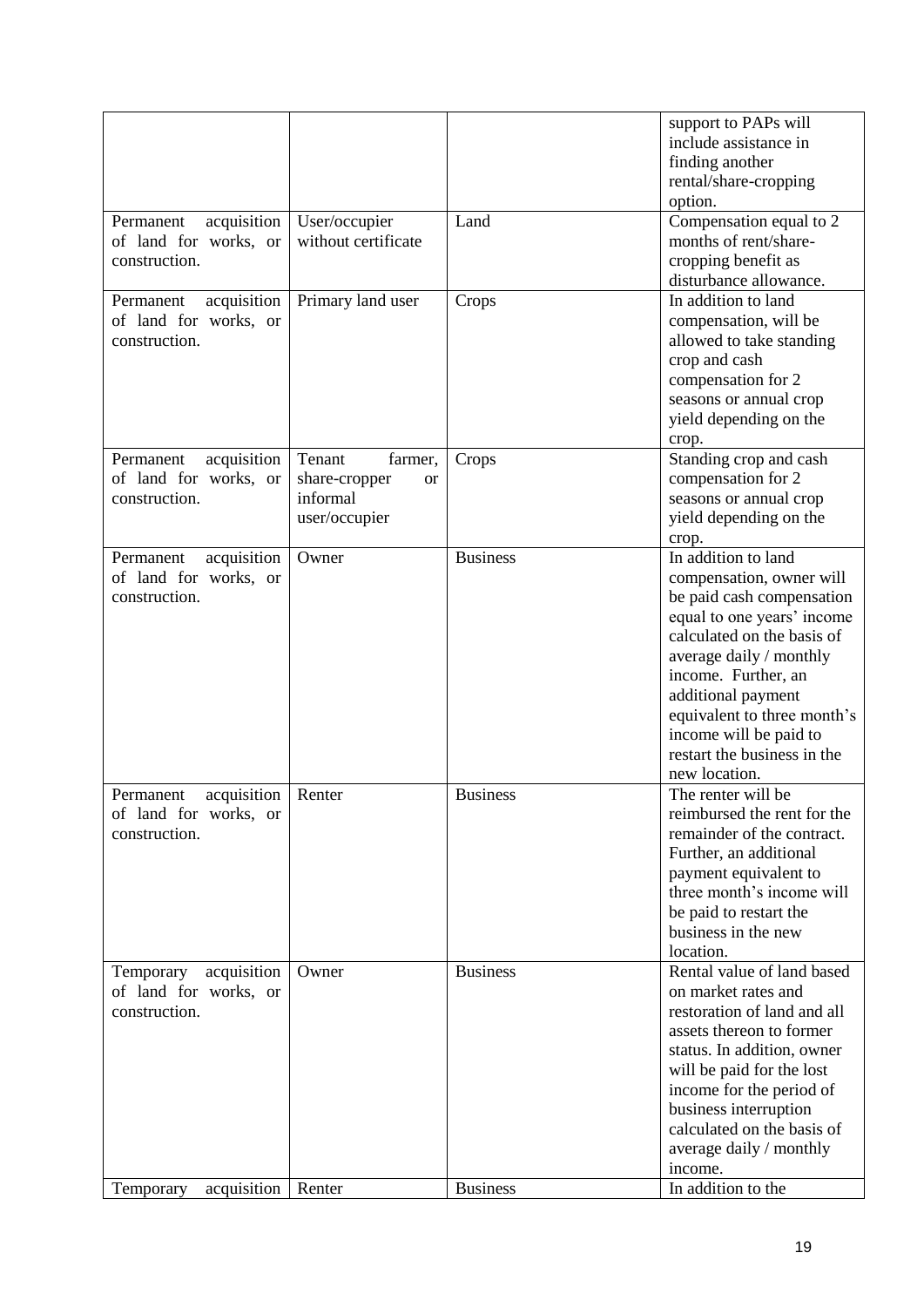| of land for works, or<br>construction.          |                    |                                                                                     | reimbursement of rent<br>during the transition<br>period, the renter will be<br>paid for the lost income for<br>the period of business<br>interruption, calculated on<br>the basis of average daily /<br>monthly income.                                                                                                                                                                                          |
|-------------------------------------------------|--------------------|-------------------------------------------------------------------------------------|-------------------------------------------------------------------------------------------------------------------------------------------------------------------------------------------------------------------------------------------------------------------------------------------------------------------------------------------------------------------------------------------------------------------|
| Common Property users<br>such as Grazing        | User               | Grazing land                                                                        | Grazing can continue. No<br>expected impacts on<br>grazing land.                                                                                                                                                                                                                                                                                                                                                  |
| Destruction of fruit tree<br>(mature)           | Owner              | Fruit tree                                                                          | Allowed to take standing<br>crop. Price of a sapling and<br>associated cost (fertilizer,<br>water, labor) and cash<br>compensation for the value<br>of a mature tree harvest<br>multiplied by number of<br>years it will take for the<br>sapling to reach maturity.                                                                                                                                               |
| Commercial tree owner                           | Owner              | Commercial trees                                                                    | Price of a sapling and cash<br>compensation for the<br>market value of the<br>commercial tree. Any costs<br>associated with planting of<br>saplings in the new plot.                                                                                                                                                                                                                                              |
| Permanent<br>acquisition<br>of businesses       | Owner of business  | including<br>Any<br>structure<br>buildings,<br>houses,<br>with/without plot of land | In case of loss of business,<br>compensation equals the<br>net income for the entire<br>period of disturbance (less<br>than 12 months). Income is<br>calculated as per tax<br>declaration, or in case of<br>its absence, as per official<br>average monthly wage<br>multiplied by 12.                                                                                                                             |
| acquisition<br>Temporary<br>of businesses       | Owner of business  | including<br>Any<br>structure<br>buildings,<br>houses,<br>with/without plot of land | A lump sum to help restart<br>the business.                                                                                                                                                                                                                                                                                                                                                                       |
| acquisition<br>Permanent<br>of legal structure. | Owner of structure | Any structure including<br>house, fence, or sanitation<br>structure etc.            | Replacement structure or<br>cash compensation at<br>replacement cost of a new<br>structure plus full<br>compensation for all fees<br>needed to make<br>replacement structure<br>legal. Affected<br>buildings/structures should<br>be compensated in their<br>entirety. Salvage materials<br>will remain at the disposal<br>of PAPs. The value of<br>these materials will not be<br>deducted from<br>compensation. |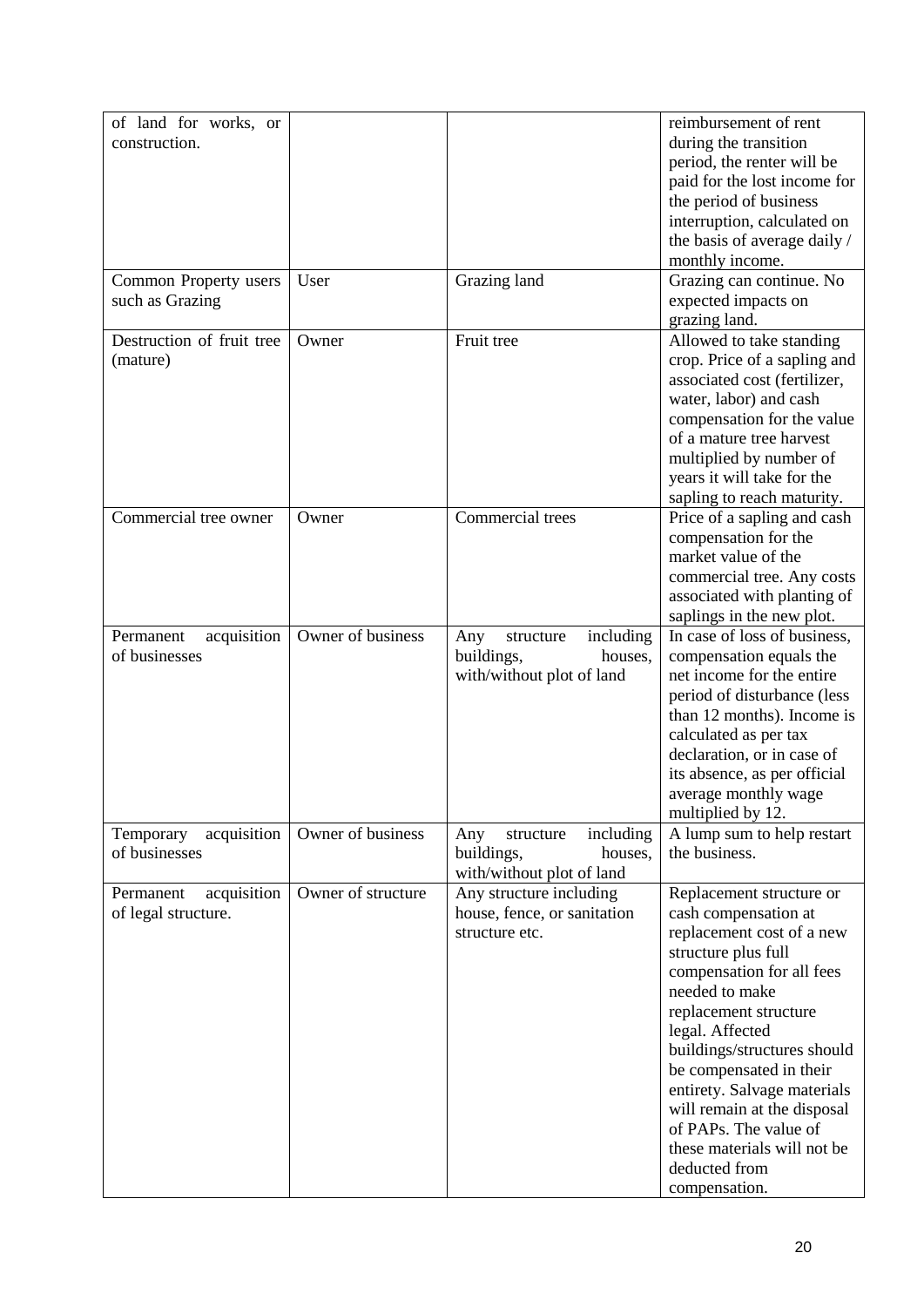| acquisition<br>Permanent<br>of illegal structure | Owner of structure                                                                                                                                                                                                                                                                                                                                            | Any structure including<br>house, fence, or sanitation<br>structure etc. | Replacement structure or<br>cash compensation at<br>replacement cost. Affected<br>buildings/structures should<br>be compensated<br>in their entirety.<br>Salvage materials will<br>remain at the disposal of<br>PAPs. The value of these<br>materials will not be<br>deducted from                                                                                                                                                                                                                                                                                                                                              |
|--------------------------------------------------|---------------------------------------------------------------------------------------------------------------------------------------------------------------------------------------------------------------------------------------------------------------------------------------------------------------------------------------------------------------|--------------------------------------------------------------------------|---------------------------------------------------------------------------------------------------------------------------------------------------------------------------------------------------------------------------------------------------------------------------------------------------------------------------------------------------------------------------------------------------------------------------------------------------------------------------------------------------------------------------------------------------------------------------------------------------------------------------------|
| Temporary<br>acquisition<br>of legal structure   | Owner of structure                                                                                                                                                                                                                                                                                                                                            | Any structure including<br>house, fence, or sanitation<br>structure etc. | compensation.<br>Structure restored to<br>original condition. If<br>inconvenienced, then build<br>a temporary replacement<br>structure to service the<br>affected person.                                                                                                                                                                                                                                                                                                                                                                                                                                                       |
| acquisition<br>Temporary<br>of illegal structure | Owner of structure                                                                                                                                                                                                                                                                                                                                            | Any structure including<br>house, fence, or sanitation<br>structure etc. | Structure restored to<br>original condition with<br>alternatives for<br>legalization. If<br>inconvenienced, then build<br>a temporary replacement<br>structure to service the<br>affected person.                                                                                                                                                                                                                                                                                                                                                                                                                               |
| Vulnerable people                                | Identified on the<br>basis of the socio-<br>economic survey<br>and criteria<br>developed such as<br>income level,<br>disability,<br>household size, etc.<br>Vulnerable people<br>may include the<br>disabled,<br>pensioners, widows,<br>female-headed<br>households, and<br>impoverished<br>households) and<br>only if project<br>renders them<br>vulnerable. |                                                                          | In addition to<br>compensation for assets<br>lost, a lump-sum<br>equivalent to one year of<br>average salary payments<br>could be paid depending<br>on the impacts. Any<br>additional impacts to be<br>identified and<br>compensated, for example<br>logistical support may be<br>required for moving, and<br>assistance in the<br>restoration of livelihoods<br>may be required.<br>In case of replacement of<br>housing or structures for<br>persons with disabilities<br>and the elderly, the PIU<br>will ensure that the new<br>housing would be<br>accessible and adapted for<br>specific needs to a<br>reasonable extent. |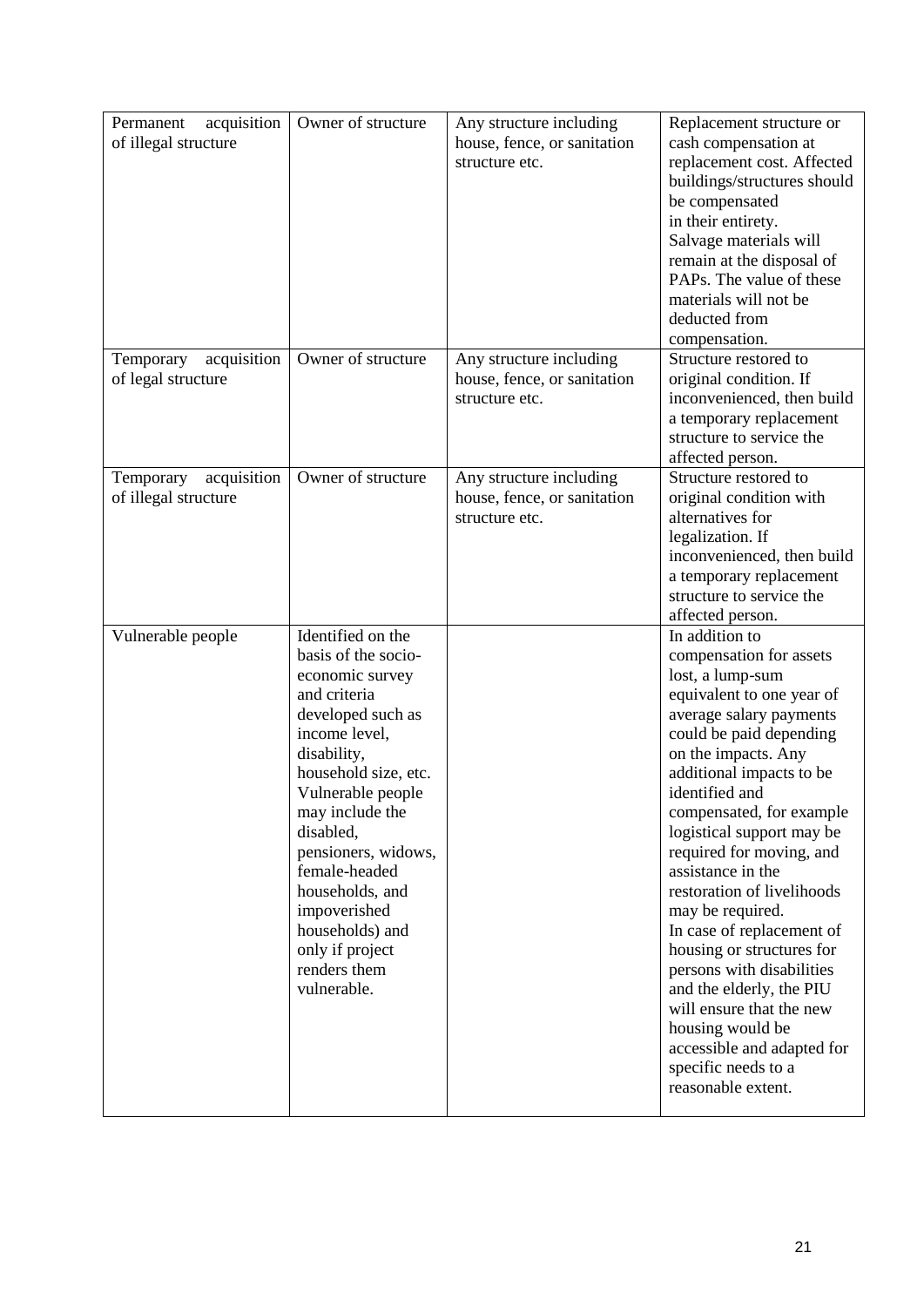# <span id="page-32-0"></span>**C.3 Vulnerable Sub-Groups**

62. Particular attention will be given to identify PAPs falling into vulnerable groups such as the landless, women-headed households, households with orphans, elderly living alone, sick head of household to ensure that their needs are identified and that they are provided adequate support. Vulnerability will be defined at the household level and could be based on economic vulnerability (e.g. a farmer losing the land parcel for agricultural production as a source of income or social vulnerability (e.g. the elderly, disabled and/or jobless) or a combination of these. The socio-economic survey for each RAP will clearly identify the households that are deemed vulnerable in terms of project impact, provide a detailed justification describing the project impact and rationale for vulnerability.

The RAP will clearly describe the nature of the impact, the vulnerability and the detailed provisions offered to the household by the project that are specific to its particular needs and cater to its limitations. All vulnerable households will be included in the monitoring samples and follow up visits will be done for at least 1 year after completion of resettlement. Similarly, any grievance complaints made by vulnerable households will be given preference and they will be provided assistance by the PIU representative to submit resettlement related complaints.

The findings of the Social Assessment that was conducted for the project indicate that women in the proposed project areas are engaged in a range of income generating activities mostly in the agricultural and marketing sector. The project will pay particular attention to ensuring women are the recipients of the compensation pertaining to their livelihood and activities. Women who are household heads would be especially listed as beneficiaries of compensation and rehabilitation proceedings if/when affected by the resettlement impacts. To ensure the above outcome, the following actions will be considered:

- Inclusion of women as impact enumerators;
- Conduct of gender-disaggregated census data to pinpoint and quantify the women who are likely to be affected by the subprojects and to establish their pre-project conditions (including livelihood-related impacts);
- Inclusion of women as major participants in the consultation processes and, as part of this process holding of separate discussions with women. Use of participation/consultation strategies that encourage the involvement of women, and vulnerable households in resettlement planning and implementation; Emphasis will be given to questions and queries and complaints/grievances lodged by women or vulnerable households and feedback duly provided;
- Underscore the effect of land acquisition and resettlement impacts on women in monitoring
- and valuation of RAP;
- Provision of training to women and vulnerable households for new employment opportunities;
- Joint registration of land use rights in the names of husband and wife in instances where households are allocated alternative agricultural and/or residential land;
- Provide access to women and vulnerable households to project-related employment
- opportunities (the PIU, local authorities and contractors will coordinate and set applicable quotas for such job placement); and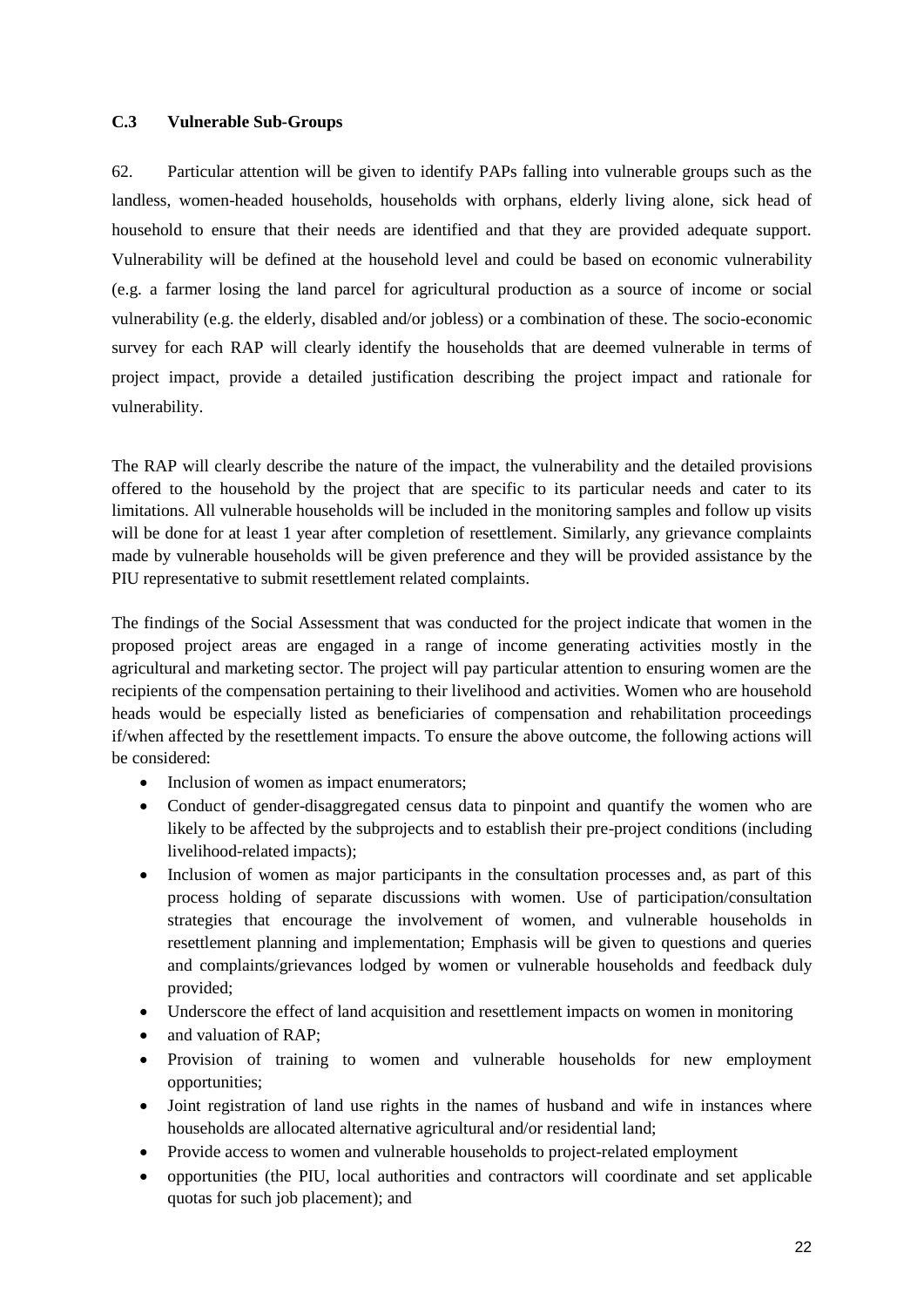• Include female government officials in the coordinating committees established to facilitate RAP preparation and implementation

#### <span id="page-33-0"></span>**C.4 Methods to Determine Cut-Off Dates**

63. Once the design of an activity has been finalized and legal procedures completed, a RAP will be prepared for the activity. As part of the RAP, a census will be undertaken to identify all the PAPs and the related levels of impact. The date that the census begins is the cut-off date for eligibility for resettlement and compensation. It is key, therefore, that this date is fully communicated to all potential PAPs in the project affected area with sufficient time for these people to ensure their availability for the census.

64. This communication will be done through representatives of jamoats and mahallas and the SCINHP PIU and in line with the consultation procedures outlined in this document. The potential PAPs will be informed through both formal notifications in writing and by verbal notification delivered in the presence of the community leaders or their representatives.

# <span id="page-33-1"></span>**D. RPF AND RAP IMPLEMENTATION ARRANGEMENTS AND PROCEDURES**

#### <span id="page-33-2"></span>**D.1 Overview**

65. The overall coordination of the project will be provided by the SCINHP PIU which will oversee all resettlement planning and coordinate all issues relating to the compensation with local hukumats. Given that the project locations are in rural areas, the SCINHP PIU will collaborate with the representatives of the local hukumats, jamoats and affected settlements.

66. The implementation arrangements of the RPF build on:

- The implementation arrangements for the SCINH Project; and
- The implementation arrangements for resettlement and compensation activities in line with the Republic of Tajikistan legislation outlined in this document.

67. Actors involved in both these sets of institutional arrangements need to be taken into account in the implementation of resettlement and compensation activities for sub-projects. This section describes the optimal arrangements that build on responsibilities already in place to ensure that the requirements of this RPF are met for each project activity. These are based on the institutional structure at the time of writing the RPF. Should these institutional structures change, this will need to be reflected in the arrangements outlined.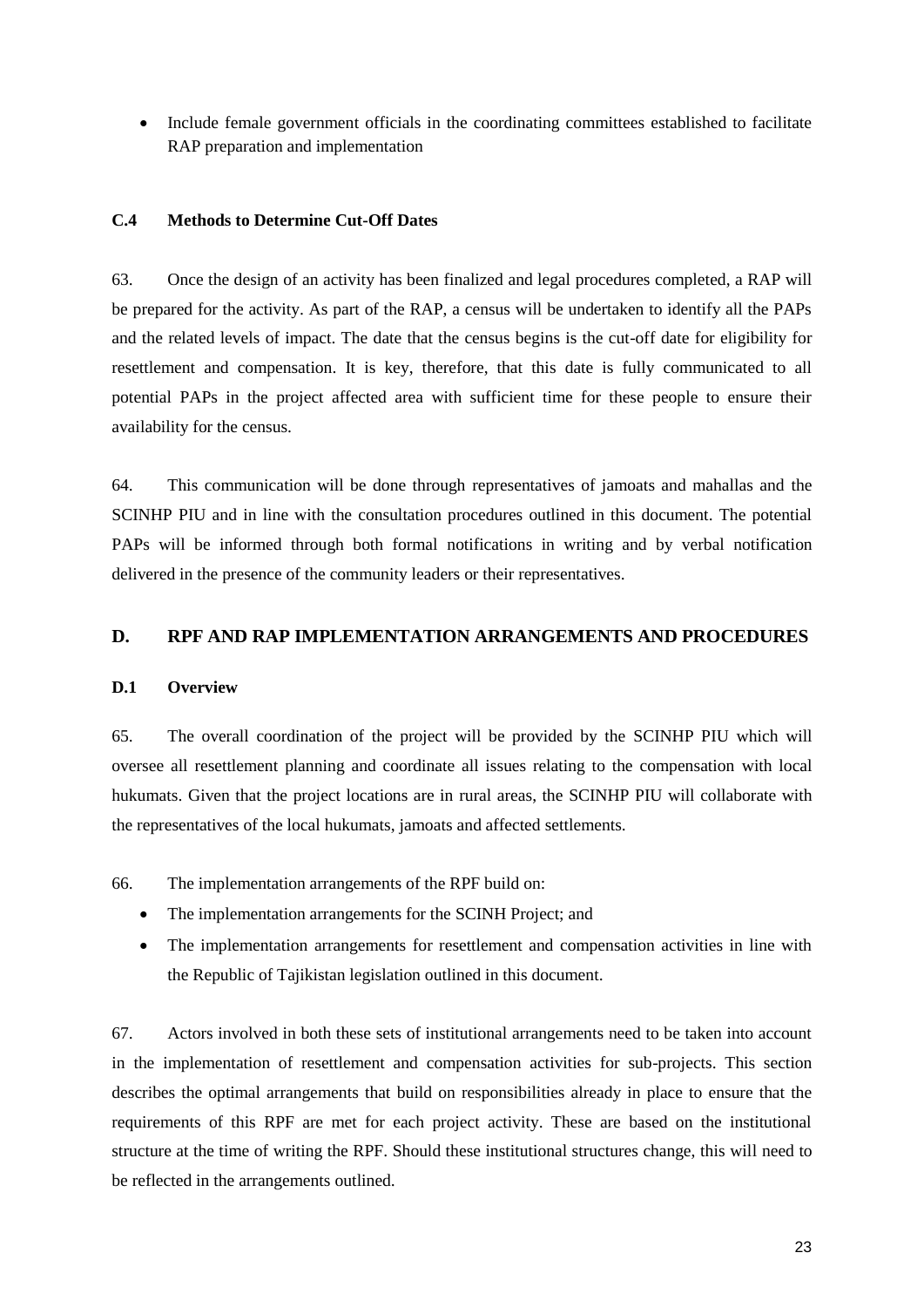68. Following the socio-economic census and identification of affected persons, a RAP will be developed. This will be coordinated by PIU, specifically the PIU Social Expert, with inputs from Head of District hukumat and representatives from jamoats and mahallas. The RAP will be prepared in consultation with affected parties, particularly in relation to the cut-off date for eligibility, disturbances to livelihoods and income-earning activities, methods of valuation, compensation payments, potential assistance and timeframes. Consultations with local village leaders and community members will be critical in determining all the landowners or asset owners especially in cases where the landowners or asset owners may be absent. The PIU will make every effort to identify missing or absent landowners using local consultations, inquiry, and mass media as necessary. Absent PAP assets will be valued and included in the RAP. Compensation will be set aside in an escrow account for future payment. Compensation will be paid, as indicated in the RAP, if the owner makes him/herself known and his/her identity is validated.

#### <span id="page-34-0"></span>**D.2 Screening of Project Activities**

69. The first step in the process of preparing individual RAPs is the screening process to identify the land/ areas that may result in resettlement impacts. This screening is used to identify the types and nature of potential impacts related to the activities proposed under this project, and to provide adequate measures to address them. It also ensures that the avoidance or minimization of resettlement is a key criterion when designing project activities.

70. Screening will be undertaken in accordance with established screening criteria and procedures, by consultants contracted to design the bridges, flood protection, construction, and any other relevant schemes under the coordination and supervision of the SCINHP PIU. No design will be finalized unless it is clearly determined that every effort has been made to minimize resettlement impacts.

#### <span id="page-34-1"></span>**D.3 Socio-Economic Profiling and Inventory of Losses**

71. Should the screening process show that land acquisition will be required, the next step will be the socio-economic identification and profiling of Project Affected Persons (e.g. their age, asset dependence, income, family status etc.). 100% of PAPs will be profiled. This step should take place at the same time as the inventory and valuation of all assets affected for each individual PAP. All information will be aggregated at the household level.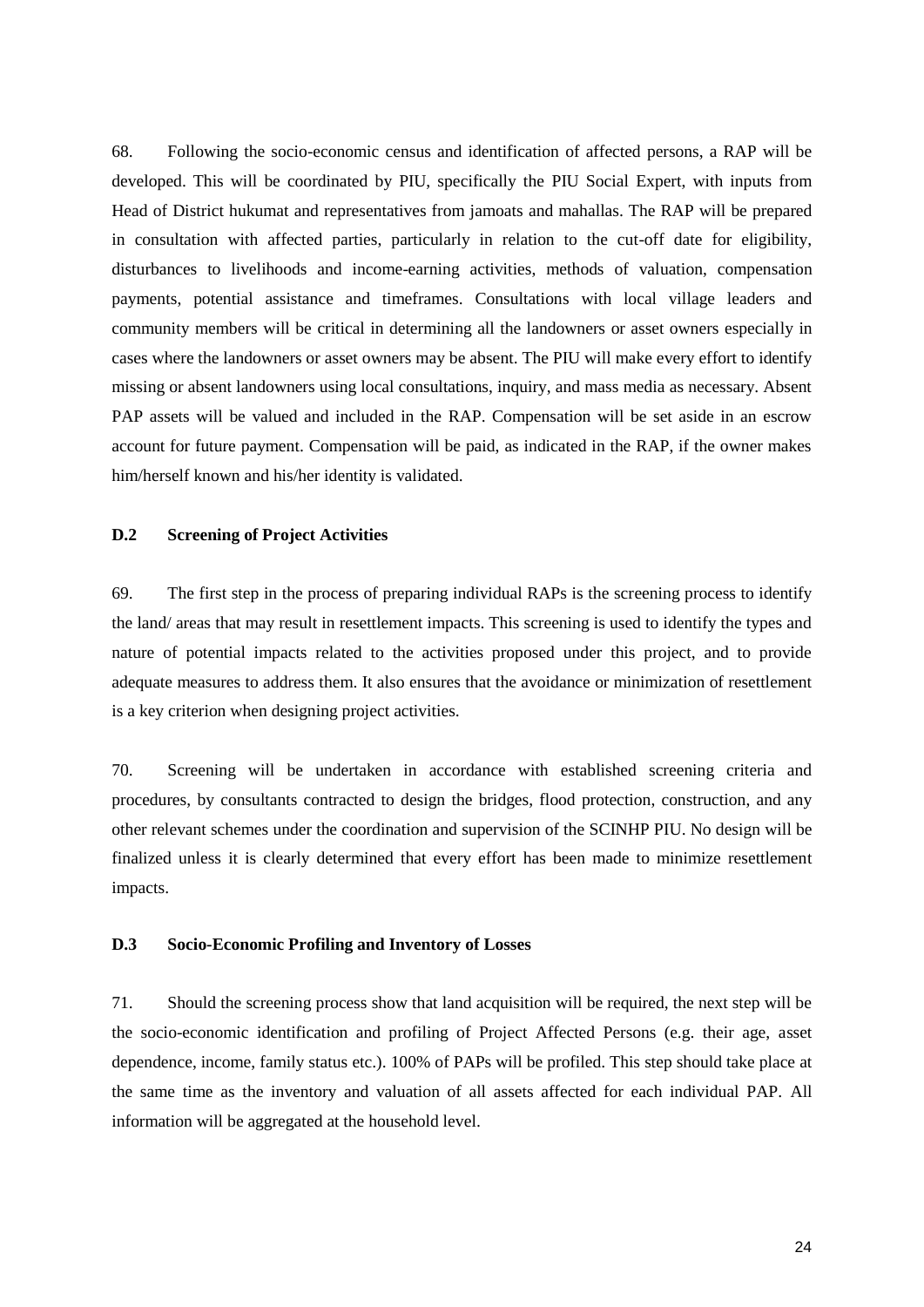72. Once these steps are completed and there is evidence of involuntary resettlement issues, a Resettlement Action Plan (RAP) will be developed on the basis of the data collected. This RPF provides a framework for the preparation of RAPs (See Annex 1) to address resettlement associated with the activities of this project.

73. The screening process will involve direct consultation with the PAP(s) who will work with a SCINHP PIU representative and representatives of jamoats and mahallas on-site to verify the affected assets and discuss their socio-economic situation. Before the process begins the PAP(s) will be advised in writing and verbally of their rights throughout the resettlement process. This will include sharing a copy of the grievance redress procedure and the entitlement matrix with information on how to make complaints, who to contact with questions or complaints, and relevant contact information (local, regional, and national level).

# <span id="page-35-0"></span>**D.4 Development of the RAP**

74. Following the socio-economic census and identification of affected parties, a RAP will be developed the Resettlement and Compensation Committee comprising of the PIU, represented by its PIU Social Safeguards Expert, in the Head of District hukumat, reputable representatives of both genders from jamoats and mahallas. The RAP will be prepared in consultation with affected parties, and local authorities, and other relevant agencies, particularly in relation to the cut-off date for eligibility, disturbances to livelihoods and income-earning activities, methods of valuation, compensation payments, potential assistance and timeframes.

#### <span id="page-35-1"></span>**D.5 Disclosure and Approval of RAP**

75. Following the draft RAP preparation, a number of steps must be followed (please see Annex 2 for more details):

- a) SCINHP PIU Social Safeguards Expert working on resettlement and compensation must submit the draft RAP to the SCINHP PIU Director for approval. SCINHP PIU is to ensure compliance with the RPF, and consistency in approach between different activities. Capacity for draft RAP review and approval will be built at the SCINHP PIU. This will be done through training and technical assistance to ensure that all stakeholders involved discharge their different responsibilities effectively. It is anticipated that funds for such trainings would part of the overall project budget for training.
- b) The SCINHP PIU discloses the draft RAP on its website, disseminates and shares with local authorities and interested NGOs, and the affected persons (especially the site specific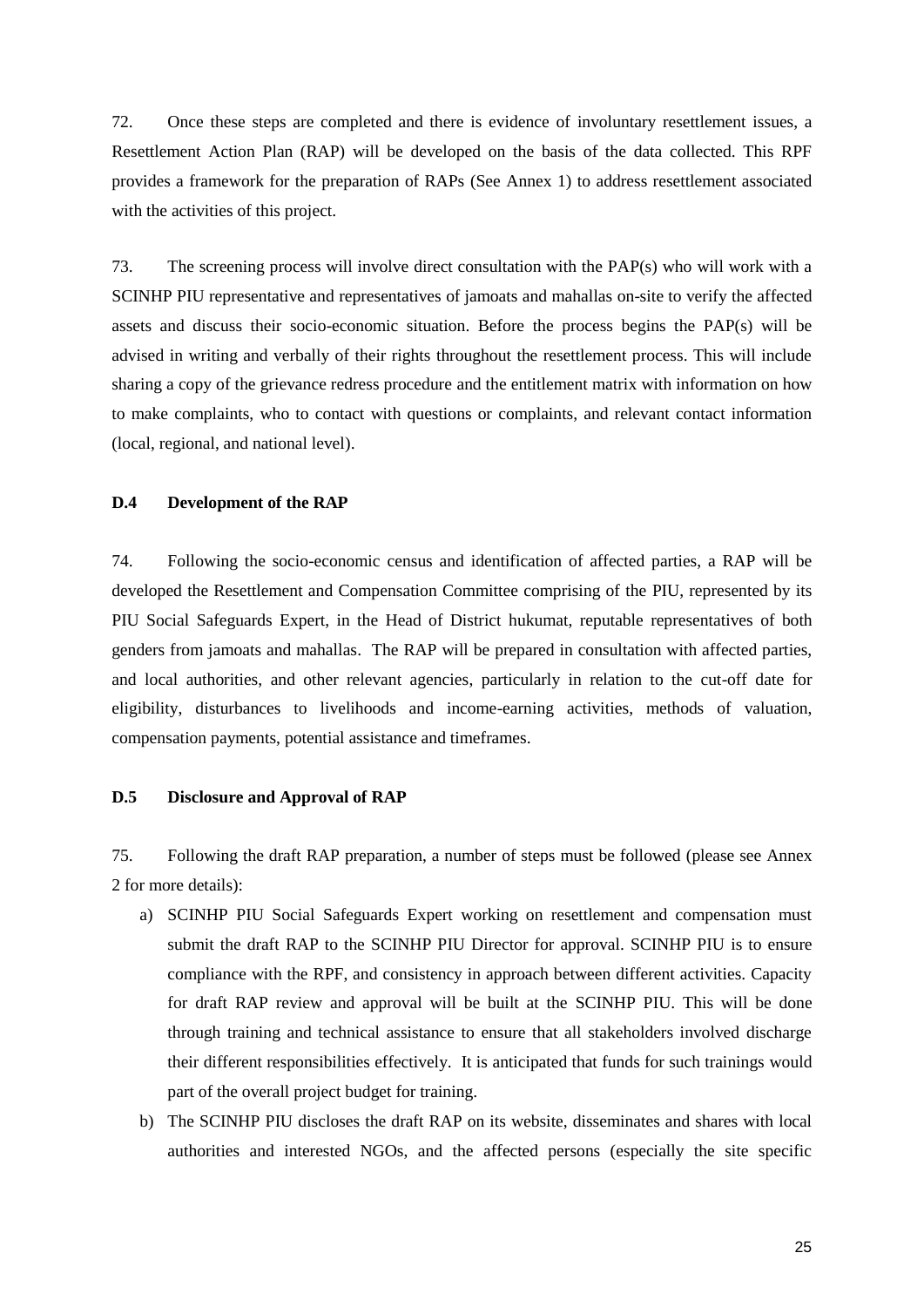sections) and presents it in Tajik and Russian in a place accessible to them, and allows two weeks for comments. Comments will be collected by representatives of jamoats and mahallas.

- c) Following incorporation of comments after disclosure, and the SCINHP PIU management approval, the draft RAP must also be formally sent to the World Bank for review and clearance to ensure compliance with OP4.12 and any other relevant policies/ procedures.
- d) After the draft RAP is finalized, based on input from World Bank, the final RAP will be disclosed at a local and national level. The PIU will also disclose it on its website and in the project areas so that PAPs and all interested persons have full access to the document. PAPspecific information will not be disclosed.

# <span id="page-36-0"></span>**E. METHODS OF VALUING AFFECTED ASSETS**

76. This section sets out the guidelines for determining the value of affected assets.

# <span id="page-36-1"></span>**E.1 Type of Compensation Payments**

77. Compensation for all land use and assets in kind or cash as guided by the entitlement matrix will be required for the following:

- Land.
- Residential buildings, structures and fixtures.
- Cultivated crops (both cash and food crops) and trees.

78. In addition, disturbance allowance, storage of goods, replacement of lost services and other assistance will be given, as outlined in the Entitlement Matrix (Table C-1). However, this is for guidance only and it is essential that at the time of detailed RAP preparation current market values and replacement cost values are used to establish actual compensation. In addition, any additional allowances as deemed appropriate may be given such as extra assistance for vulnerable families, disturbance allowances etc. All cash amounts will be adjusted to reflect any economic changes and buying power of currency since the preparation of this RPF. SCINHP PIU will review the compensation amounts and ensure that they reflect market reality and incorporate them in the RAP.

# <span id="page-36-2"></span>**E.2 Preparation of Asset Inventory**

79. Although the subproject locations have not been defined in all details, investments will be in rural areas.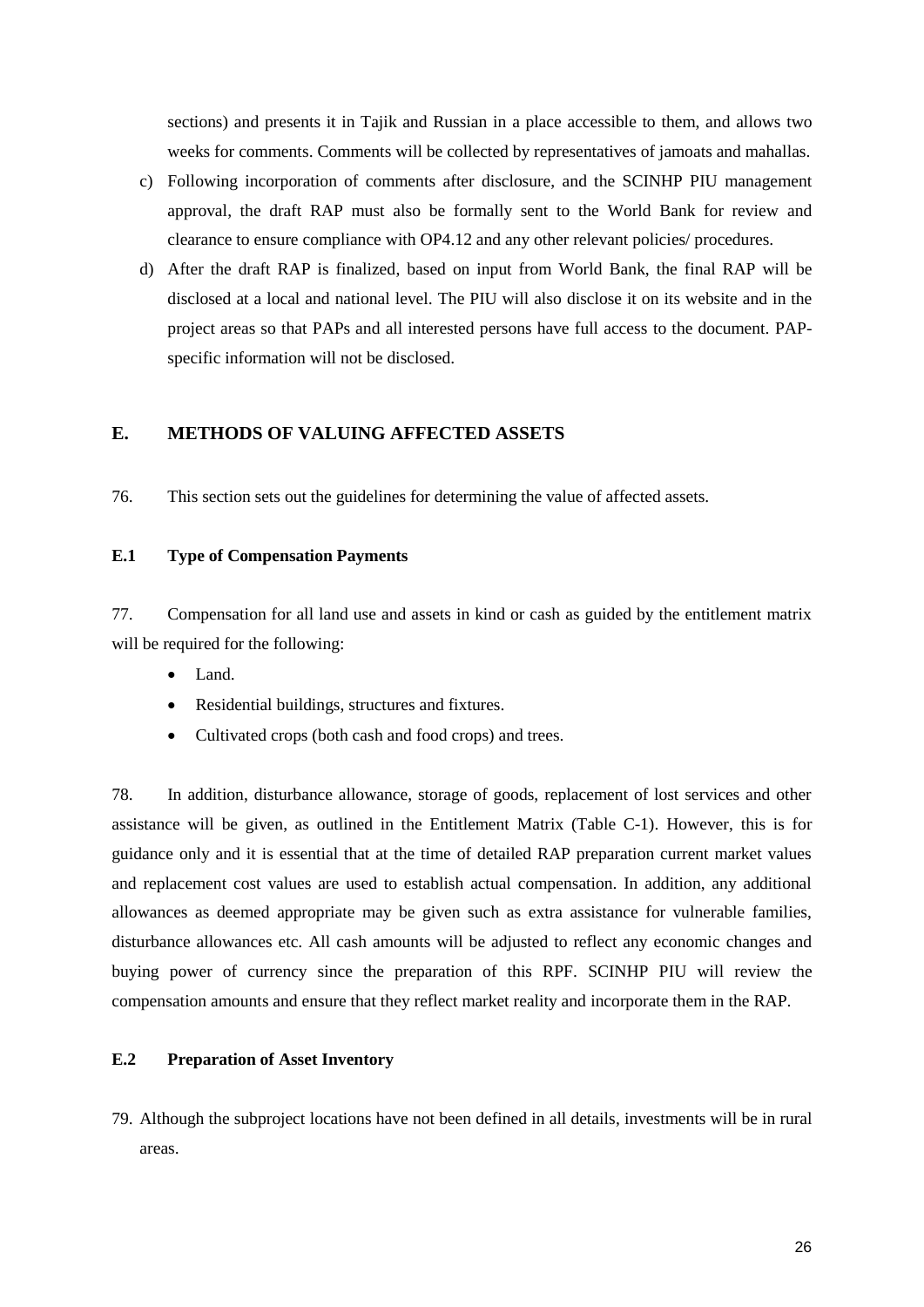80. During the survey carried out in coordination with local authorities, each asset will be enumerated and inscribed on an inventory and a valuation of the asset carried out using the principles and guidance of the RPF. The total list of affected assets and their assigned values including any additional compensatory measures will be recorded in a register and shown to the affected person for agreement. The register will be signed and a copy given on the spot to the affected person in the presence of representatives of local authorities. The document will indicate when the affected person will be notified, and that the inventory will not be official until a second signed copy, verified by project supervisory staff, is returned to the affected person. At this time, a copy of the grievance procedure will also be given to the affected person as stated in the grievance redress mechanism.

#### <span id="page-37-0"></span>**E.3 Valuation Methods**

#### <span id="page-37-1"></span>**1. Replacement Cost Approach**

81. The replacement cost approach is based on the premise that the costs of replacing productive assets is based on damages caused by sub project operations. These costs are taken as a minimum estimate of the value of measures that will reduce the damage or improve onsite management practices and thereby prevent damage. In applying this method of valuation, depreciation of structures and assets should not be taken into account. For losses that cannot easily be valued or compensated for in monetary terms such as access to water sources, public services, customers, and suppliers; or to fishing, grazing, or forest areas), attempts will be made to establish access to equivalent and culturally acceptable resources and earning opportunities. Where domestic law does not meet the standard of compensation at full replacement cost, compensation under domestic law is supplemented by additional measures necessary to meet the replacement cost standard. The approach will involve direct replacement of expropriated assets and covers an amount that is sufficient for asset replacement, moving expenses and other transaction costs.

## <span id="page-37-2"></span>**2. Gross Current Replacement Cost**

82. Gross Current Replacement Cost (GCRC) is defined as the estimated cost of erecting a new building having the same gross external area as that of the existing one, with the same site works and services and on a similar piece of land.

# <span id="page-37-3"></span>**3. Other Methods**

83. Rates from Contractors: When rate schedules do not exist or are out of date, recent quotations by contractors for similar types of construction in the vicinity of the project can be used for calculating replacement costs. In projects offering the options of cash compensation or alternative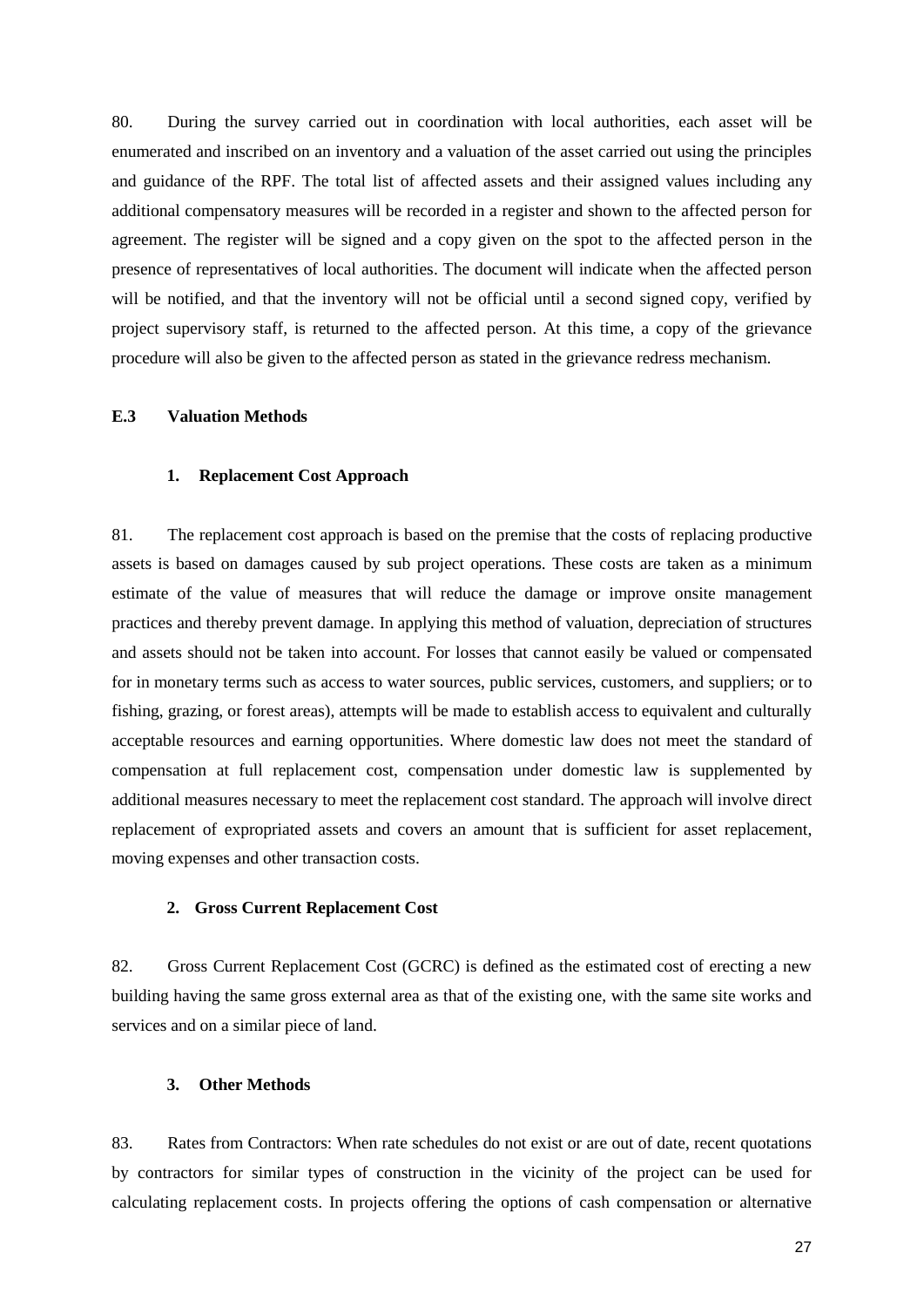accommodation, the construction cost estimates for alternative accommodation could be used for calculating cash compensation payable.

#### **4. Compensation for Land**

84. In the event of permanent land acquisition of titled land, the first premise is provision of replacement land. In the case where no alternative land is available within a reasonable distance (3km) such as to minimize disruption to other aspects of socio-economic life, cash compensation at full replacement cost should be provided. This should be valued based on the prevailing market value in the locality to purchase an equally productive plot of land in the same locality. In addition, any associated costs of purchasing the land i.e., taxes, registration fees will need to be included in the compensation.

85. In addition, the PAP will be compensated for any permanent improvements made to the land (for instance irrigation structures). This will be calculated based on the price of making the permanent improvement at current prevailing market rates for labor, equipment and materials.

86. Where land lost is only a small proportion of total land owned by the PAP (according to discussion with representatives of local jamoats and social and environmental experts of PIU, likely the case with most of the land users), but renders the remaining land as unusable, the compensation provided should be calculated based on the total land affected (i.e., the actual land lost plus the remaining unusable land).

87. Where land is temporarily acquired, standing crop will be compensated at fully matured market rate or government rate, whichever is higher. The compensation will be paid to the tiller rather than the owner, where the tiller is not the owner (e.g. tenant or share cropper). There will hence be no adjustment in the terms of the rent of share cropping agreement. Aside from the payment for standing crop, the project will ensure that the land is returned to its original form so it is suitable to resume its former use.

#### **5. Calculation of Crops and Fruit Trees Compensation Rate**

88. The current prices for the crops will be determined taking into account the Government recommended rate and the highest market price, whichever is higher. Where land is rented, 2 seasons or annual crop estimate, depending on the crop will be compensated. Where land is owned, aside from the replacement land or cash compensation for land, the owner will also get compensation for 2 seasons or annual crop estimates depending on the crop. The crops used will be the ones that are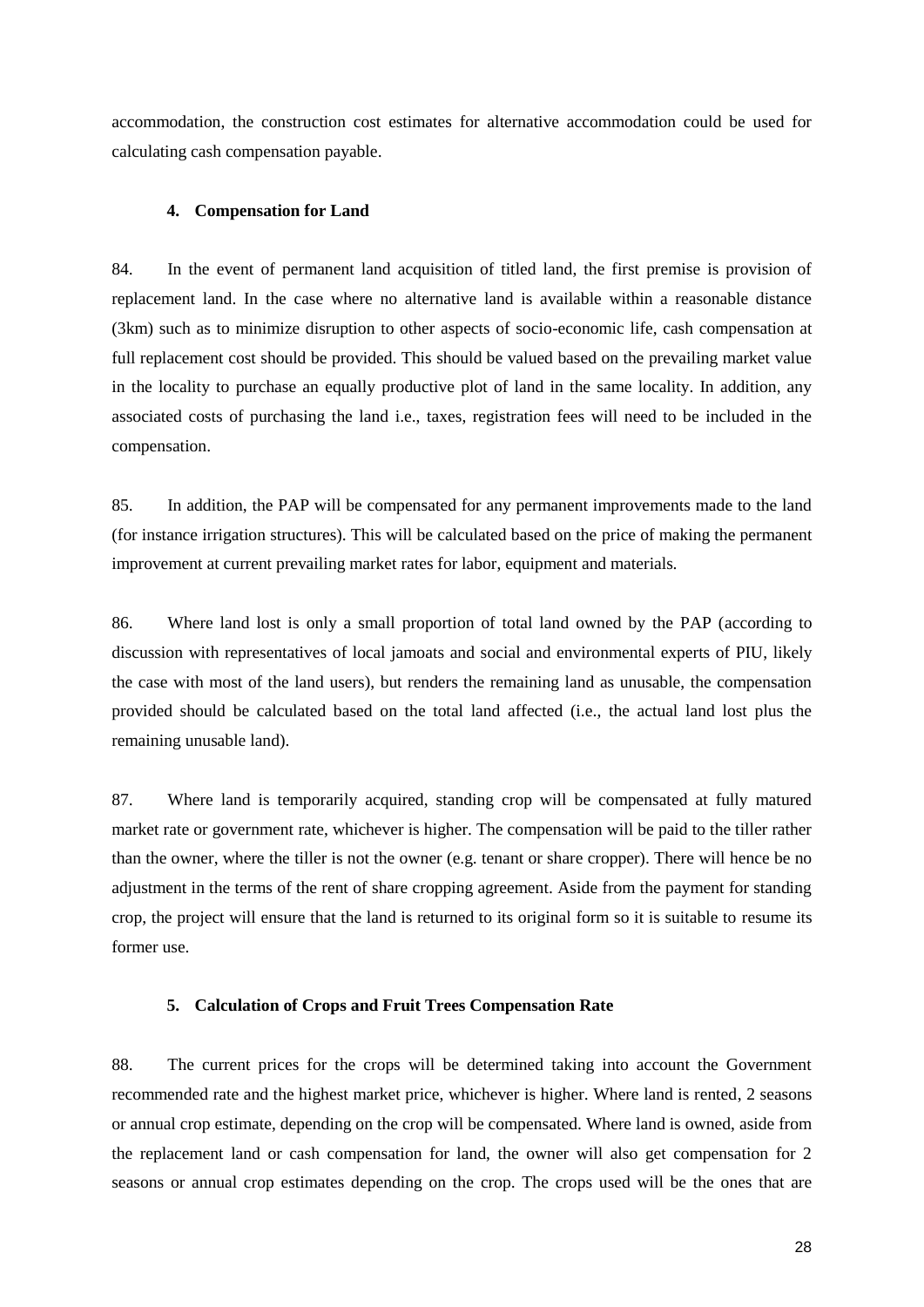currently or have most recently been cultivated on that land. In addition, PAPs will be encouraged to harvest their produce before loss of land. In order to ensure that this is possible, and that appropriate market prices are received for yields, there needs to be sufficient consultation beforehand so that harvesting can be properly planned.

89. The value of the labor invested in preparing agricultural land will be compensated at the average wage in the community for the same period of time. The rate used for land compensation should be updated to reflect values at the time compensation is paid.

90. Fruit trees will be compensated to the owner based on the price of a replacement sapling along with the annual value of the fruit produced by that tree for the number of years it will take the sapling to reach full maturity, using Government or highest market price, whichever is higher.

#### **6. Compensation for Structures**

91. The preferred option is to provide alternate structures (latrines, storage facilities, fences etc.) of at least equal quality and of improved quality where possible. The second option is provision of cash compensation at full replacement cost.

- 92. Replacement costs will be based on:
	- Measurements of structures and detail of materials used.
	- Average replacement costs of different types of household buildings.
	- Structures based on collection of information on the numbers and types of materials used to construct different types of structures (e.g. poles, bricks, rafters, bundles of straw, corrugated iron sheets, doors etc.).
	- Prices of these items collected in different local markets.
	- Costs for transportation and delivery of these items to the acquired/ replacement land or building site.
	- Estimates of construction of new buildings including labor required.
	- Compensation will be made for structures that are (i) abandoned because of relocation or resettlement of an individual or household, or (ii) directly damaged by subproject activities.

#### **7. Compensation for Community Assets**

93. Compensation will be provided for community assets identified through the socio-economic survey. In all cases these will be provided in kind and new facilities will be provided even if there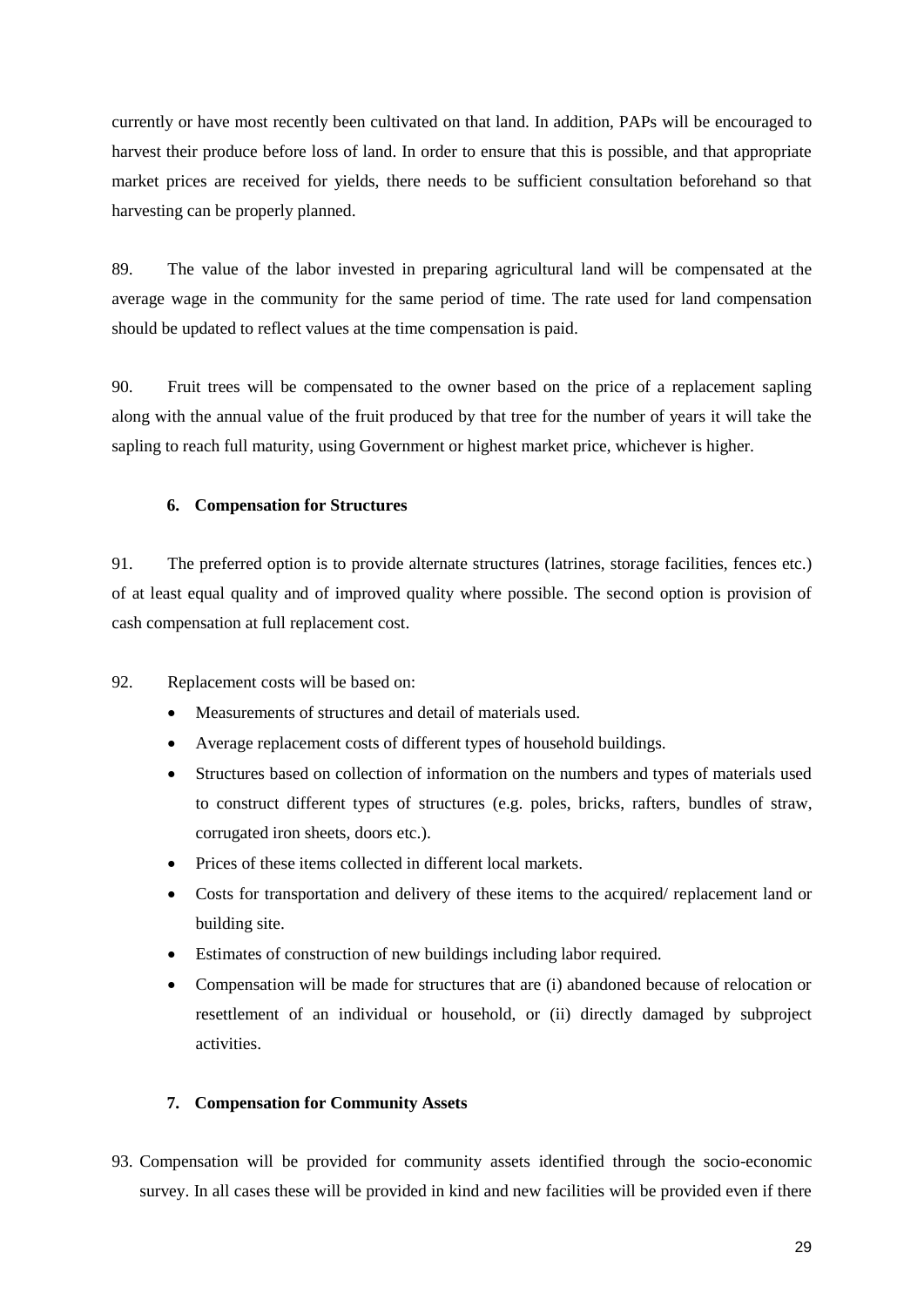are existing facilities at the new location. It will be ensured that any replacement of community assets (libraries, mosques, canteens and etc.) will be universally accessible and will be provided with financial and other resources as needed.

#### **8. Compensation for Sacred Sites**

94. This policy does not permit the use of land that is defined to be cultural property by the Banks Safeguards OP 4.11. Sacred and genocide war memorial sites include but not restricted only to museums, altars, initiation centers ritual sites, tombs and cemeteries. It includes other such sites or places/features that are accepted by the legislation of the Republic of Tajikistan (including customary), practice, tradition and culture as sacred. To avoid any possible conflicts between individuals and/or communities, the use of sacred sites for any project activity, is not permitted under this project. Relevant clauses will also be inserted in the civil works contracts.

#### **9. Compensation for Loss of Businesses**

95. Any structures will be replaced in an appropriate location as outlined above. In addition, compensation will be paid for the lost income and production during the transition period (time lag between losing the business and re-establishment). This will be estimated based on a daily or monthly income of the affected parties.

# <span id="page-40-0"></span>**F. GRIEVANCES REDRESS MECHANISMS**

96. Grievance procedures will be required to ensure that PAPs are able to lodge complaints or concerns, without cost, and with the assurance of a timely and satisfactory resolution of the issue. The procedures also ensure that the entitlements are effectively transferred to the intended beneficiaries. Stakeholders will be informed of the intention to implement the grievance mechanism, and the procedure will be communicated at the time that the RAPs are finalized.

97. Grievances may arise from members of communities who are dissatisfied with eligibility criteria use, community planning and resettlement measures, actual implementation or compensation.

#### <span id="page-40-1"></span>**F.1 Overall Process:**

a) During the initial stages of the valuation process, the affected persons will be given copies of grievance procedures as a guide on how to handle the grievances.

b) The process of grievance redress will start with registration of the grievances to be addressed for reference, and to enable progress updates of the cases.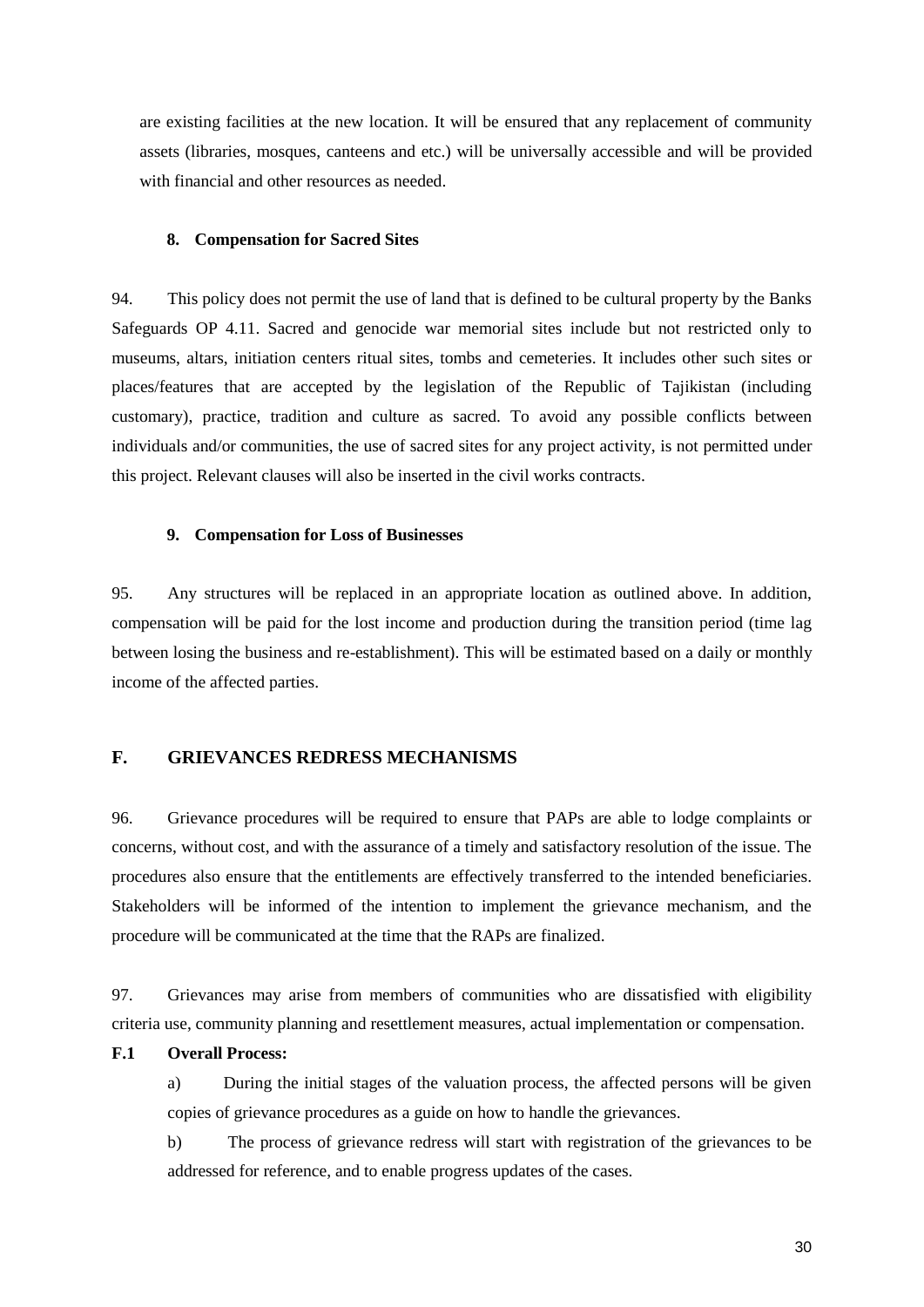c) The project will use a local mechanism, which includes resettlement committees, peers and local leaders of the affected people. These will ensure equity across cases, eliminate nuisance claims and satisfy legitimate claimants at low cost.

d) The response time will depend on the issue to be addressed but it should be addressed with efficiency.

e) Compensation will be paid to individual PAPs only after a written consent of the PAPs, including both husband and wife.

#### **F.2 Procedure:**

a) The first step in the grievance procedure is to contact the local representative of jamoats and mahallas and the Social Safeguards Expert of the Project and address the grievance. Then the local representative will contact SCINHP PIU either by phone, SMS (a cell phone number will be provided or letter at sites with limited phone service.). The complaint must be logged by SCINHP PIU in the complaints register. If the problem cannot be resolved to the PAPs satisfaction within 5 days, then the problem is moved to the next level. A record of the resolution or decision to take it to the next level must be recorded in the complaints register.

b) For grievance cases that cannot be resolved by the PIU Social Safeguards Expert within 5 days:

- The affected person should file his/ her grievance, relating to any issue associated with the resettlement process or compensation, in writing to the SCINHP PIU. The grievance note should be signed and dated by the aggrieved person. The SCINHP PIU Social Expert will be the direct liaison with PAPs. The PIU Social Expert should be working in collaboration with the SCINHP PIU Director who would report all grievances to the SCINHP PIU Supervisory Board during their regular meetings. Where the affected person is unable to write, the local representative of jamoats/villages or PIU Social Expert will write the note on the aggrieved person's behalf. Any informal grievances will also be documented by the local representatives of jamoats/villages or PIU Social Expert. The note should be embossed with aggrieved person's signature or thumbprint.
- The SCINHP PIU Social Expert will investigate to determine the validity of claims. If valid, the Committee will notify the complainant and s/he will be assisted. A response will be given within 14 days during which time any meetings and discussions to be held with the aggrieved and others person will be conducted. If the grievance relates to valuation of assets, a second or even a third valuation will be undertaken, until it is accepted by both parties. These can be undertaken by separate independent valuers than the person who carried out the initial valuation. The cost of additional valuation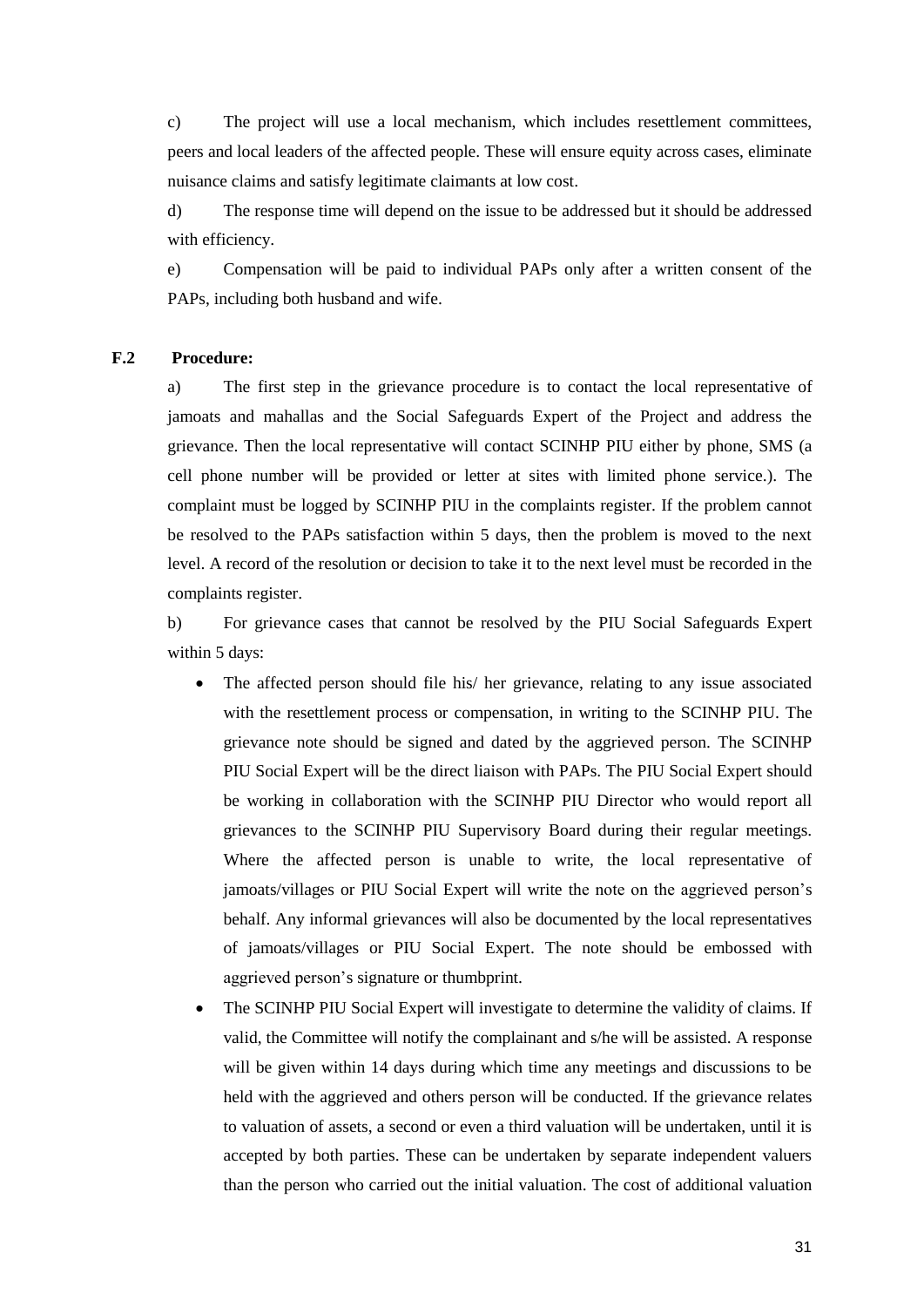will be covered through funds allocated for the RAP implementation. The PIU Social Safeguards Expert will provide assistance at all stages to the aggrieved person to facilitate resolution of their complaint and ensure that the matter is addressed in the optimal way possible.

c) If, after receiving a response from the SCINHP PIU the complaint is not resolved, the project will use a Grievance Redress Committee. The Grievance Redress Committee will be comprised of at least 5 members of whom 2 will be from the SCINHP PIU. The other 3 should be independent of the project implementing authorities and Government of Republic of Tajikistan. They should be from (i) a recognized NGOs/CBOs operating in Tajikistan, (ii) an eminent person of appropriate standing (e.g. respected lawyer or professor) if accessible, (iii) a representative from the participating city and (iv) a person from the city council. These professionals will be paid sitting fees for these sessions and will not be regular employees of any of the project agencies. Establishment of the Grievance Redress Committee shall be approved by order of the participating local hukumats. The committee shall be initiated by the SCINHP PIU or local hukumat at the request of the PAP. Decisions made by the committee and agreed by all parties shall be legalized in terms of a resolution of the participating local hukumats

d) Should there be objection regarding the decision of the Grievance Redress Committee, the case can be taken to court by the PAP.

#### <span id="page-42-0"></span>**F.3 Grievance Log**

98. The PIU Social Safeguards Expert will ensure that each complaint has an individual reference number, and is appropriately tracked and recorded actions are completed. The log also should contain a record of the person responsible for an individual complaint, and records dates for the following events:

- Date the complaint was reported.
- Date the Grievance Log was uploaded onto the project database.
- Date information on proposed corrective action sent to complainant (if appropriate).
- The date the complaint was closed out.
- The date response was sent to complainant.

#### <span id="page-42-1"></span>**F.4 Monitoring Complaints**

99. The PIU Social Safeguards Expert will be responsible for:

- Providing the sub-project Resettlement and Compensation Committee with a weekly report detailing the number and status of complaints.
- Any outstanding issues to be addressed.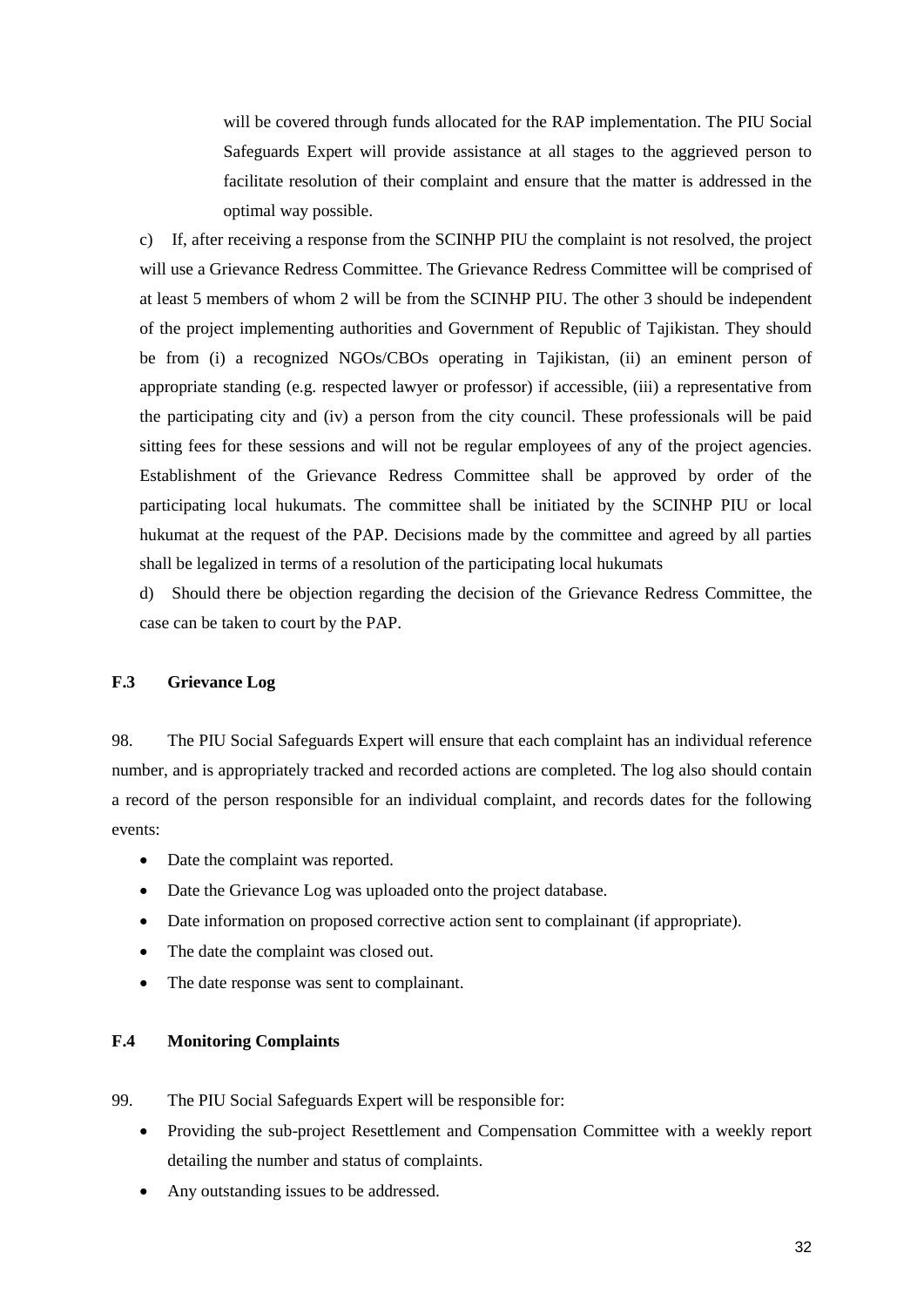• Monthly reports, including analysis of the type of complaints, levels of complaints, and actions to reduce complaints.

# <span id="page-43-0"></span>**G. RPF IMPLEMENTATION BUDGET**

100. At this stage, it is not possible to estimate the exact number of people who may be affected since the technical designs and details have not yet been developed. It is therefore not possible to provide an estimated budget for the total cost of resettlement that may be associated with implementation of this project. However, when these locations are known, and after the conclusion of the site specific socio-economic survey, information on specific impacts, individual and household incomes and numbers of affected people and other demographic data will be available, a detailed and accurate budgets for each RAP will be prepared. Each RAP will include a detailed budget, which will provide costs of the following:

- Compensation may include, for example: costs for land, structures, crops; restoring structures; community structures and services.
- Relocation costs may include, for example: costs of resettling PAPs, administrative costs of resettling PAPs.
- Income restoration costs may include, for example: temporary income support for PAPs.
- Administrative costs may include, for example: staff costs, training and capacity building costs, monitoring and evaluation.

101. The project will prepare the resettlement budget and will finance this budget through the administrative and financial management rules and manuals like any other activity eligible for payment under the project. All responsibilities for implementing the Resettlement Policy Framework including payment of compensation, provision of other types of assistance, implementation of the grievance redress mechanism, training of staff, and monitoring and evaluation activities are to be covered by Government contributions to MoF through a resettlement budget under the allocated Project funds.

# <span id="page-43-1"></span>**H. MECHANISM FOR CONSULTATIONS AND PARTICIPATION OF DISPLACED PERSONS IN PLANNING, IMPLEMENTATION AND MONITORING**

102. PAPs will be consulted in the following manner at each stage of the project:

a) Following the identification of their plot, a SCINHP PIU Social Safeguards Expert will visit the PAP and advise them of their rights under the project. This will include sharing information on their entitlements to compensation and grievance redress. They will also confirm with the PAP and local authorities what assets will be required.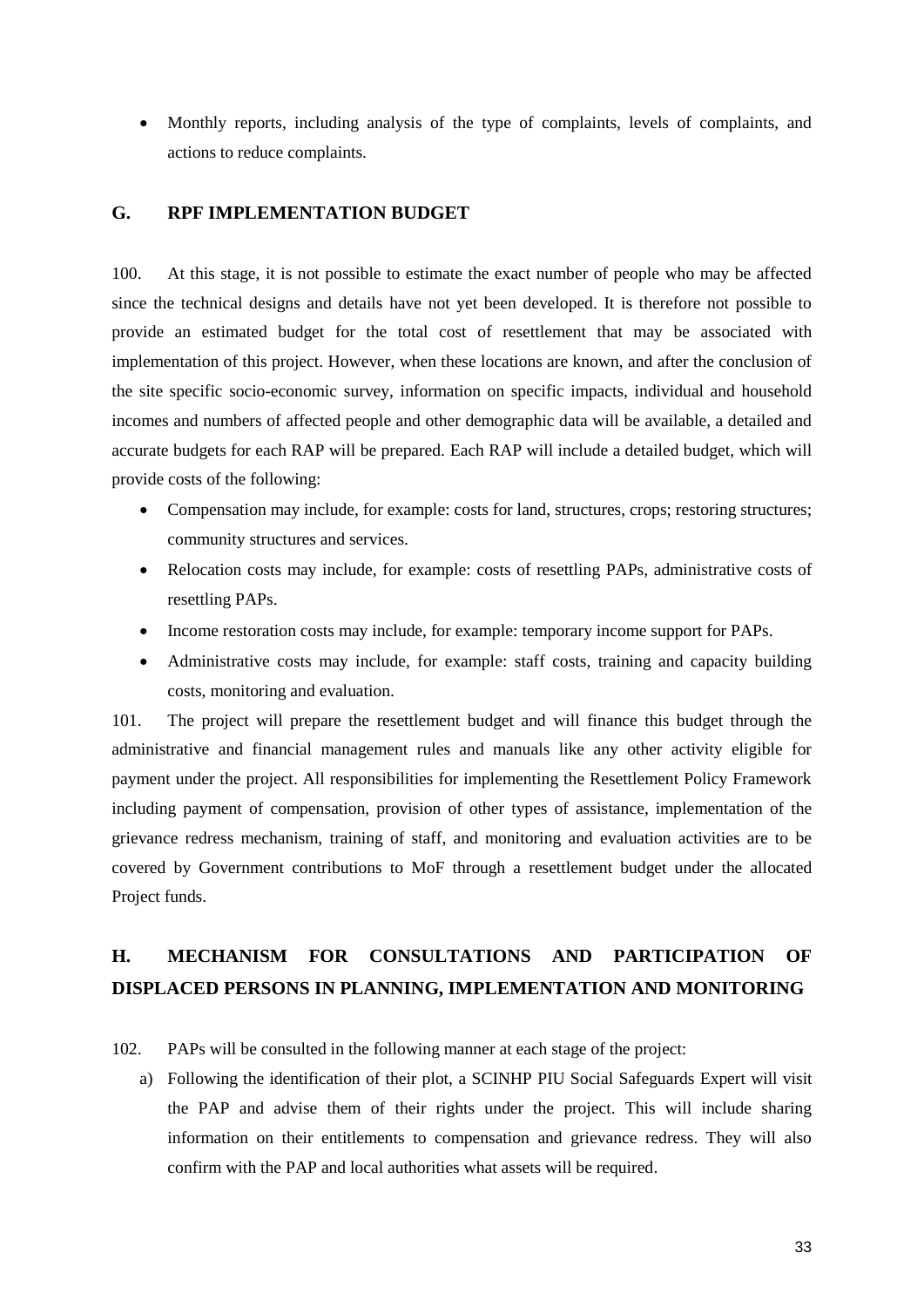- b) Once the inventory and valuation of assets is complete, the PIU Social Safeguards Expert will present and discuss the details with the PAP(s) and whether or not the inventory is accurate and the valuation is acceptable to them.
- c) Once the RAP is complete the PAPs will be provided with the RAP as per the disclosure procedures described above.
- d) Prior to implementation of the sub project the amount of cash or in kind (land) offered for compensation will be discussed with each eligible PAP for consideration and endorsement before transfer of the asset is affected. PAPs are entitled to have a third party present (NGOs for example) at this crucial time or at the other steps leading up to this final transfer. At any point PAPs can instigate a complaint using the grievance redress process described above.
- e) Consultations within the period of 12months after reconstruction and rehabilitation are done would be performed in order to identify any residual issues.

The preparation of this RPF benefited from consultation in March 2017 in Vanj, Rushan, Kulyab, Vose, Kabadiyan, Shaartuz with a total of 162 participants approximately a third of whom were women.

# <span id="page-44-0"></span>**I. ARRANGEMENTS FOR MONITORING AND EVALUATION**

#### <span id="page-44-1"></span>**I.1 Overall Arrangements and Scope**

103. The arrangements for monitoring will fit the overall monitoring plan of the entire project which will be implemented through the SCINHP PIU. All RAPs will set major socio-economic goals by which to evaluate their success which will include (i) affected individuals, households, and communities being able to maintain their pre-project standard of living, and even improve on it, (ii) the local communities remaining supportive of the project and (iii) the absence or prevalence of conflicts. In order to assess whether these goals are met, RAPs will indicate parameters to be monitored, institute monitoring milestones and provide resources necessary to carry out the monitoring activities. the SCINHP PIU will institute an administrative reporting system that will:

- Provide timely information about all resettlement to the SCINHP PIU as a result of project activities.
- Identify any grievances that have not been resolved and require resolution through the involvement of the grievance committee or higher authority.
- Document the timely completion of project resettlement obligations for all permanent and temporary losses.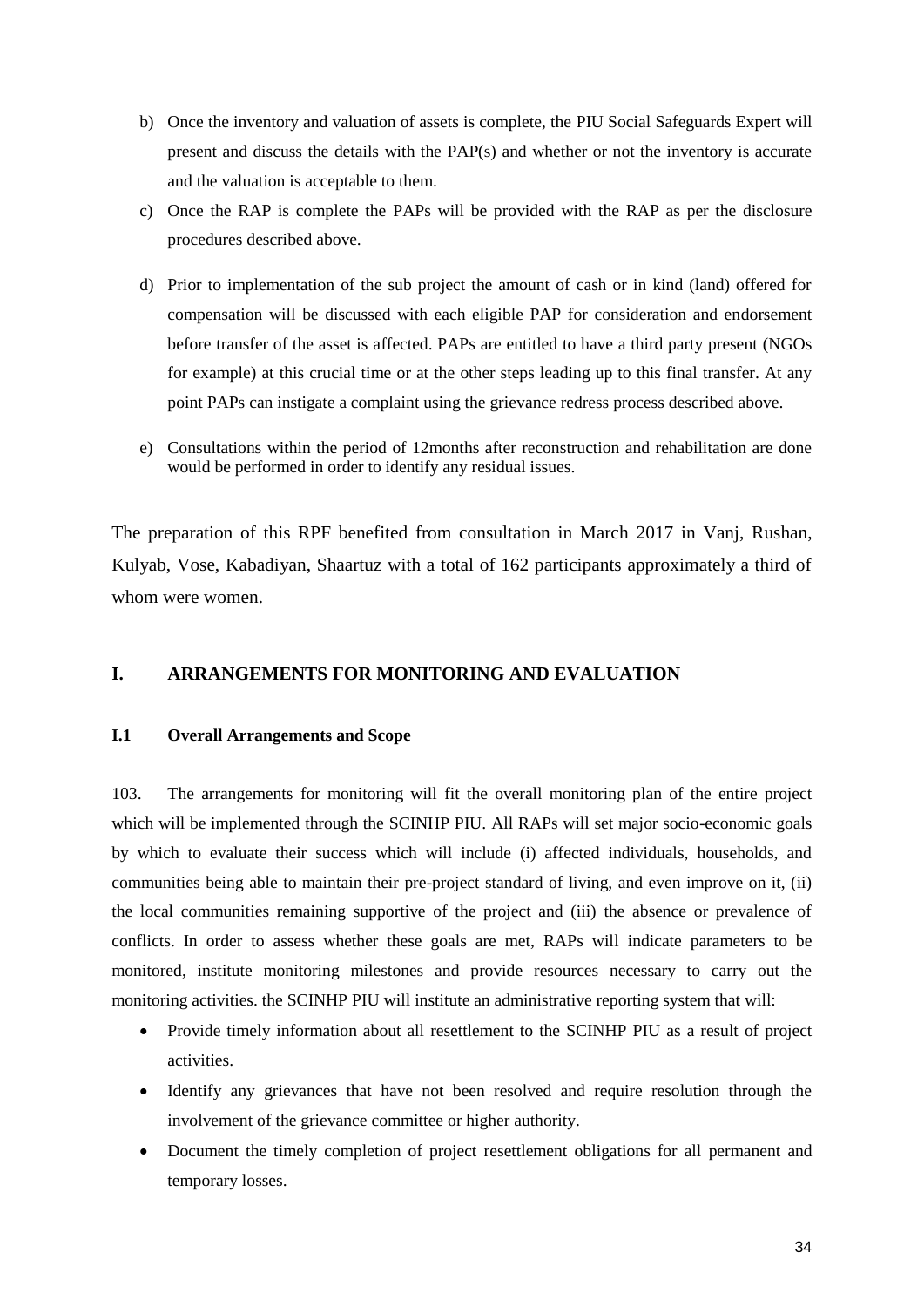- Evaluate whether all PAPs have been compensated in accordance with the requirements of this RPF and that PAPs have higher living standards in comparison to their living standards before physical or economic displacement.
- Alert project authorities about the necessity for land acquisition in the project's planned activities.
- 104. The objective will be to make a final evaluation in order to determine:
	- If affected people have been paid in full and before implementation of any project activity that is causing resettlement.
	- If the people who were affected by the project activities have been affected in such a way that they are now living a higher standard than before, living at the same standard as before, or are they actually poorer than before.
	- Specific impacts on vulnerable households.

# <span id="page-45-0"></span>**I.2 Indicators**

105. Indicators will be set within each RAP. Data will be gathered by the PIU from communities or information collated through surveys, as required. The information for these indicators should be collated at regular intervals (e.g., quarterly or half yearly depending on circumstances) and compared over time. The pre-project Census information should provide most, if not all of the required information to set a baseline against which performance can be tracked. Funding for all these measures will be included in the RPF implementation budget.

## <span id="page-45-1"></span>**I.3 Monitoring RAP Implementation**

106. SCINHP PIU Social Safeguards Expert, in coordination with local authorities responsible for the RPF and resettlement and compensation issues, will manage the compilation of basic information on all physical or economic displacement from the project, on a quarterly basis.

## 107. They will compile the following statistics:

- a) Number of activities requiring preparation of a RAP.
- b) Number of households and individuals physically or economically displaced by each activity.
- c) Length of time from design finalization to payment of compensation to PAPs.
- d) Timing of compensation in relation to commencement of physical works.
- e) Amount of compensation paid to each PAP household (if in cash), or the nature of compensation (if in kind).
- f) Number of people raising grievances in relation to each sub-project.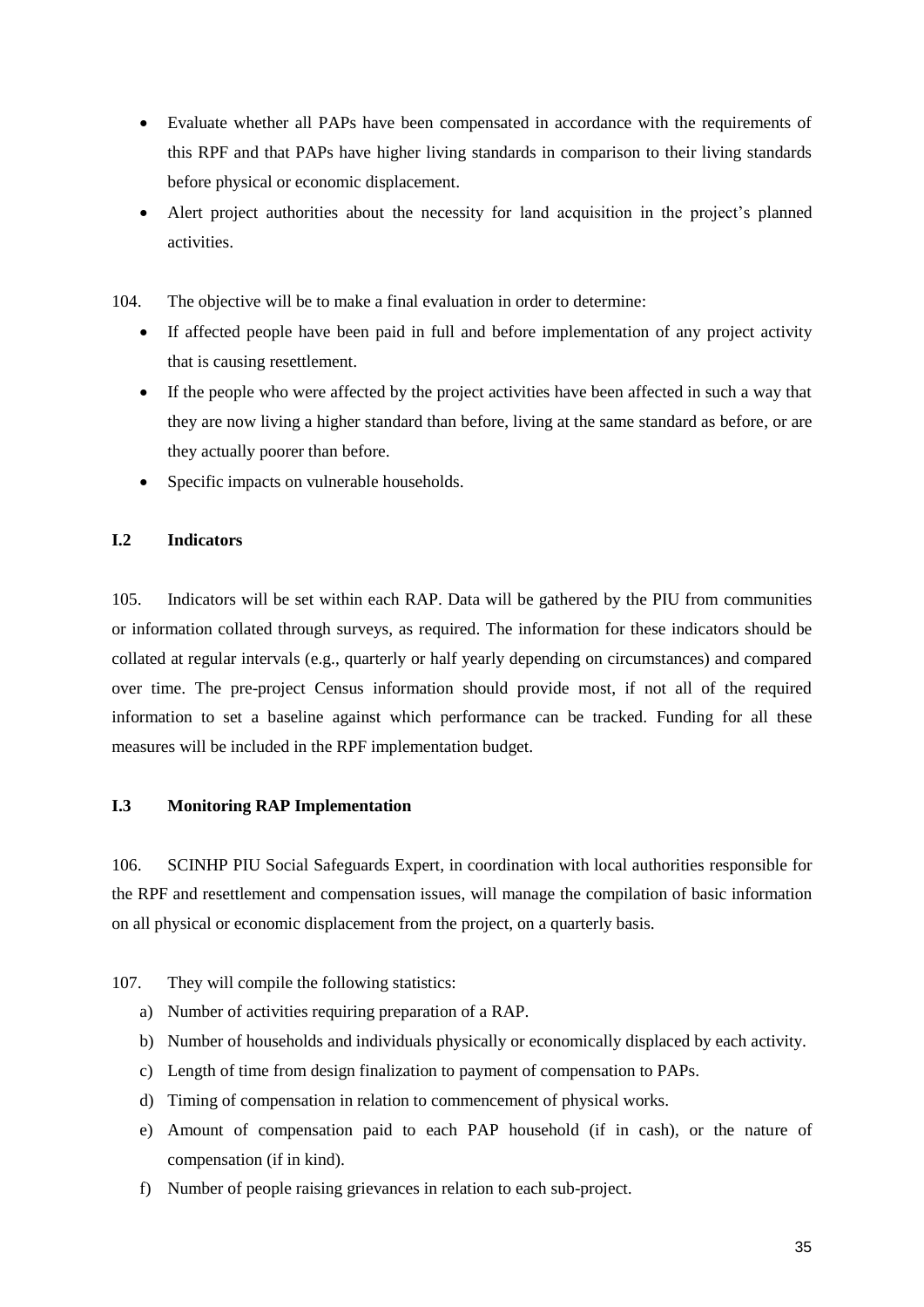g) Number of unresolved grievances.

108. SCINHP PIU will review these statistics in order to determine whether the resettlement planning arrangements as set out in this RPF are being adhered to. For reasons of objectivity, it must be ensured that the staff who are doing this check are not the same staff who have prepared the report. They will alert the World Bank team, of any discrepancies. Financial records will be maintained by SCHINP PIU to permit calculation of the final cost of resettlement and compensation per individual or household. The statistics will also be provided for auditing purposes.

109. SCHINP PIU will maintain a complete database on every individual impacted by the project land use requirements including relocation, resettlement and compensation, land impacts or damages, and it will provide a copy to the jamoat/village authorities. Each time land is used by the project; the database will be updated to determine if the individual or household is being affected to the point of economic non-viability and eligibility for compensation or its alternatives. Periodic reports on the database will be sent to the jamoat/ district authorities and the World Bank. This will become part of the official documents of the project.

110. The impact of resettlement implementation will be measured by collecting of subsequent data six months after the implementation of all sub-projects. This exercise will determine whether or not PAPs are well off than they were before the project, and if not whether their circumstance have declined as result of the project, and what remedial measures may be necessary.

#### **I.4 Reporting**

111. During the RAP preparation and implementation regular reporting on a monthly basis will be made to the World Bank by SCHINP PIU, detailing preparatory activities, emerging issues, progress, etc. This would be in addition to the regular progress reports prepared by the PIU.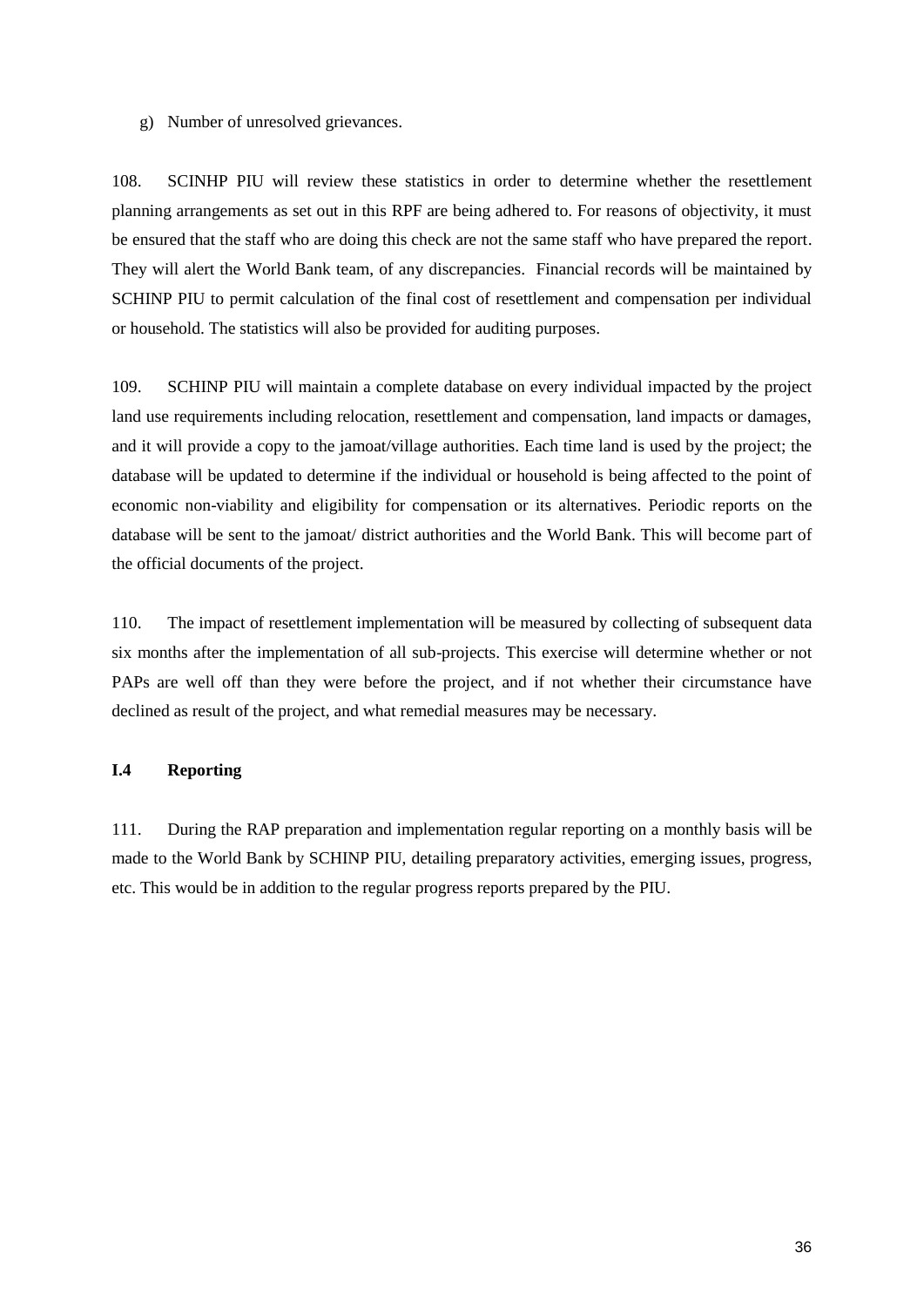#### **ANNEX 1: BASIC ELEMENTS OF A RAP**

<span id="page-47-0"></span>The basic elements of a RAP, as outlined in OP 4.12 are provided below. Each element of a RAP is described in this RPF, but more detailed guidelines for preparing a RAP are available on the World Bank's website (www.worldbank.org) or in the World Bank's Resettlement and Rehabilitation Guidebook.

It is expected that in this project, the impacts on the entire displaced population will be minor (i.e. affected people are **not** likely to be physically displaced and less than 10% of their productive assets will be lost) and fewer than 200 people would be affected in any activity, so that abbreviated RAPs (as defined in OP 4.12) can be prepared. Also for any given RAP it is likely that only a handful of people will be affected as RAPs will be prepared for individual sub-projects that require land acquisition. Thus it is proposed that the RAP will contain a number of standardized sections as front matter (project description, legal and institutional framework, eligibility and entitlement matrix etc.) that are already found in the RPF, followed by a section specific to the affected site, and the PAP(s) along with their assets (inventory of losses, compensation and resettlement costs and budget, socioeconomic profile etc.). While household-level data is essential to the RAP, for the purposes of privacy, information identifying individuals or households in the RAP need not be publicly disclosed. A typical table of contents for a RAP will contain the following elements:

- Description of the project
- Resettlement Objectives
- Legal and Institutional Framework
- Potential impacts, including measures to minimize resettlement
- Inventory of losses (public infrastructure and social services)
- Eligibility and Entitlement Matrix
- Valuation of and compensation for losses
- Consultation and Participation
- Grievance procedures
- Monitoring and evaluation
- Organizational responsibilities
- Site Specific Resettlement Impacts and Compensation:
	- o PAP(s) Socio-Economic Profile
	- o Inventory of Losses
	- o Cost and budget
	- o Implementation schedule